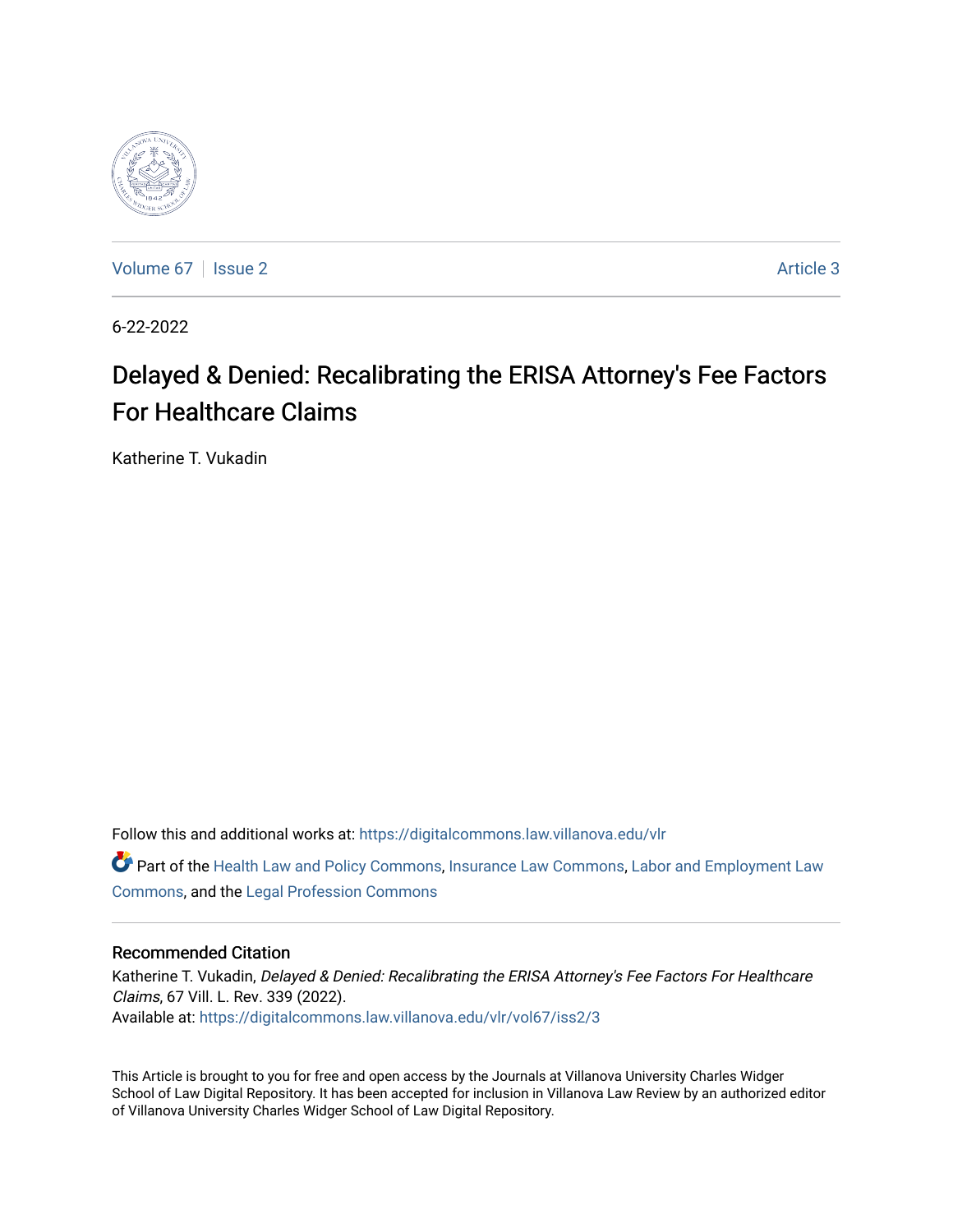2022]

# DELAYED & DENIED: RECALIBRATING THE ERISA ATTORNEY'S FEE FACTORS FOR HEALTHCARE CLAIMS

#### KATHERINE T. VUKADIN\*

#### **ABSTRACT**

Millions of Americans count on employer-sponsored health insurance. Recent lawsuits and investigations show, however, that valid claims are often denied. The governing law, the Employee Retirement Income Security Act of 1974 (ERISA), shields plan administrators from their mistakes; if a claim is denied without a valid reason, a consumer may sue for the benefit that should have been paid, but not consequential or punitive damages.

One aspect of ERISA potentially incentivizes plan administrators to process claims correctly the first time: an attorney's fee provision gives judges discretion to award fees to either side; courts have developed a fivefactor test to guide their discretion. But individual healthcare claimants can rarely satisfy two of the test's five factors, thus eroding their chances of recovering fees and blunting any incentive for administrators to decide claims correctly the first time. The attorney's fee test arose in the 1970s in common fund and pension malfeasance claims; it is an awkward fit for today's healthcare claims. The Supreme Court observed in 2010 that the factors bear "no obvious relation" to ERISA or existing fee-shifting jurisprudence, holding that courts need not use them at all. Yet courts still do.

This Article proposes that courts recalibrate the attorney's fee factors for individual healthcare claims. The current factors impose duties and considerations found nowhere in ERISA, and many prevailing ERISA plaintiffs cannot recover their attorney's fees under this standard. A revised five-factor test would help ensure that the fee provision functions as intended and serves ERISA's dual goals of protecting benefits and providing ready access to the federal courts.

(339)

<sup>\*</sup> Professor of Law, South Texas College of Law; J.D., 1999, the University of Texas School of Law; B.A., 1991, University of Houston. Professor Vukadin thanks Professors Jeffrey Rensberger and D'Andra Millsap Shu for their thoughtful comments on drafts of this Article; she thanks her family for their constant support.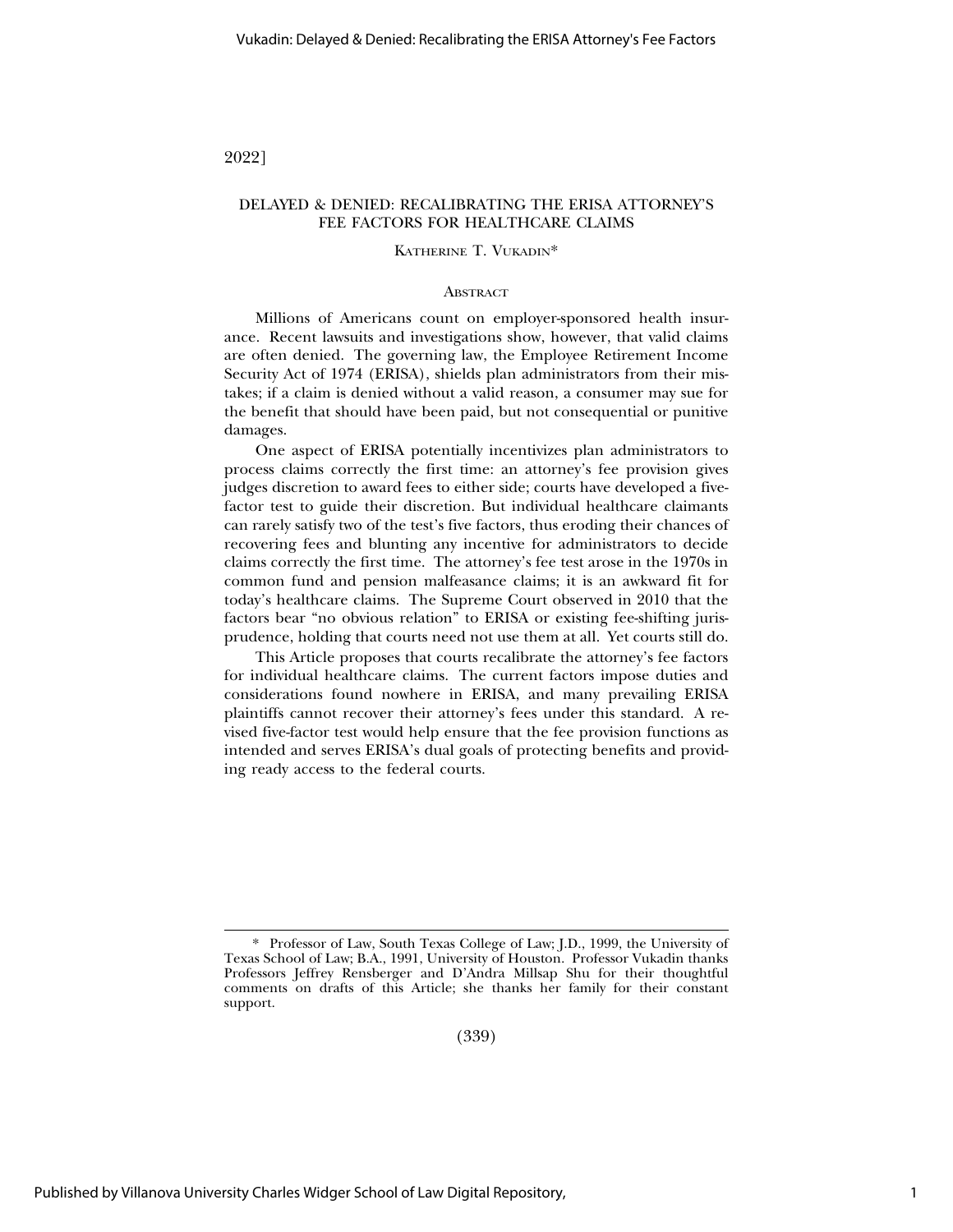#### **CONTENTS**

|     |                                                                    | 341 |
|-----|--------------------------------------------------------------------|-----|
| L   | ERISA AIMS TO PROTECT BENEFITS BUT VIOLATIONS GO                   |     |
|     |                                                                    | 345 |
| Н.  | COURTS DEVELOP AN ERISA ATTORNEY'S FEE TEST                        | 348 |
|     | "Some Degree of Success on the Merits"<br>А.                       | 348 |
|     | $\mathbf{B}$ .                                                     | 349 |
| HL. | AN INCREASINGLY HARSH CLAIMS ENVIRONMENT                           | 353 |
|     | The Rise of Cost-Containment Measures<br>A.                        | 353 |
|     | A Standard of Review that Favors Defendants<br>В.                  | 356 |
| IV. | RECALIBRATING TWO OF THE FIVE FACTORS                              | 358 |
|     | A.                                                                 | 359 |
|     | No Discovery into the Administrator's Motivations $\ldots$ .<br>1. | 360 |
|     | Culpability Should Satisfy This Disjunctive Test<br>2.             | 362 |
|     | To Require Bad Faith Is to Miss the Claim's Point<br>3.            | 364 |
|     | B.                                                                 | 365 |
|     | $\mathbf{1}$ .                                                     | 365 |
|     | No Basis in Fee-Shifting Principles<br>2.                          | 366 |
|     | Rewarding a Multiplicity of Claims and Theories<br>3.              | 369 |
|     | V. ATTORNEY'S FEES MUST BE AVAILABLE FOR ERISA TO                  |     |
|     |                                                                    | 369 |
|     | The Five Factors Tamper with the Attorney's Fee Provision<br>A.    | 370 |
|     | The Factors Should Be Updated Post-Hardt<br>B.                     | 372 |
|     |                                                                    |     |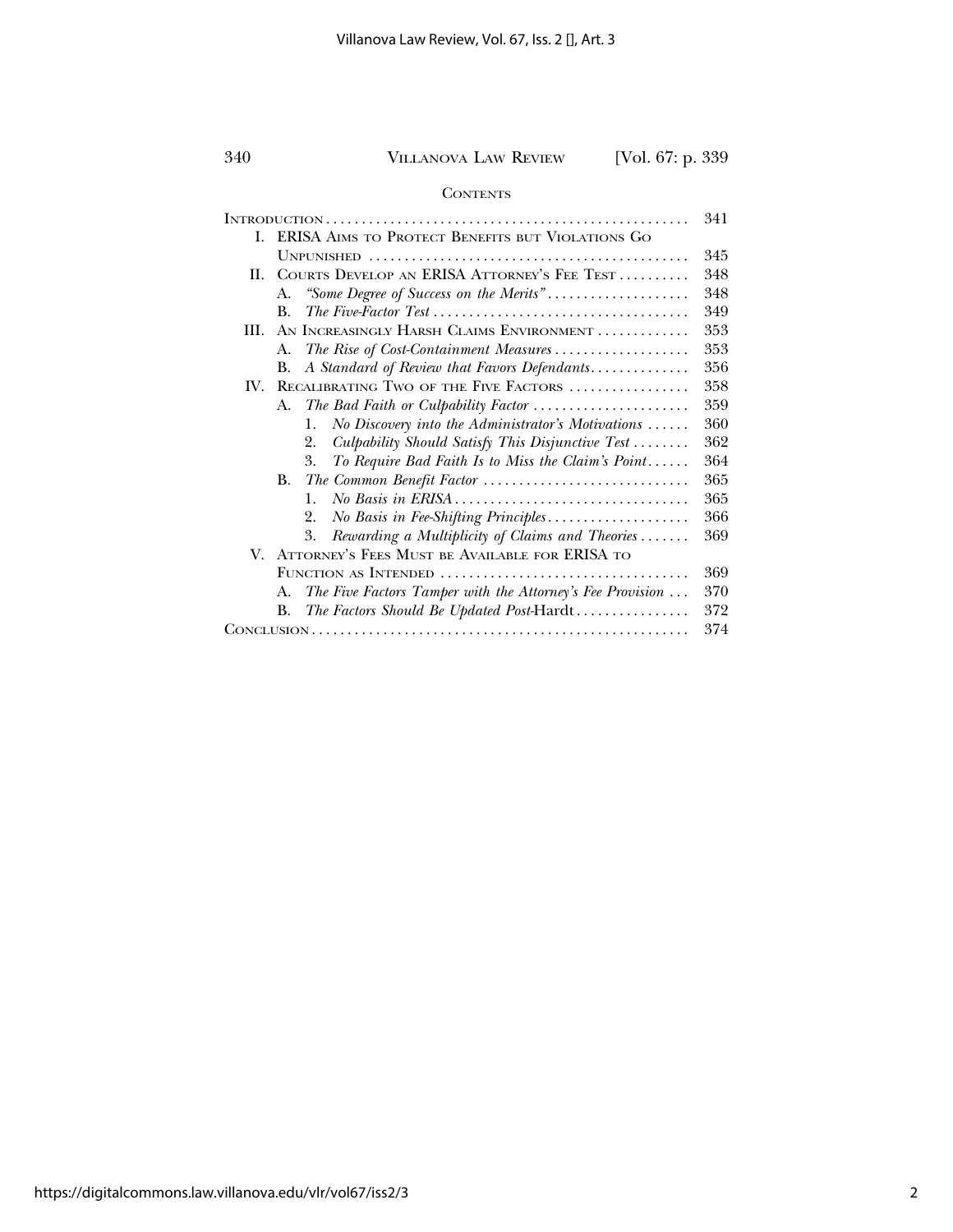# **INTRODUCTION**

A boy, Nate, has mental health and substance use disorders; he is sui-cidal, and his long-time therapist concludes that outpatient therapy is no longer sufficient.<sup>1</sup> Nate is a beneficiary on his mother's employersponsored health benefit plan, which covers mental health treatments, including residential treatment.2 When Nate is admitted to residential treatment in 2016, however, his plan covers some care but then denies most of it.3 His mother appeals the denial through multiple levels of review, collecting supporting documents and notes from physicians setting out the need for care.4 The insurer responds with flat denials, ignoring the medical evidence Nate's mother provided.5

Four years after the first denial, a federal court finds that the insurer failed to follow the claims regulations, denied the claims without any basis, and made no factual findings to support the denials.<sup>6</sup> The denials contained only conclusory statements, "lack[ing] *any* analysis, let alone a reasoned analysis."7 The court orders the administrator to go back and review the evidence as the law requires and state reasons for its decisions.<sup>8</sup> For her four years of claim appeals and litigation, the mother receives no compensation or attorney's fee.9 For its repeated denials devoid of facts or reasoning, the administrator suffers no consequence, except the court's order to take the steps it should have taken in the first place.<sup>10</sup> Thus, apart from reputational concerns, the insurer has little reason to follow the law.

Over 150 million other Americans, like Nate and his mother, rely on employer-sponsored healthcare benefits.<sup>11</sup> Of the approximately 1.4 billion claims filed per year, 100 million—or one out of every fourteen—is initially denied.12 Some denials are appropriate, such as when the plan does not cover the person or when the benefit is expressly excluded. In

7. *Id.* (internal quotation marks omitted) (quoting McMillan v. AT&T Umbrella Benefit Plan No. 1, 746 F. App'x 697, 706 (10th Cir. 2018)).

11. *See* Kaiser Family Found., *Health Insurance Coverage of the Total Population*, KFF, http://www.kff.org/state-indicator/total-population [https://perma.cc/ T3DN-724T] (last visited Apr. 2, 2021).

12. Karen Pollitz & Daniel McDermott, *Claims Denials and Appeals in ACA Marketplace Plans*, KFF (Jan. 20, 2021), https://www.kff.org/private-insurance/issuebrief/claims-denials-and-appeals-in-aca-marketplace-plans/.

<sup>1.</sup> Kerry W. v. Anthem Blue Cross & Blue Shield, 444 F. Supp. 3d 1305, 1309 (D. Utah 2020) (explaining the factual scenario before the plan denied Nate's benefits).

<sup>2.</sup> *Id.* at 1307–08.

<sup>3.</sup> *Id.* at 1309.

<sup>4.</sup> *Id.* at 1309–10.

<sup>5.</sup> *Id.* at 1313.

<sup>6.</sup> *Id.*

<sup>8.</sup> *Id.*

<sup>9.</sup> *See id.*

<sup>10.</sup> *See id.*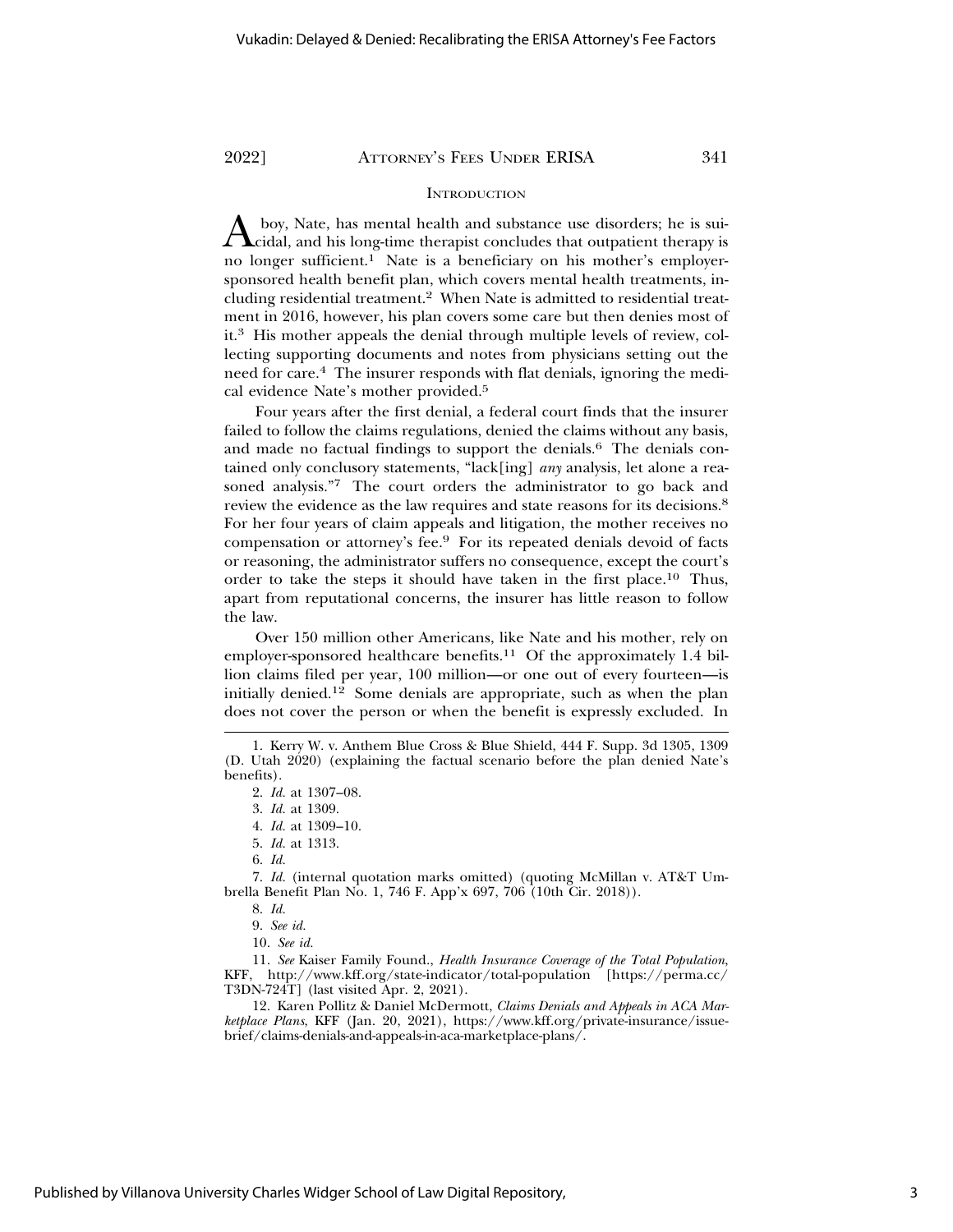other cases, however, promised benefits are improperly denied, sometimes by mistake but other times on a systematic basis.13 Consumers appeal only about one in every  $10,000$  claims,  $14$  so improper denials result in gains for the payor most of the time.

Administrators have little to lose by denying a covered claim. Consumers can sue for their benefits under the governing Employee Retirement Income Security Act of 1974 (ERISA),<sup>15</sup> but the remedies are sparse—no consequential or punitive damages are allowed, no matter how long consumers pursue covered care and no matter what they suffer from its absence.16 Failure to follow claims regulations generally results in no remedy at all.17 Courts use a deferential standard to review claims decisions, so denials stand if they have any support in the record.18

In one bright spot for consumers, an attorney's fees provision gives judges discretion to award fees to either side, in keeping with ERISA's goal of providing "ready access to the Federal courts."19 To guide this discretion, courts in the 1970s crafted a test calling for the analysis of five factors.20 Courts continue to apply the five factors test today. Courts ask whether the fee defendant acted in bad faith or culpably, whether the fee

16. *See* 29 U.S.C. § 1132(a)(3) (allowing a participant or beneficiary to bring a civil action "(A) to enjoin any act or practice which violates any provision of this subchapter or the terms of the plan,  $\alpha$  (B) to obtain other appropriate equitable relief (i) to redress such violations or (ii) to enforce any provisions of this subchapter or the terms of the plan"); *see also* Mass. Mut. Life Ins. Co. v. Russell, 473 U.S. 134, 148 (1985) (allowing no remedy for delay in claims processing); *id.* (allowing no consequential damages); Corcoran v. United Healthcare, Inc., 965 F.2d 1321, 1338 (5th Cir. 1992) (noting ERISA's lack of remedies for even serious claims processing mistakes).

17. *See, e.g.*, Lafleur v. La. Health Serv. & Indem. Co., 563 F.3d 148, 157 (5th Cir. 2009) (quoting Wade v. Hewlett-Packard Dev. Co. LP Short Term Disability Plan, 493 F.3d 533, 537 (5th Cir. 2007)) ("[F]ailure to fulfill procedural requirements generally does not give rise to a substantive damage remedy."); Abatie v. Alta Health & Life Ins. Co., 458 F.3d 955, 971 (9th Cir. 2006) (noting that failure to follow claims regulations leads to no substantive remedy); Duncan v. Assisted Living Concepts, Inc., No. 03-1931, 2005 U.S. Dist. LEXIS 1975, at \*10 (N.D. Tex. Feb. 10, 2005) (noting that there is no substantive remedy for procedural violations). *But see* Bard v. Bos. Shipping Ass'n, 471 F.3d 229, 244–46 (1st Cir. 2006) (striking defendant's evidence and awarding benefits where procedural violations were "serious, had a connection to the substantive decision reached, and call[ed] into question the integrity of the benefits-denial decision itself").

- 18. *See infra* Part IV.
- 19. 29 U.S.C. § 1001(b).
- 20. *See* Eaves v. Penn, 587 F.2d 453, 464–65 (10th Cir. 1978).

<sup>13.</sup> *See infra* Part I.

<sup>14.</sup> *See id.*

<sup>15. &</sup>quot;[T]he continued well-being and security of millions of employees and their dependents are directly affected by" employer-sponsored benefits. 29 U.S.C. § 1001(a) (2022). ERISA is intended to "protect... participants in employee benefit plans and their beneficiaries . . . by establishing standards of conduct, responsibility, and obligation for fiduciaries of employee benefit plans, and by providing for appropriate remedies, sanctions, and ready access to the Federal courts." *Id.*  $§ 1001(b).$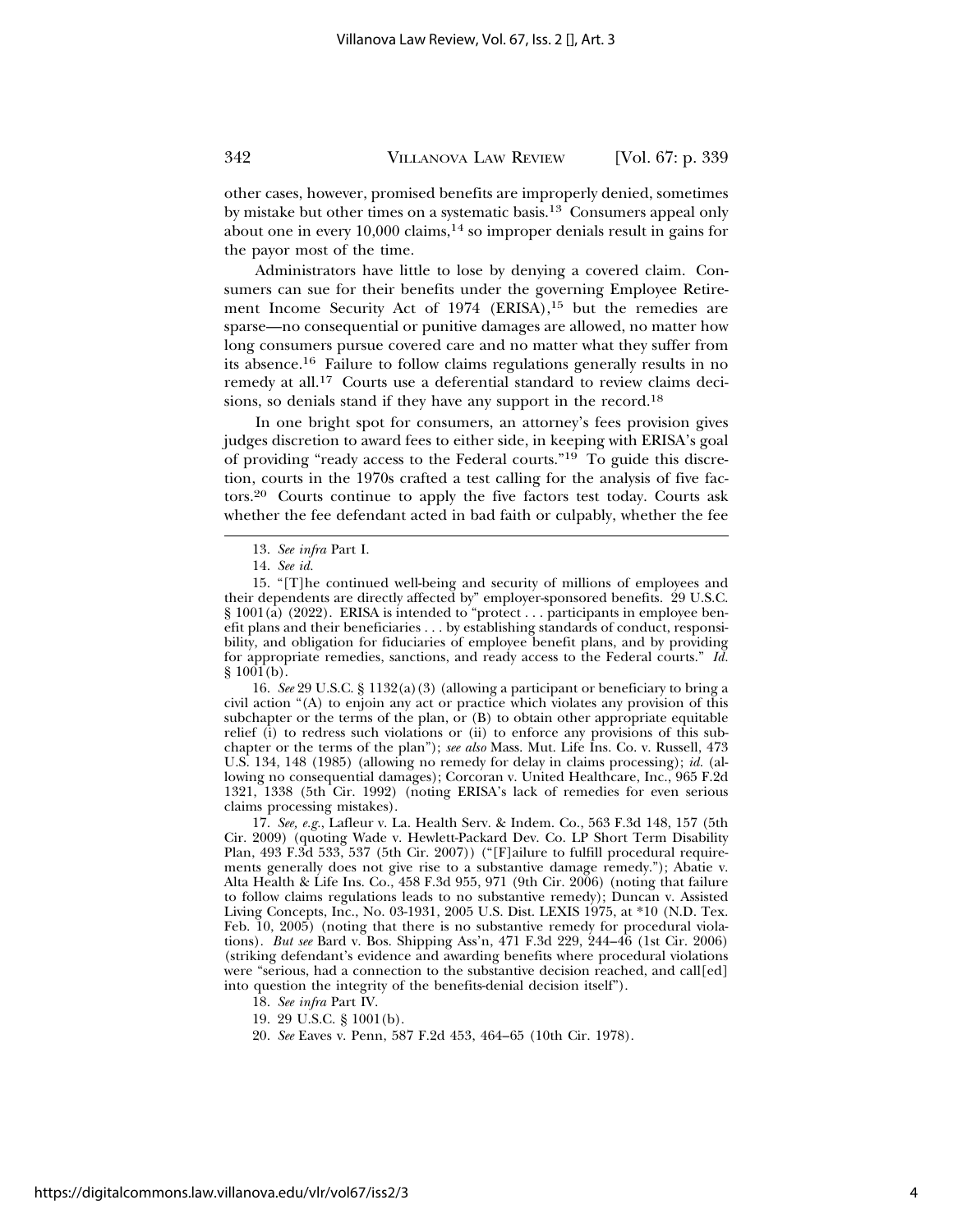defendant can satisfy a fee award, what the deterrent effect would be on other similar actors, whether the fee claimant sought to or did benefit all plan members or resolved a complex legal issue, and what the merits are of the parties' positions.21

The early ERISA fee cases involved financial malfeasance and recoveries that accrued to all plan members—these features are reflected in the attorney's fee test that grew out of those cases. The test accordingly inquires as to the defendant's bad faith or culpability; another factor rewards claimants who seek to benefit all plan members or who resolve a complex legal issue.22 These two factors worked well for that original context but have become a barrier to attorney's fee awards in healthcare claim cases.

The bad faith or culpability factor is applied inconsistently in healthcare cases, with some courts requiring actual dishonesty before the factor can be satisfied. Plaintiffs struggle to show a defendant's dishonest mental state because discovery is generally prohibited in ERISA cases, particularly into the defendant's motivations.23 Besides, defendants who improperly deny claims often are not dishonest per se—they just don't pay covered claims. Their tactics may include ignoring evidence that supports the claim, using internal guidelines that are stricter than those in the plan documents, denying valid claims, forcing the plaintiff to litigate, and using overly aggressive utilization review.<sup>24</sup>

As to the factor asking whether the plaintiff intended to or actually benefitted other plan members or resolved a complex legal issue, this factor made sense in the common fund cases in which it originated.25 In those cases, courts applied equitable fee-shifting principles and found that where litigation created a common fund or benefit that accrued to all plan members, the non-litigating members would be unjustly enriched without also sharing in the attorney's fee. There is no common fund and no such equitable issue, however, when individual plaintiffs simply seek their rightful benefits under ERISA. In these cases, the wrong-doing defendant, not the plan, generally pays the fees. And, to satisfy this factor as it is commonly interpreted, plaintiffs would have to enlarge their claims (to include other plaintiffs) and theories (to include more complex legal issues), which cuts against ERISA's goal of speedy and inexpensive claims resolution. Thus, in healthcare cases particularly, this factor burdens plaintiffs' efforts to recover their benefits and attorney's fees, thus thwarting ERISA's goal of safeguarding benefits and providing ready access to the federal courts.

<sup>21.</sup> *See* Hardt v. Reliance Standard Ins. Co., 560 U.S. 242, 249 n.1 (2010).

<sup>22.</sup> *See id.*

<sup>23.</sup> *See infra* Section IV.A.2.

<sup>24.</sup> *See infra* Part III.

<sup>25.</sup> *See* Armistead v. Vernitron Corp., 944 F.2d 1287, 1304 (6th Cir. 1991) ("This appears to be a codification of the common fund doctrine of the common law.").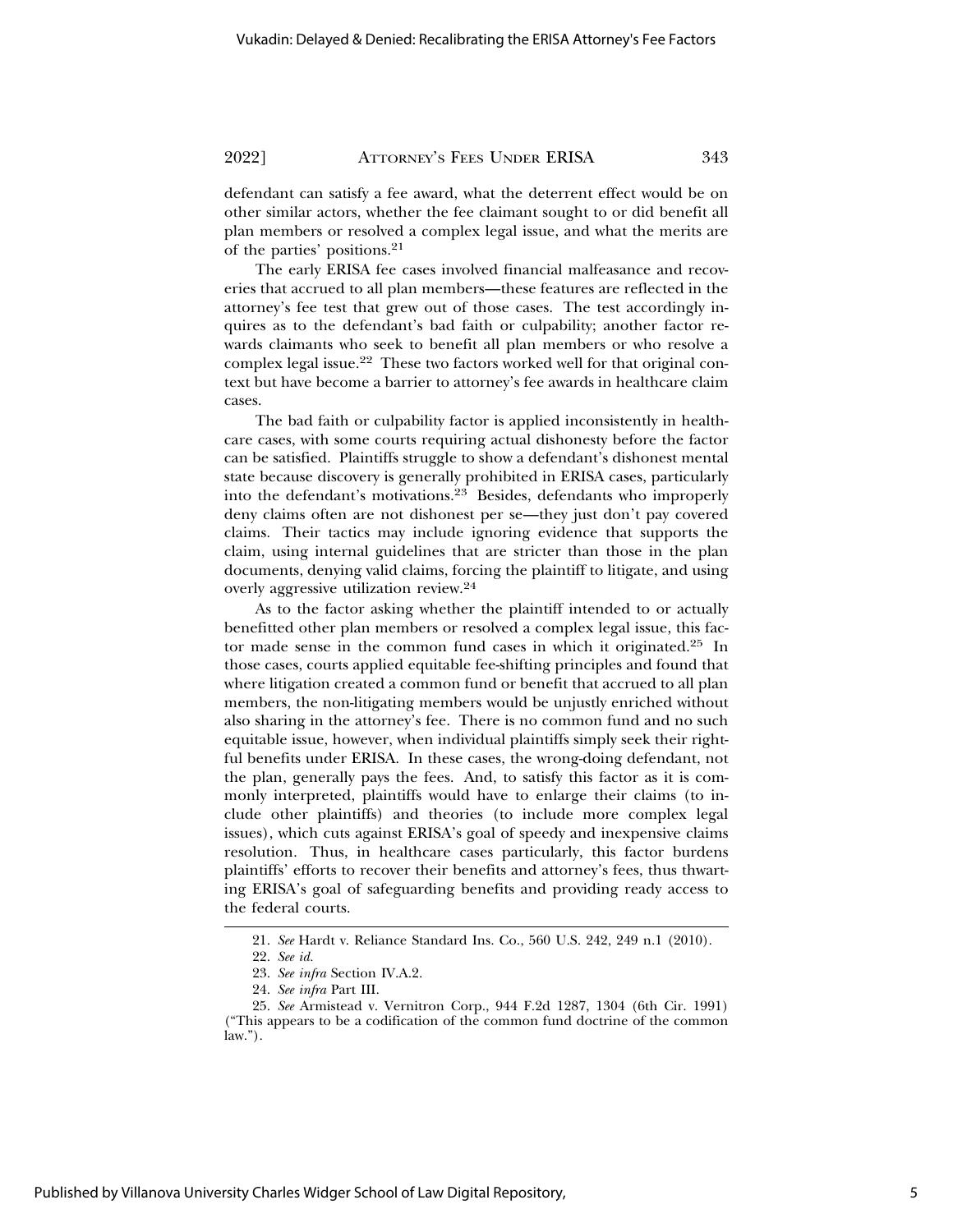The five-factor test is no longer required; the Supreme Court in 2010 said the factors bear "no obvious relation" to ERISA or fee-shifting jurisprudence and that courts need not use them.26 Yet courts still apply the five factors to almost every ERISA attorney's fee decision, including individual healthcare claims, where plaintiffs can almost never satisfy two of the factors.27

This Article proposes that the five-factor test be recalibrated for today's healthcare claims, starting with the bad faith or culpability factor and the factor calling for plaintiffs to benefit other plan members. Courts should discount or disregard these two factors in healthcare cases or consider them satisfied differently. For the bad faith or culpability factor, courts should focus on the culpability aspect of this disjunctive test and consider this factor satisfied when a fee defendant fails to follow its ERISAimposed fiduciary duty of care, ignores evidence supporting the consumer, or refuses to pay a proper claim. The factor asking that individual plaintiffs also benefit all plan members while seeking their own contracted benefits should be discounted in the individual healthcare benefits context or fulfilled when a plaintiff holds a plan administrator to account by navigating the multi-step, uncompensated administrative appeal process and bringing suit.

The case for recalibrating the attorney's fee factors is urgent, as today's healthcare landscape is hostile to consumers. In the 1970s and 80s, when the five factors took hold, companies paid claims according to physicians' diagnostic judgment.28 But before long, payors put aggressive costsaving utilization review measures in place.<sup>29</sup> ERISA encouraged the rise of these measures because it shields payors from the consequences of their mistakes.30 Moreover, since the Supreme Court's *Firestone Tire & Rubber Co. v. Bruch*<sup>31</sup> case in 1989, claim denials are reversed only if the administrator's decision is arbitrary or capricious; unless the denial is completely without evidence or guiding principle, it stays in place.<sup>32</sup> For consumers

32. *Id.* at 115. The *Firestone* case stated that the standard of review in ERISA cases should be de novo unless the plan administrator and participants agree on a narrower standard. *Id.* Following this decision, discretion-granting provisions became ubiquitous in ERISA plans, so that standard is now usually the arbitrary and capricious standard. *Id.* This standard "afford[s] less protection to employees and their beneficiaries than they enjoyed before ERISA was enacted." *Id.* at 114.

<sup>26.</sup> Hardt v. Reliance Standard Life Ins. Co., 560 U.S. 242, 254–55 (2010).

<sup>27.</sup> *See infra* Part III.

<sup>28.</sup> *See infra* Section III.A.

<sup>29.</sup> *See id.*

<sup>30.</sup> JAMES A. WOOTEN, THE EMPLOYEE RETIREMENT INCOME SECURITY ACT OF 1974: A POLITICAL HISTORY 283 (2005) ("ERISA played an important role in the development of utilization review . . . because the preemption and remedial provisions shield[ ] utilization reviewers from liability for mistakes.").

<sup>31. 489</sup> U.S. 101 (1989).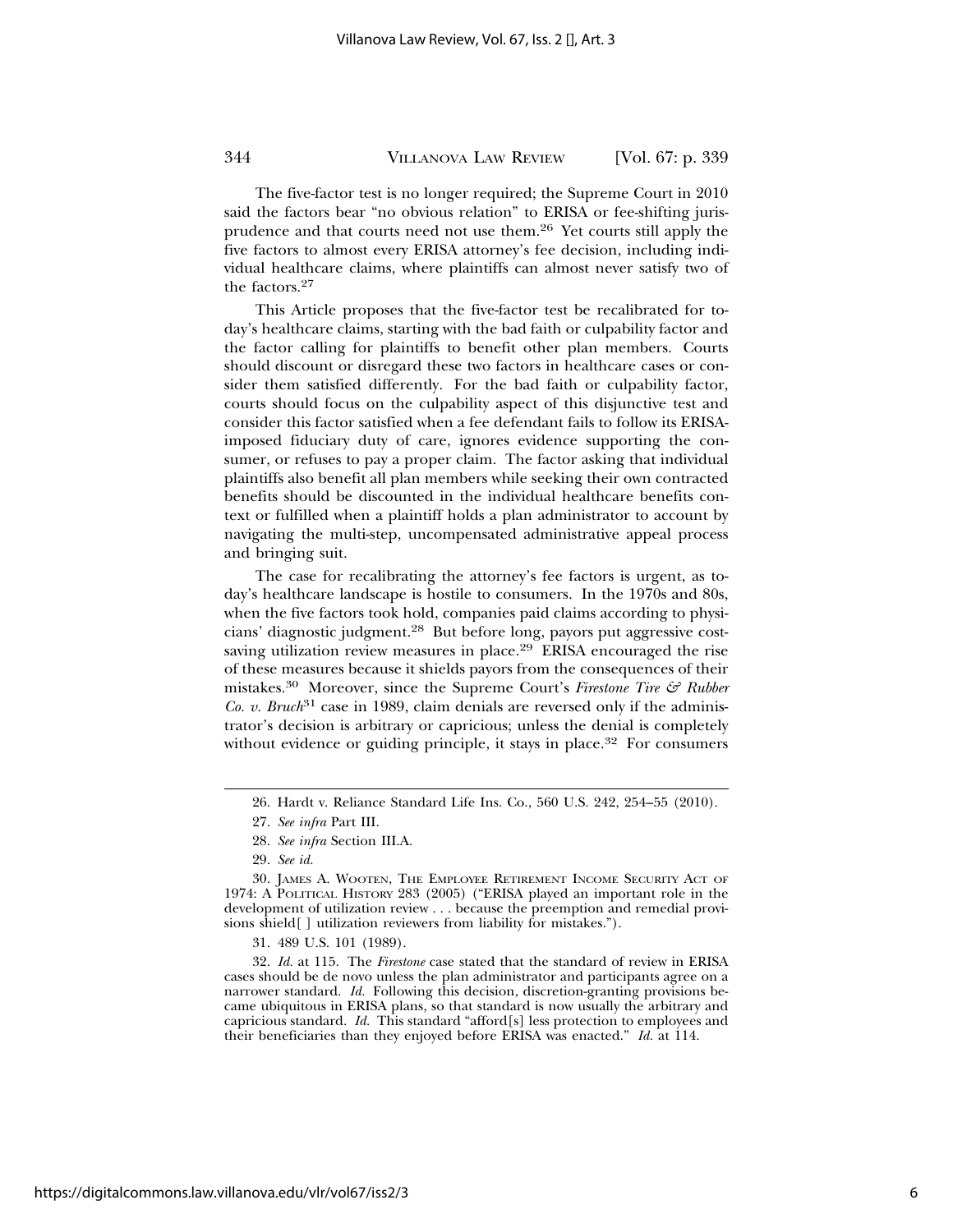with complex cases, particularly mental health claims, this standard has been devastating.33

Courts, therefore, should accept the Supreme Court's invitation to ignore irrelevant attorney's fee factors and recraft the five-factor ERISA fees test for healthcare claims. To fulfill ERISA's promise of protecting benefits and providing access to the federal courts, plaintiffs need access to attorney's fees as ERISA intended, so they can pursue benefit claims.

Part I explains consumers' lack of remedies when healthcare claims are improperly delayed or denied. Part II shows how a financial malfeasance case produced today's five-factor ERISA fees test and explains how that test applies. Part III shows how today's climate of cost controls, utilization review, and discretion for plan administrators has tilted the balance, favoring plan administrators over consumers. Part IV explains why the fees test needs an update: two of the five factors—bad faith or culpability and a claimant's intent to aid all plan members—miss the point when a company just refuses to pay an individual's valid healthcare claim. Part V shows why ERISA's fees provision must function unburdened by tangential considerations, so ERISA can protect benefits as intended.

#### I. ERISA AIMS TO PROTECT BENEFITS BUT VIOLATIONS GO UNPUNISHED

ERISA aims to protect employee benefits, but it lacks incentives for administrators to process claims correctly the first time—even if an administrator wrongfully withholds benefits for years and forces the consumer to sue, the administrator usually just ends up being ordered to follow the rules it should have followed initially.

The consequences of improper claims processing are so slight that some plan administrators do not even feign concern. Courts have noted—and criticized—payors' "cavalier attitude" in the face of ERISA laws and regulations.34 When one payor was accused of backdating documents so the payor appeared to comply with the regulations, the payor responded that the payor would not have done so because there was no incentive for that—lack of compliance has no consequence.35

<sup>33.</sup> *See generally* Katherine T. Vukadin, *On Opioids & ERISA: The Urgent Case for a Federal Ban on Discretionary Clauses*, 53 U. RICH. L. REV. 687 (2019).

<sup>34.</sup> *See, e.g.*, Finks v. Life Ins. Co. of N. Am., No. 08-1272, 2009 WL 2230899, at \*4 (D.D.C. July 24, 2009).

<sup>35.</sup> *Id.* The payor stated:

There was no incentive to backdate. ERISA caselaw is clear that, at most, a plan administrator's failure to meet any regulatory requirement, including appeals deadlines, enables a claimant to proceed directly to court without waiting for the denial to be issued, and *might* trigger a *de novo* review even when the plan provides deference to the administrator.

*Id.* The court in that instance took the plan administrator's attitude as evidence of bad faith toward the plaintiff in the attorney's fee analysis. *Id.*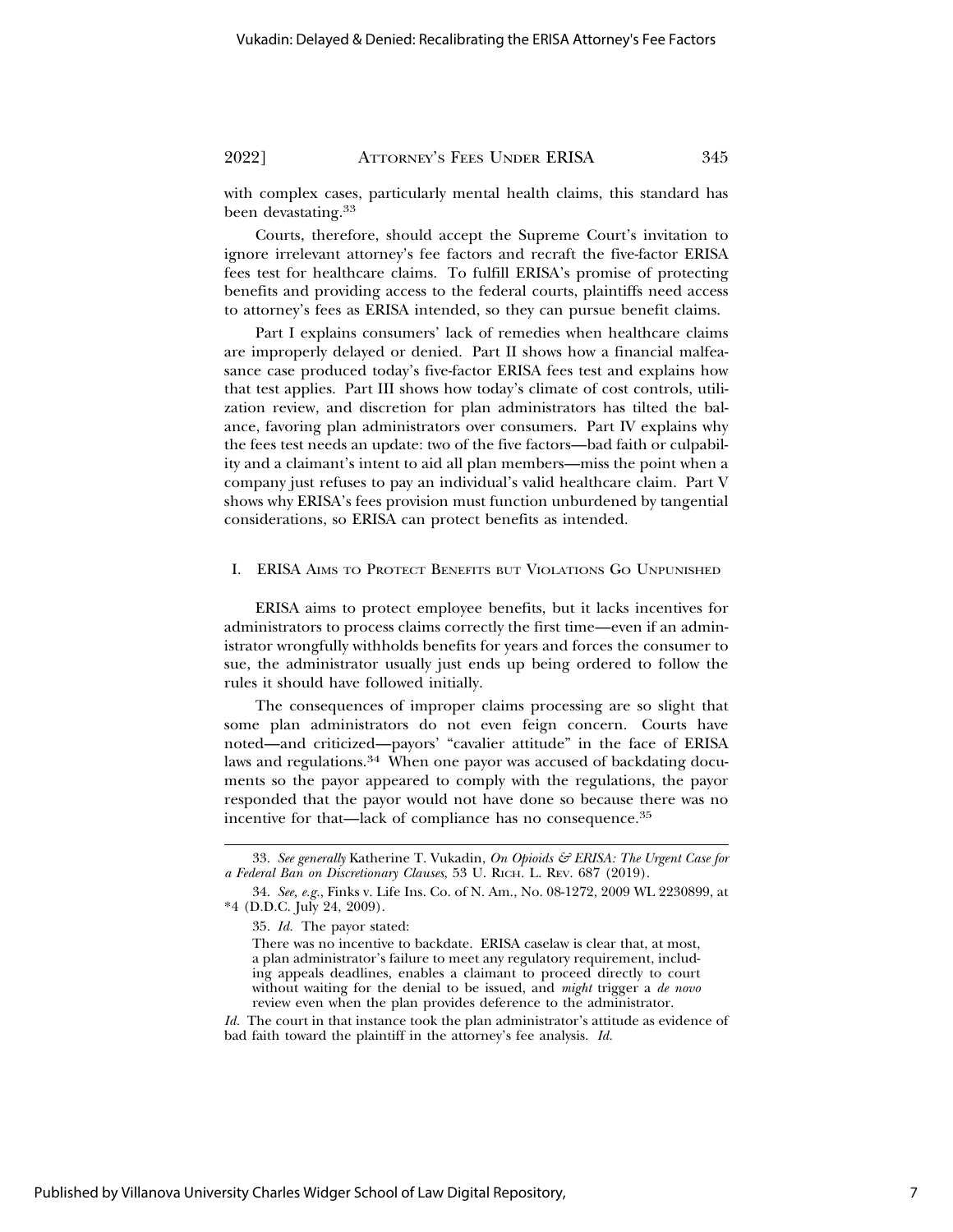Congress enacted ERISA to protect consumers' employer-sponsored benefits.36 ERISA focused at first on pension benefits, addressing the problem of workers unexpectedly losing an anticipated pension due to an employer's underfunding or mismanagement.<sup>37</sup> In resolving these concerns, ERISA is considered effective.38

ERISA covers welfare benefits such as healthcare plans too,39 but ER-ISA is less protective of these benefits than the state laws and remedies that it displaces. That is, ERISA preempts most state laws and claims, including their punitive damages and other remedies, leaving consumers with little in their place.40 Insured plans (i.e., those whose claims are paid by an insurance company rather than by the plan itself) are still subject to state laws governing insurance.<sup>41</sup> But plans that self-fund, or pay their own claims, are not subject to state insurance laws.42 When ERISA was enacted, most plans did not self-insure—only larger plans tended to do so.43 More plans sought self-funding, however, as state governments passed laws requiring certain benefits or regulating other aspects of health insurance plans.44 In addition, stop-loss insurance to guard against unusually large claims made self-funding more feasible even for smaller plans.45 Now, most plans are self-funded.46 Because of preemption and the rise of self-

37. *See* WOOTEN, *supra* note 30, at 51–52 (explaining that the movement that led to the passage of ERISA "began in December 1963, when the Studebaker Corporation shut down its auto production plant . . . [and] the pension plan for hourly workers did not have enough funds to meet its obligations").

38. *See, e.g.*, John H. Langbein, *What ERISA Means by "Equitable": The Supreme Court's Trail of Error in Russell, Mertens, and Great-West*, 103 COLUM. L. REV. 1317, 1322 (2003) (noting that ERISA has largely eliminated the default risk to pension benefits).

39. ERISA applies "to any employee benefit plan if it is established or maintained" by any employer or employee organization. 29 U.S.C. § 1003(a). "'[E]mployee benefit plan' or 'plan' means an employee welfare benefit plan or an employee pension benefit plan." *Id.* § 1002(3).

40. *See* Corcoran v. United Healthcare, Inc., 965 F.2d 1321, 1338 (5th Cir. 1992) (holding that ERISA provides "no remedy, state or federal, for what may have been a serious mistake"); *see also* WOOTEN, *supra* note 30, at 283–84 (noting the limited remedies available to plan participants).

41. *See* 29 U.S.C. § 1144(b)(2) (saving from ERISA preemption "any law of any [s]tate which regulates insurance, banking, or securities").

42. *See* FMC Corp. v. Holliday, 498 U.S. 52, 61 (1990) ("We read the deemer clause [of ERISA] to exempt self-funded ERISA plans from state laws that 'regulat[e] insurance' within the meaning of the saving clause.").

43. *See* WOOTEN, *supra* note 30, at 281.

- 44. *See id.*
- 45. *See id.* at 281–82.
- 46. *See id.* at 282.

<sup>36.</sup> ERISA is intended to "protect . . . participants in employee benefit plans and their beneficiaries . . . by establishing standards of conduct, responsibility, and obligation for fiduciaries of employee benefit plans, and by providing for appropriate remedies, sanctions, and ready access to the Federal courts." 29 U.S.C. § 1001(b) (2022).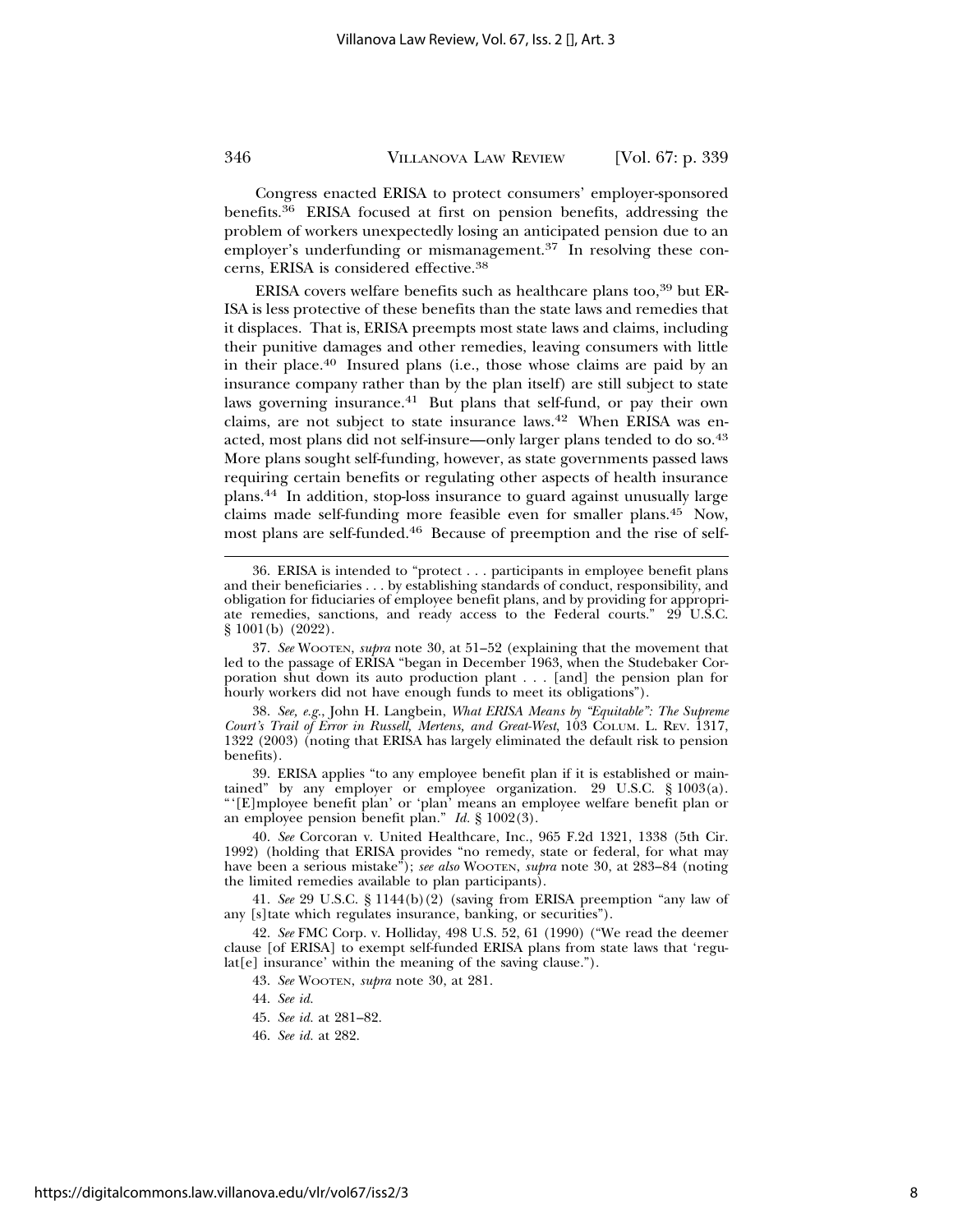insurance, most employer-sponsored plans are regulated only by ERISA's sparse regime.<sup>47</sup>

Consumers can sue under ERISA for their benefits in federal court.<sup>48</sup> But they must first exhaust the levels of appeal available within the plan.49 Most consumers never appeal once, much less the two times that ERISA plans can require.<sup>50</sup> Fewer than one percent of denied claims are appealed at all.<sup>51</sup> Possible reasons are the confusing nature of the appeal process, consumers' multiple bills and claims, and the overwhelming nature of coping with underlying illness at the same time.<sup>52</sup> Moreover, even if a consumer goes on to sue and win, the consumer cannot receive an award of attorney's fees for this administrative phase of the process.<sup>53</sup>

When consumers reach federal court and sue for their benefits, the available remedies are thin.54 ERISA generally permits only recovery of the benefit's value or the actual procedure, but not both.55 That is, if a consumer is improperly denied a lung transplant and then successfully sues in federal court to obtain it, the consumer still only receives the lung transplant.56 The same is true even where the consumer has suffered damages beyond the claim's value.<sup>57</sup> And, when administrators fail to fol-

50. 29 C.F.R. § 2560.503-1(c)(2) ("The claims procedures of a group health plan will be deemed to be reasonable only if . . . [they] do not contain any provision . . . that requires a claimant to file more than two appeals of an adverse benefit determination prior to bringing a civil action under section 502(a) of the Act.").

51. Pollitz & McDermott, *supra* note 12 (explaining that the percentage of claims denied varies widely across plans and consumers appealed less than one percent of their denied claims).

52. *See, e.g.*, KAREN POLLITZ, CYNTHIA COX, KEVIN LUCIA & KATIE KEITH, MEDI-CAL DEBT AMONG PEOPLE WITH HEALTH INSURANCE 29–30 (Henry J. Kaiser Family Found. 2014) (explaining some of the reasons that consumers with denied claims do not appeal, such as the overwhelming nature of illness and the confusing process).

53. *See, e.g.*, Parke v. First Reliance Standard Life Ins. Co. 368 F.3d 999, 1011 (8th Cir. 2004) ("We join the Second, Fourth, Sixth, and Ninth Circuits in holding that term 'any action' . . . does not extend to pre-litigation administrative proceedings." (quoting 29 U.S.C. § 1132(g)(1))).

54. *See* Aetna Health Inc. v. Davila, 542 U.S. 200, 209 (2004) (citing Pilot Life Ins. Co. v. Dedeaux, 481 U.S. 41, 54 (1986)); *see also* DiFelice v. Aetna U.S. Healthcare, 346 F.3d 442, 456 (3d Cir. 2003) (Becker, J., concurring) (noting that "virtually all state law remedies are preempted but very few federal substitutes are provided").

55. *See, e.g.*, Martin v. Ark. Blue Cross Blue Shield, 299 F.3d 966, 972–73 (8th Cir. 2002) (affirming judgment that awarded a lung transplant); Mass. Mut. Life Ins. Co. v. Russell, 473 U.S. 134, 148 (1985) (allowing no consequential damages for claims processing delays).

56. *See, e.g.*, *Martin*, 299 F.3d at 972.

57. *See, e.g.*, Mertens v. Hewitt Assocs., 508 U.S. 248, 250, 255 (1993).

<sup>47.</sup> *See id.*

<sup>48.</sup> ERISA allows plaintiffs to bring a case to "recover benefits due to [them] under the terms of [the] plan, to enforce [their] rights under the terms of the plan, or to clarify [their] rights to future benefits under the terms of the plan." 29 U.S.C.  $\S 1132(a)(1)(B)$  (2022).

<sup>49.</sup> *See* D'Amico v. CBS Corp., 297 F.3d 287, 291 (3d Cir. 2002).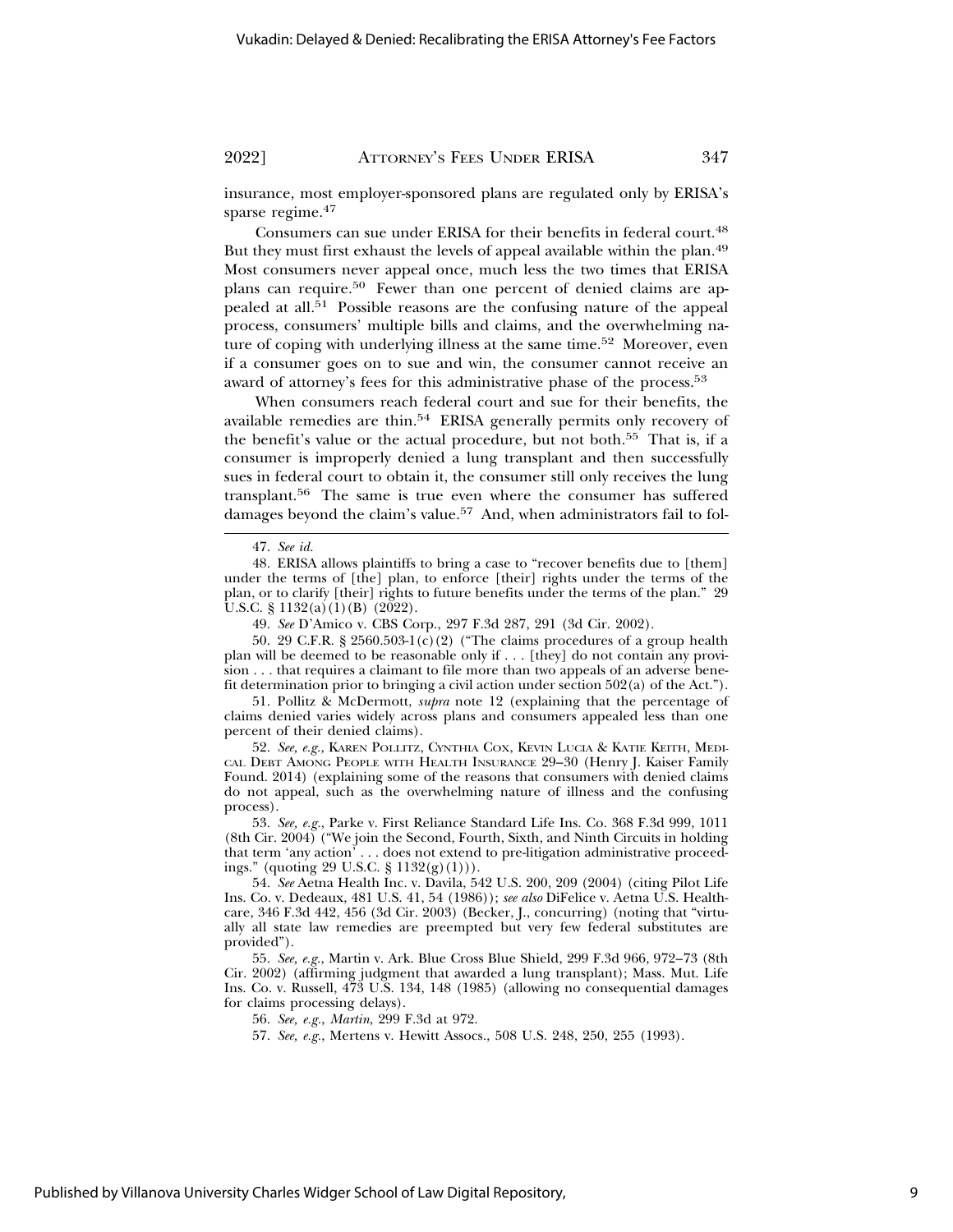low regulations governing claims processing, they are at worst told to go back and try again.58 The consumer receives no compensation for the protracted—often years-long—effort required to secure payment.

#### II. COURTS DEVELOP AN ERISA ATTORNEY'S FEE TEST

Without the risk of consequential or punitive damages, administrators who improperly delay or deny ERISA claims have one remaining concern: attorney's fees. The default in American litigation is that each party pays its own attorney's fees, unless a statutory exception applies.<sup>59</sup> ERISA contains such an exception, granting judges discretion to award fees to either side.<sup>60</sup> The provision itself contains no guidance for the discretion, and ERISA's legislative history is also unhelpful in this regard.61 Soon after ERISA's enactment, however, courts fashioned their own guidance, requiring a fee claimant to achieve "some degree of success on the merits" and satisfy a five-factor test.<sup>62</sup> The attorney's fee decision is reviewed for abuse of discretion.<sup>63</sup>

#### A. *"Some Degree of Success on the Merits"*<sup>64</sup>

To receive an attorney's fees award, a party must first achieve "some success on the merits."65 The exact degree of success is not completely

59. *See* Alyeska Pipeline Serv. Co. v. Wilderness Soc'y, 421 U.S. 240, 247 (1975).

60. 29 U.S.C. § 1132 $(g)(1)$  (2022) ("In any action under this subchapter [other than actions on behalf of the plan for employer contributions under 29 U.S.C. § 1145], the court in its discretion may allow a reasonable attorney's fee and costs of action to either party.").

61. *See* Da-Wai Hu, *Running the Caucus-Race: Prevailing Parties and Fee Shifting* Under ERISA, 67 U. CHI. L. REV. 217, 220 (2000) (noting that "[l]egislative history is . . . unhelpful in suggesting proper applications of fee shifting under ERISA"); *see also* Eddy v. Colonial Life Ins. Co. of Am., 59 F.3d 201, 203 (D.C. Cir. 1995) ("Neither the statute nor the legislative history indicates whether or how that discretion should be guided."); Armistead v. Vernitron Corp., 944 F.2d 1287, 1303 (6th Cir. 1991) (stating that "no history exists to provide guidance to the courts").

62. Hardt v. Reliance Standard Life Ins. Co., 560 U.S. 242, 254 (2010) (quoting Ruckelshaus v. Sierra Club, 463 U.S. 680, 694 (1983)).

63. *See* 29 U.S.C. § 1132(g)(1); *see, e.g.*, Mullins v. Kaiser Steel Corp., 642 F.2d 1302, 1320 (D.C. Cir. 1980).

64. *Hardt*, 560 U.S. at 256.

65. *Id. Compare* 29 U.S.C. § 1132(g)(1) (showing no prevailing party requirement), *with id.*  $\S 1132(g)(2)$  (imposing a prevailing party requirement). The degree of success can include varying results. *See* Taaffe v. Life Ins. Co. of N. Am.,

<sup>58.</sup> Most often, the administrator must only reprocess the claim using the proper guidelines. *See, e.g.*, Boyd v. Sysco Corp., No. 13599, 2015 WL 7737966, at \*14, \*18 (D.S.C. Dec. 1, 2015) (noting that defendant United Behavioral Health "failed to comply with the procedural requirements of ERISA [in regard to document disclosure]" but denying request for attorney's fees and simply remanding case to the administrator for another review); Lukas v. United Behav. Health, 504 F. App'x 628, 629–30 (9th Cir. 2013) (noting that defendant failed to provide a reason for the denial and did not disclose, upon request, file notes in its possession that contained a more complete explanation of its decision).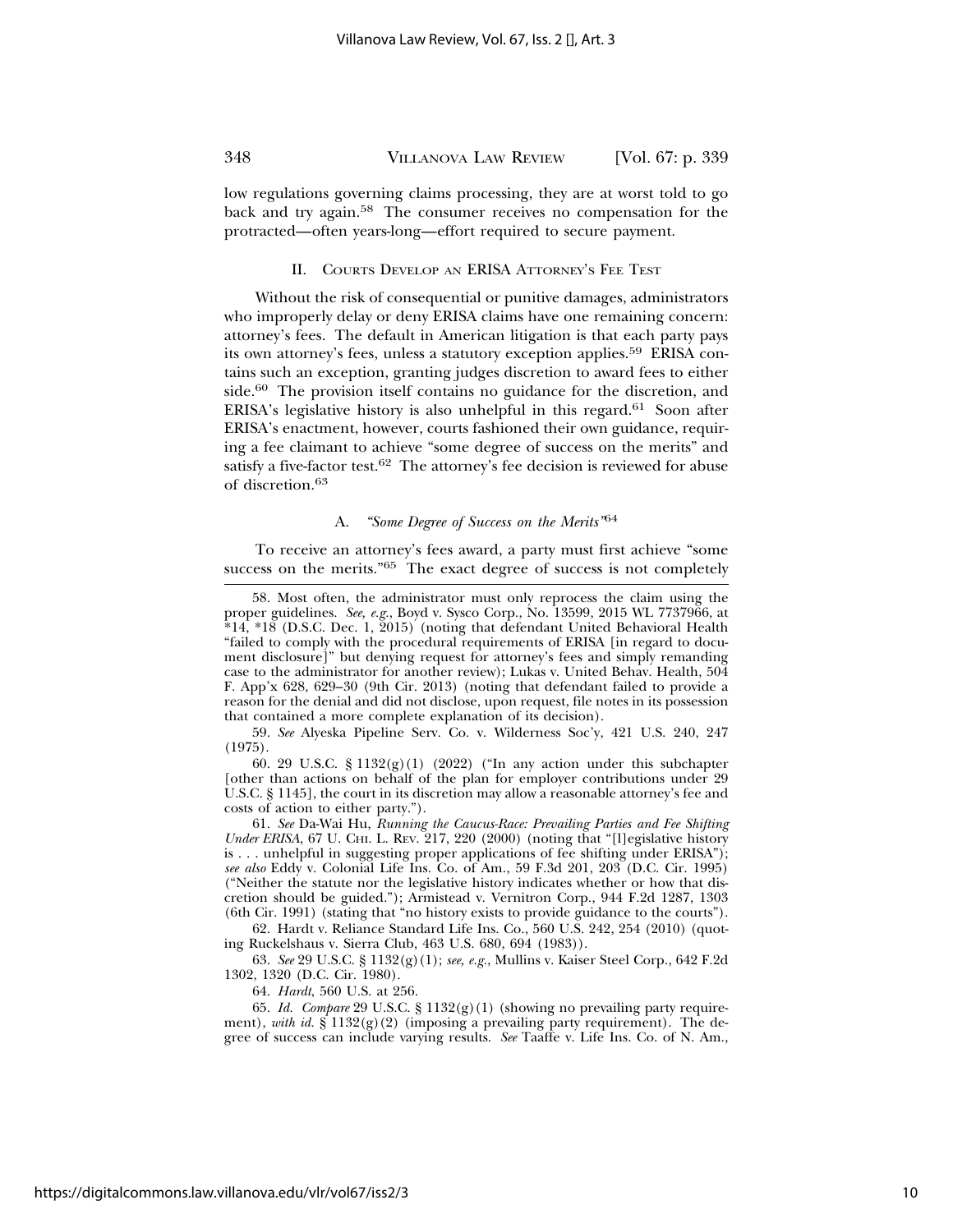clear, but the Supreme Court, in establishing this standard, characterized the circumstances in that case—remand, a favorable view of the merits, and an eventual award of benefits—as "far more" than those required for a fee award. This implies that circumstances less favorable can also merit such an award.<sup>66</sup>

Remand for reprocessing is a common outcome in ERISA claims cases, and most courts now consider this sufficient success on the merits to satisfy the first prong of the attorney's fee analysis. $67$  A minority of courts still hold that a remand, without more, is insufficient.<sup>68</sup> Even when courts conclude that a remand is enough of a success, a remand still will not result in a fee award if the claimant cannot satisfy the five-factor test.<sup>69</sup>

#### B. *The Five-Factor Test*

The second prong of the attorney's fee analysis is a five-factor test, developed in the 1970s when courts addressed the first claims under the recently enacted ERISA statute.70 These early cases concerned financial

66. *See* Gross v. Sun Life Assurance Co. of Canada, 763 F.3d 73, 76 (1st Cir. 2014).

67. *See id.* at 80 (holding that a remand for further consideration was sufficient success on the merits where the court had stated that the more deferential standard of review should not apply); McKay v. Reliance Standard Life Ins. Co., 428 F. App'x 537, 54647 (6th Cir. 2011) (affirming lower court's decision that remand was sufficient success on the merits because the plaintiff received "another shot" at his claimed benefits through the remand for further consideration); Barnes v. AT&T Pension Benefit Plan—Nonbargained Program, 963 F. Supp. 2d 950, 961–62 (N.D. Cal. 2013) (holding that a remand is sufficient success on the merits to satisfy that prong of the attorney's fee analysis because remand is neither a purely procedural victory nor a trivial success).

68. *See, e.g.*, Vivas v. Hartford Life & Accident Ins. Co., No. 10-22992, 2013 WL 5226720, at \*3 (S.D. Fla. June 17, 2013) (denying attorney's fees request and deeming outcome a "purely procedural victory" where plaintiff secured a review on remand due to the defendant's breach of a fiduciary duty); Dickens v. Aetna Life Ins. Co., No. 10-88, 2011 WL 1258854, at \*6 (S.D.W. Va. Mar. 28, 2011) (denying fee request after remand for further consideration).

69. For example, where a defendant did not comply with the ERISA claims procedures and "failed to provide plaintiff a reasonable opportunity for a full and fair review," a court still did not award fees. Saint Joseph's Hosp. v. Carl Klemm, Inc., 459 F. Supp. 2d 824, 833–34 (W.D. Wis. 2006). The court explained that there was no indication that the defendant was "simply out to harass" the plaintiff. *Id.* at 834; *see also* Geiger v. Pfizer, Inc., 549 F. App'x 335, 338–39 (6th Cir. 2013) (affirming a district court's decision not to award attorney's fees because although the plaintiff had achieved "some degree of success on the merits" the defendant was insufficiently culpable and its position had some merit).

70. *See* Eaves v. Penn, 587 F.2d 453, 464–65 (10th Cir. 1978) (setting out five factors). The five factors are:

<sup>769</sup> F. Supp. 2d 530, 542 (S.D.N.Y. 2011) (finding success where a plan's insurer gave the plaintiff all she sought in her complaint); Rangel v. Aetna Life Ins. Co., No. 15-303, 2016 WL 1449539, at \*1 (C.D. Cal. Apr. 12, 2016) (noting a voluntary settlement shows some success); Carlson v. HSBC-N. Am. (US) Ret. Income Plan, 542 F. App'x 2, 7–8 (2d Cir. 2013) (finding some success where a defendant's change in how it credited a break in service led to the plaintiff obtaining most of the relief she sought).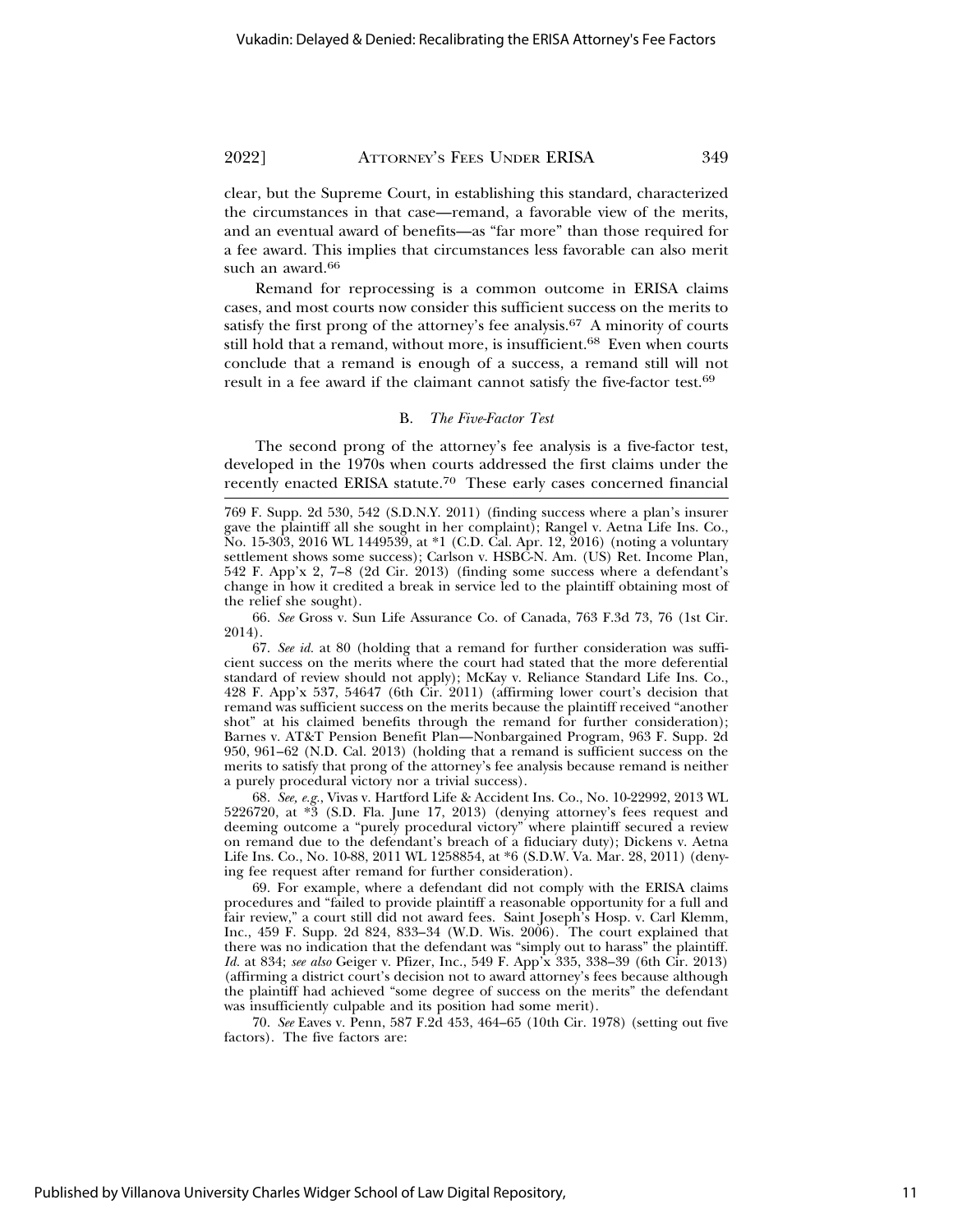malfeasance under ERISA—the test accordingly considers moral culpability and benefit to members of the plan.71 But the test is nonetheless grounded in ERISA's over-arching goals: to maintain plan participants' benefits and to provide "ready access" to the federal courts.72 The five factors remain virtually unchanged today.73

The case that first stated the five-factor test addressed the standards of conduct of ERISA fiduciaries, specifically, a breach of fiduciary duties by the trustee of an employee profit-sharing plan.<sup>74</sup> The trustee carried out financial transactions that enriched himself at plan participants' expense, thus breaching his fiduciary duties by failing to act in the sole interest of plan participants.75

The court announced without explanation the five factors still used today: (1) "the degree of the "offending [opposing] parties' culpability or bad faith," (2) the opposing party's ability to pay attorney's fees, (3) whether an award would have a future deterrent effect in similar circumstances, (4) whether the parties seeking an award benefitted all participants and beneficiaries of a plan or resolved a significant ERISA legal question, and (5) the relative merits of the parties' positions.76 "No single factor is determinative," and courts usually "consider each factor in exercising their discretion."<sup>77</sup>

The factors are generally applied as follows, with some variation across the circuits:

(1) The degree of the opposing party's culpability or bad faith. This factor usually requires more than simply denying a claim

*Id.*

71. *See id.*

72. S. REP. NO. 93–127, at 4865 (1973), *reprinted in* 1974 U.S.C.C.A.N. 4838, 4865.; *see also* Smith v. CMTA-IAM Pension Tr., 746 F.2d 587, 589 (9th Cir. 1984) (noting that a court applying its discretion should do so consistently with ERISA's purpose of protecting employee benefits and giving access to the federal courts); Chambless v. Masters, Mates & Pilots Pension Plan, 815 F.2d 869, 872 (2d Cir. 1987) ("ERISA's attorney's fees provisions must be liberally construed to protect the statutory purpose of vindicating retirement rights, even when small amounts are involved.").

73. *See, e.g.*, Hardt v. Reliance Standard Life Ins. Co., 560 U.S. 242, 249 (2010).

74. *Eaves*, 587 F.2d at 464–65.

75. *Id.* at 456.

76. *Id.*; *see, e.g.*, Lawrence v. Westerhaus, 749 F.2d 494, 495–96 (8th Cir. 1984).

77. Moon v. Unum Provident Corp., 461 F.3d 639, 642–43 (6th Cir. 2006).

https://digitalcommons.law.villanova.edu/vlr/vol67/iss2/3

<sup>(1)</sup> the degree of the offending parties' culpability or bad faith; (2) the degree of the ability of the offending parties to personally satisfy an award of attorney's fees; (3) whether or not an award of attorney's fees against the offending parties would deter other persons acting under similar circumstances;  $(4)$  the amount of benefit conferred on members of the pension plan as a whole; and (5) the relative merits of the parties' position.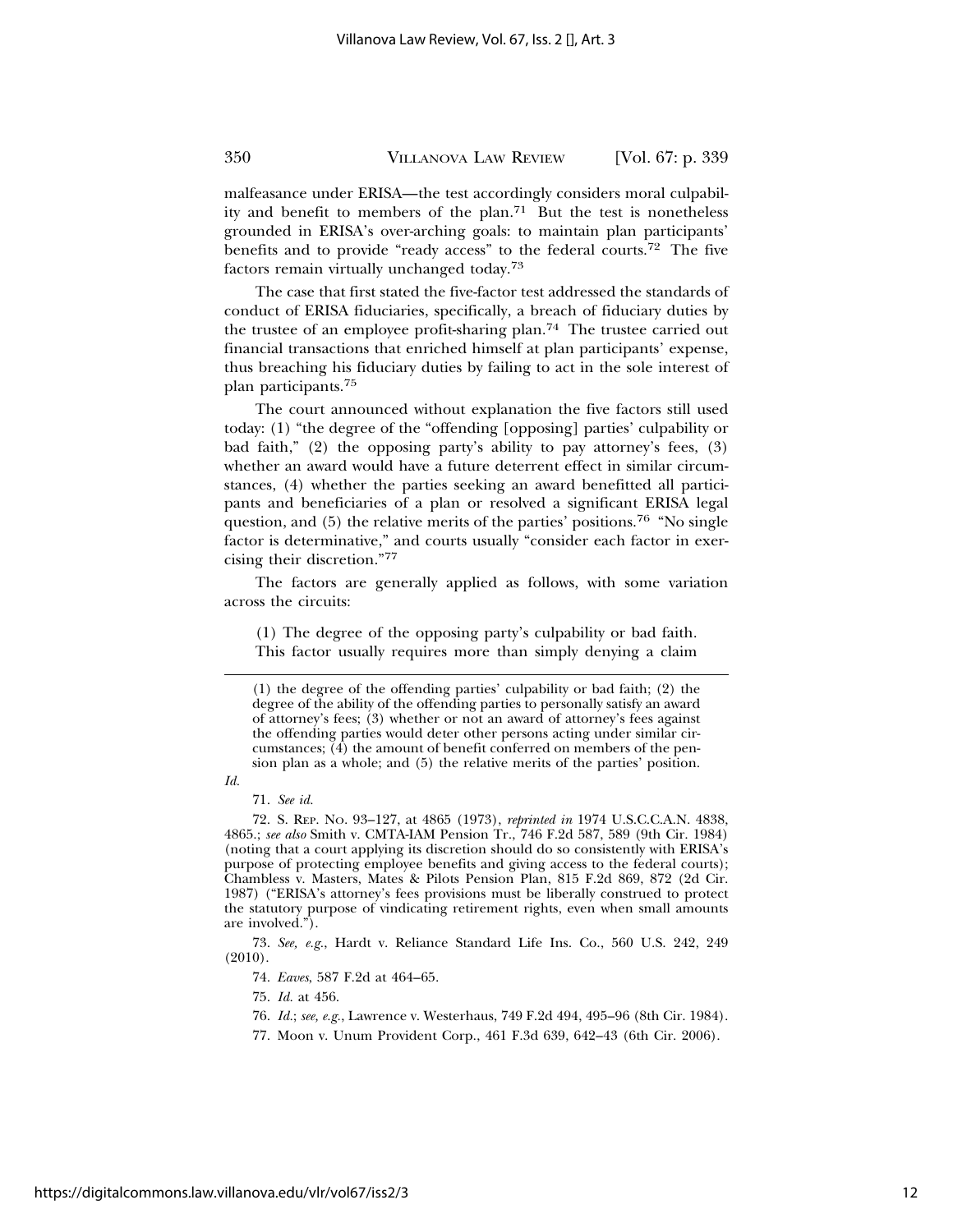incorrectly.78 Even if the claim denial is so incorrect as to be deemed arbitrary and capricious, those actions may not satisfy this factor.79 "Bad faith" can mean "arbitrary, reckless, indifferent, or intentional disregard of the interests of the person owed a duty."80 Defendants who litigate a novel theory in good faith will not have this factor charged against them.81 While some courts require actual ill will, others note the disjunctive nature of the factor and consider the concepts of bad faith and culpability separately, finding that either one may satisfy this factor.82

(2) The opposing party's ability to pay attorney's fees. As to this factor, interpretations vary. Some courts take notice of a defendant's status as a household name or member of the Fortune 100 and infer that the defendant can satisfy an attorney's fee award, while others require evidence of ability to pay.<sup>83</sup> Early ERISA cases set out the rule that any fee award should be paid by the offending party personally and that non-culpable, non-party plan participants should not pay the fee.84

(3) Whether an award would have a future deterrent effect in similar circumstances. Interpretation of this factor varies, with some courts finding this factor satisfied if a plaintiff simply holds a plan administrator to account by bringing a lawsuit, but with

80. Sun Life Assurance Co. of Can. v. Jackson, No. 3:14-cv-41, 2018 WL 4489289, at \*3 (S.D. Ohio Sept. 19, 2018) (quoting Benkert v. Med. Protective Co., 842 F.2d 144, 149 (6th Cir. 1988)).

81. *See* Alexandra H. v. Oxford Health Ins., Inc, 778 F. App'x 797, 800 (11th Cir. 2019).

82. Tedesco v. I.B.E.W. Local 1249 Ins. Fund, 729 F. App'x 136, 139 (2d Cir. 2018).

83. *Compare* Priority Sols., Inc. v. Cigna & Price Waterhouse Health Plan, No. 98 CIV. 4336 MBM., 1999 WL 1057202, at \*4 (Dec. 20, 1999) (holding that CIGNA, as a major insurance company, was capable of paying attorney's fees), *with* Mendez v. Teachers Ins. & Annuity Ass'n, 789 F. Supp. 139, 141 (S.D.N.Y. 1992) (holding that "TIAA–CREF clearly has the resources to pay Plaintiff's attorney's fees.").

84. *See, e.g.*, Eaves v. Penn, 587 F.2d 453, 464 (10th Cir. 1978) ("By enacting a statutory authorization for award of attorney's fees, we believe Congress intended that the offending party bear the costs of the award, rather than non-culpable, non-party plan participants."); Freund v. Marshall & Ilsley Bank, 485 F. Supp. 629, 643–44 (W.D. Wis. 1979) (assessing fees against the individual defendants and noting that "[w]hile the private plaintiffs' attorneys have gained a benefit for the Plan as a whole, there is no reason why that benefit should be diminished by a deduction for fees and costs").

<sup>78.</sup> Rangel v. Aetna Life Ins. Co., No. 5:15-cv-00303-ODW, 2016 WL 1449539, at \*2 (C.D. Cal. April 12, 2016) (declining to assume bad faith simply due to a claim denial).

<sup>79.</sup> *See, e.g.*, Heffernan v. UNUM Life Ins. Co. of Am., 101 F. App'x 99, 109 (6th Cir. 2004) ("An arbitrary and capricious denial of benefits does not necessarily indicate culpability or bad faith.").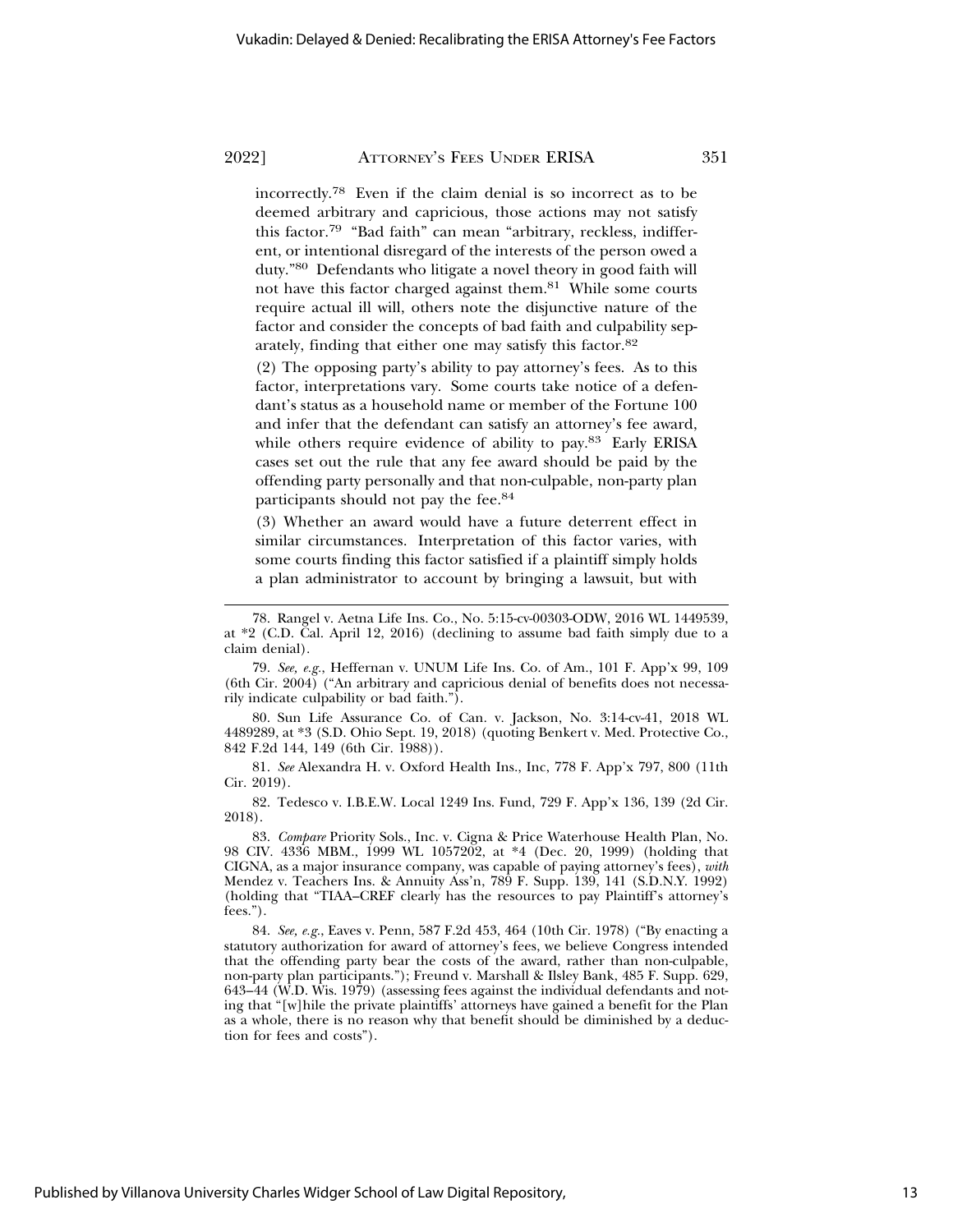others requiring more.85 Some courts consider the deterrent effect on other plan administrators, not just on the defendant.<sup>86</sup> The deterrent effect is usually regarded as strongest where the defendant engages in deliberate misconduct, such as denying a claim without any basis, rather than when the defendant is merely mistaken.87 Deterrent effects have also included fostering appropriate behavior in defending and settling lawsuits.<sup>88</sup>

(4) Whether the parties seeking an award sought to benefit all participants and beneficiaries of a plan or to resolve a significant ERISA legal question. This factor generally requires that the plaintiff do more than ask that the plaintiff's own rightful benefits be paid.89 What more is required, however, is not always clear. Some courts look to whether the victory had an actual effect that would benefit other plan participants, such as an increase in benefits.90 Others examine whether the plaintiff *sought* rather than actually conferred such a benefit.<sup>91</sup> Other considerations may include whether a plaintiff sought to resolve a key or particularly complex legal issue.92

86. *See, e.g.*, Gaeth v. Hartford Life Ins. Co., 538 F.3d 524, 531 (6th Cir. 2008) ("This court has consistently interpreted the deterrence factor as requiring consideration of a fee award's deterrent effect on *other plan administrators*.").

87. *See, e.g.*, Foltice v. Guardsman Prods., Inc., 98 F.3d 933, 937 (6th Cir. 1996) ("[F]ee awards are likely to have the greatest deterrent effect where deliberate misconduct is in the offing.").

88. *See Eddy*, 59 F.3d at 208 (noting that ERISA is designed to protect benefits for plan participants, and also to "deter[ ] unnecessary prolongation or unjust resolution of ERISA claims").

89. *See* Rangel v. Aetna Life Ins. Co., No. 5:15-cv-00303-ODW, 2016 WL 1449539, at \*3 (C.D. Cal. April 12, 2016) (finding the factor unsatisfied where a plaintiff simply wanted his benefits to be paid).

<sup>85.</sup> *See, e.g.*, Eddy v. Colonial Life Ins. Co. of America, 59 F.3d 201, 208–09 (D.C. Cir. 1995) (holding that it was incorrect to hold that there was no deterrent effect from a lawsuit that could create incentives for ERISA administrators to keep better records of contacts with participants); Rodriguez v. MEBA Pension Tr., 956 F.2d 468, 472 (4th Cir. 1992) (finding a deterrent where a fiduciary made a mistake and then breached fiduciary duties); Nat'l Cos. Health Benefit Plan v. Saint Joseph's Hosp., 929 F.2d 1558, 1575 (11th Cir. 1991) (noting that a deterrent effect can include encouraging appropriate behavior in litigating and settling cases).

<sup>90.</sup> *See, e.g.*, Chambless v. Masters, Mates & Pilots Pension Plan, 815 F.2d 869, 872 (2d Cir. 1987) ("Those opinions looked not to plaintiff's motive in bringing suit, but to the effect of plaintiff's victory. It is the latter that is controlling . . . since the district court found that [plaintiff's] suit had the effect of conferring a common benefit, the fifth factor of the test was satisfied.").

<sup>91.</sup> *Rangel*, 2016 WL 1449539, at \*3 (noting that the inquiry should be into whether the plaintiff sought to benefit all plan participants or not); Oster v. Barco of Cal. Emps.' Ret. Plan, 869 F.2d 1215, 1222 (9th Cir. 1988) (deciding that this factor was not satisfied where plaintiff sought "benefit for himself, regardless of the impact such a payment might have on the future beneficiaries of the Plan").

<sup>92.</sup> *See, e.g.*, *Eddy*, 59 F.3d at 206.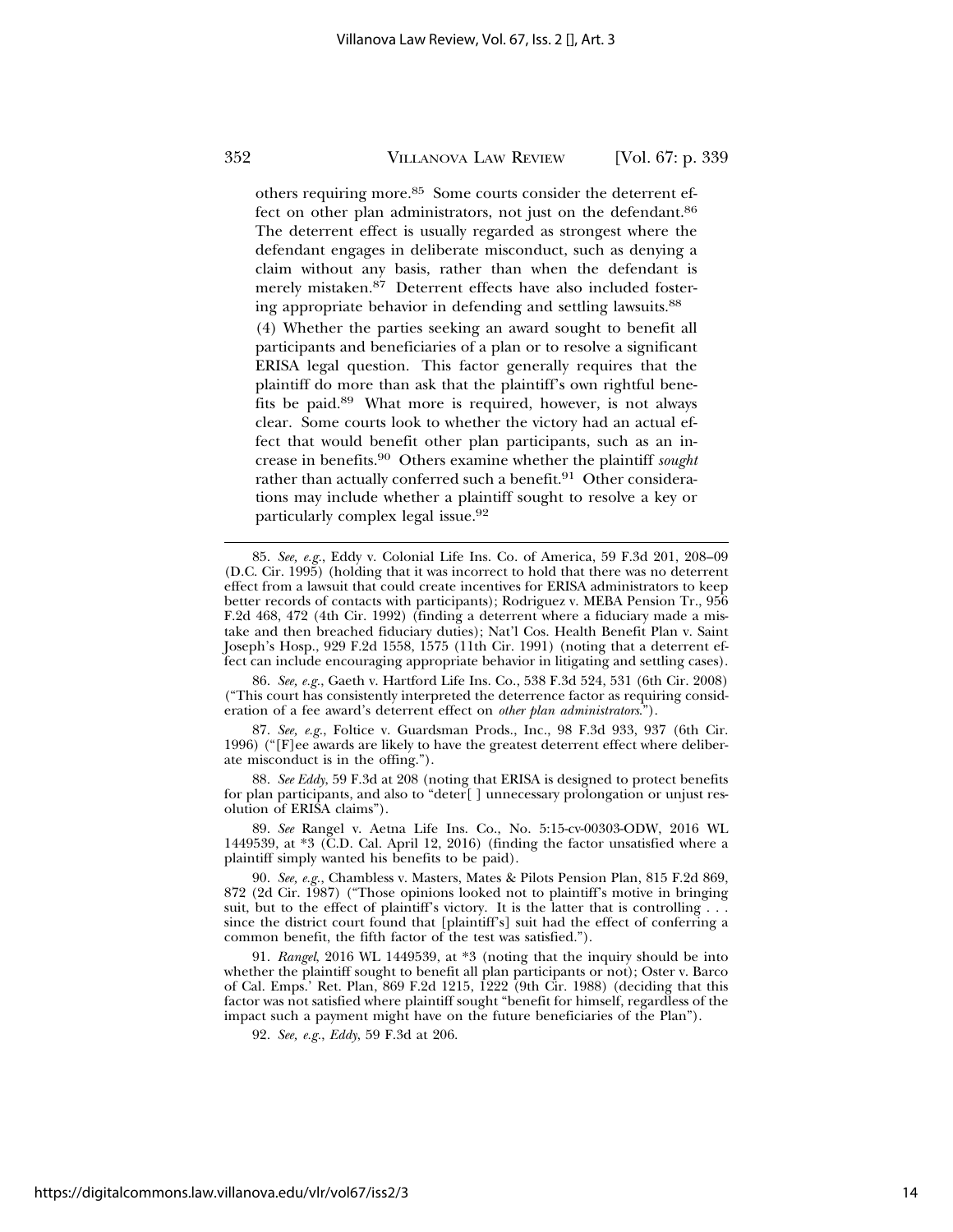Generally, if plaintiffs simply want their own benefits to be paid, this factor will count against plaintiffs.93

(5) The relative merits of the parties' positions.<sup>94</sup> For this factor, courts look to whether each party's position had a basis, or whether the position was unjustified or frivolous.95 This factor weighs against a plaintiff's fee award if the defendant took a wellreasoned position with some factual support or if the law was uncertain and the defendant's position was justified on that basis.

The Seventh Circuit adds a "substantial justification" test to the five factors—if a party's position is "substantially justified," then attorney's fees should not be assessed against it.96 The court applying this test asks whether the losing party took its position in good faith and was substantially justified or whether it was simply trying to harass its opponent.<sup>97</sup>

The application of these five factors often results in no fee award, even where a plaintiff pursues a claim through multiple levels of internal appeal and secures a reassessment of the denial.98

#### III. AN INCREASINGLY HARSH CLAIMS ENVIRONMENT

Recalibration of the attorney's fee factors is particularly urgent, as consumers face cost containment measures and plan terms that make benefits more difficult to obtain. And, due to changes in the standard of review, plan administrators' risk of facing consequences for their mistakes is lower than ever.

#### A. *The Rise of Cost Containment Measures*

When ERISA was enacted in 1974, the focus was on risks to participants' pensions from poor planning or mismanagement. Health plans were not the source of concern, as they typically followed an indemnity

<sup>93.</sup> *See* Eddy v. Colonial Life Ins. Co. of America, 844 F. Supp. 790, 794 (D.D.C. 1994) ("This factor does not weigh in favor of an award. The plaintiff did not seek to benefit others in his claim.").

<sup>94.</sup> *See, e.g.*, Lawrence v. Westerhaus, 749 F.2d 494, 495–96 (8th Cir. 1984). 95. *Id.*

<sup>96.</sup> Kolbe & Kolbe Health & Welfare Benefit Plan v. Med. Coll. of Wis., Inc., 657 F.3d 496, 506 (7th Cir. 2011).

<sup>97.</sup> *See* Raybourne v. Cigna Life Ins. Co. of N.Y., 700 F.3d 1076, 1090 (7th Cir. 2012).

<sup>98.</sup> *See, e.g.*, Graham v. Hartford Life & Accident Ins. Co., 501 F.3d 1153, 1162 (10th Cir. 2007) (holding that while the administrator acted arbitrarily and capriciously, the attorney's fee issue was not ripe until after remand); Quinn v. Blue Cross & Blue Shield Ass'n, 161 F.3d 472, 479 (7th Cir. 1998) (affirming a finding that the benefits denial was arbitrary and capricious, but reversing the attorney's fee award because the denial was not "totally lacking in justification"); Saint Joseph's Hosp. v. Carl Klemm, Inc., 459 F. Supp. 2d 824, 834 (W.D. Wis. 2006).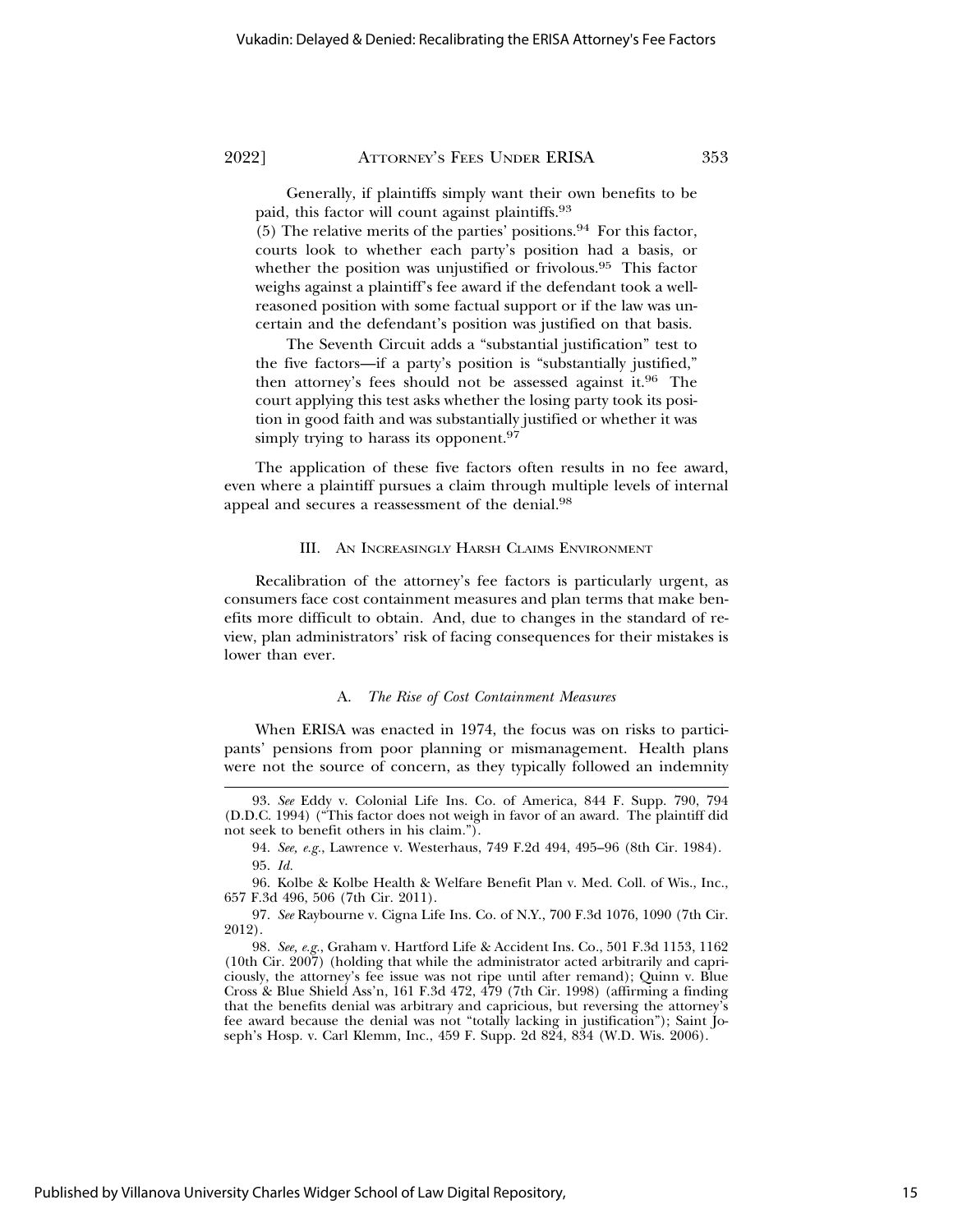model, paying claims with little controversy and without questioning physician's judgment.99

Yet as medical technologies advanced and complex therapies emerged, healthcare spending grew rapidly.100 The plans' approach of retrospective payment, or simply paying for services provided, came to be inconsistent with the growth in services and new technologies.<sup>101</sup> And, ERISA's liability shield for claims administration mistakes opened the door to cost-cutting tactics that blurred the lines between medical and insurance judgment.<sup>102</sup> This growth in spending led to aggressive cost-cutting measures, including the use of narrower provider networks, gatekeeping through primary care providers, and utilization review.103 By 2000, however, consumer and provider dissatisfaction led to less restrictive cost containment measures.<sup>104</sup>

Then, after costs grew once again, health plans reintroduced utilization review methods that they had previously loosened.105 Plans also used policies including requests for authorization after a consumer reaches a certain threshold of use, such as a third MRI or a certain number of chiro-

100. In the 1970s and 1980s, the cost of healthcare rose considerably in the United States. *See* E. Haavi Morreim, *Cost Containment and the Standard of Medical Care*, 75 CAL. L. REV. 1719, 1720 (1987). "Per capita healthcare costs . . . trebled" from 1950 to the 1980s, "rising from 5% to nearly 11% of the GNP between 1960 and 1983. By the end of 1987, health care spending was [approaching] half a trillion dollars [or] 11.4% of the GNP." *Id.* (footnotes omitted).

101. *See id.* at n.7 (citing Aaron & Schwartz, *Hospital Cost Control: A Bitter Pill to Swallow*, HARV. BUS. REV., Mar.–Apr. 1985, at 160–61 (1985)) ("[D]escribing development of health care 'payment system designed to shield patients and providers from the cost of hospital care'").

102. *See* WOOTEN, *supra* note 30, at 283 ("[B]ecause adverse decisions under utilization review often occur before treatment and may result in a patient not receiving care, disputes about coverage take on a much more threatening cast.").

103. *See* Glen P. Mays, Gary Claxton & Justin White, *Managed Care Rebound? Recent Changes in Health Plans' Cost Containment Strategies*, 23 HEALTH AFFS. W4-427, W4-427, W4-427, W4-427,  $\check{(2004)}$ , https://www.healthaffairs.org/doi/10.1377/hlthaff.W4.427 [https://perma.cc/PS6F-V4UP].

104. *See id.* at W4-427, n.4.

105. *Id.* at W4-429 ("Health plans in six of the twelve study communities reintroduced prior authorization requirements for selected services after having eliminated these requirements." (citation omitted)).

<sup>99.</sup> WOOTEN, *supra* note 30, at 283 ("When Congress passed ERISA, health plans generally operated on a traditional fee-for-service or indemnity-insurance model . . . . The insurer would decide whether the claim was covered by the plan and then reimburse or not reimburse accordingly."); David D. Griner, *Paying the Piper: Third–Party Payor Liability for Medical Treatment Decisions*, 25 GA. L. REV. 861, 862 (1991); *see* Van Vactor v. Blue Cross Ass'n, 365 N.E.2d 638, 645 (Ill. App. Ct. 1977) (holding that an insured was justified in relying on his physician's judgment that treatment was medically necessary and that the insurance company could not deny the claim based on simple disagreement with that judgment); Mount Sinai Hosp. v. Zorek, 271 N.Y.S.2d 1012, 1016 (N.Y. Civ. Ct. 1966) ("Only the treating physician can determine what the appropriate treatment should be . . . . [a]ny other standard would involve intolerable second guessing").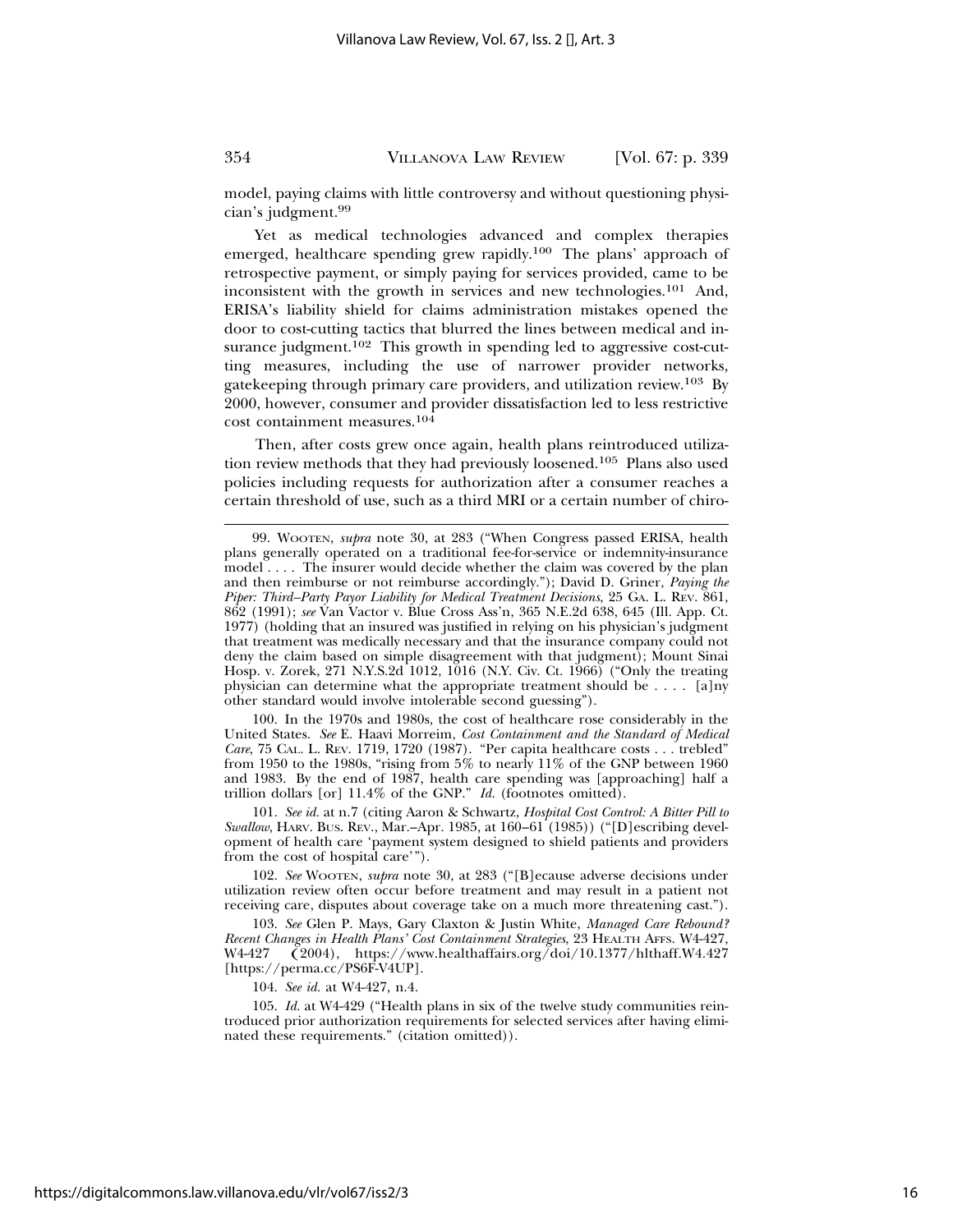practor visits.106 Other techniques included concurrent review, by which a person's hospital stay or other ongoing use is reviewed as it occurs.107 While these techniques had previously been used in Health Maintenance Organizations (HMOs) rather than Preferred Provider Organizations (PPOs), in the early 2000s, PPOs also started to monitor care this way.108 In addition, the early 2000s saw health plans increase their investments in information systems that would make retrospective review and application profiling more feasible.109 Today, utilization review serves as a significant gatekeeper in accessing care.110

"Medical necessity" terms are a key part of cost containment; today, practically all health plans contain such a term. In principle, the idea of providing care based on medical necessity makes sense—care should not be given or covered under a health plan unless there is some reason for it.111 But the use of this term has gone beyond the idea of having a physician's approval for a course of treatment. Instead, health plans are able to define this term and interpret it themselves in order to restrict care, often according to opaque standards and reasons.

The terms themselves contain multiple parts and are complex,  $112$ 

110. *See, e.g.*, Christopher Smith, *It's a Mistake: Insurer Cost Cutting, Insurer Liability, and the Lack of ERISA Preemption Within the Individual Exchanges*, 62 CLEV. ST. L. REV. 75, 98–99 (2014).

111. Janet L. Dolgin, *Unhealthy Determinations: Controlling "Medical Necessity"*, 22 VA. J. SOC. POL'Y & L. 435, 436 (2015).

112. As an example, here is the definition of "medically necessary" from a Blue Cross Blue Shield of Texas employer-sponsored plan in 2018:

Medically Necessary or Medical Necessity means those services or supplies covered under the Plan which are: [1] Essential to, consistent with, and provided for the diagnosis or the direct care and treatment of the condition, sickness, disease, injury, or bodily malfunction; and [2] Provided in accordance with and are consistent with generally accepted standards of medical practice in the United States; and [3] Not primarily for the convenience of the Participant, his Physician, Behavioral Health Practitioner, the Hospital, or the Other Provider; and [4] The most economical supplies or levels of service that are appropriate for the safe and effective treatment of the Participant. When applied to hospitalization, this further means that the Participant requires acute care as a bed patient due to the nature of the services provided or the Participant's condition, and the Participant cannot receive safe or adequate care as an outpatient. The medical staff of [the Claim Administrator] shall determine whether a service or supply is Medically Necessary under the Plan and will consider the views of the state and national medical communities, the guidelines and practices of Medicare, Medicaid, or other government-financed programs, and peer reviewed literature. Although a Physician, Behavioral Health Practitioner or Professional Other Provider may have prescribed treatment, such treatment may not be Medically Necessary within this definition.

<sup>106.</sup> *Id.* at W4-429–30.

<sup>107.</sup> *Id.* at W4-430.

<sup>108.</sup> *Id.*

<sup>109.</sup> *Id.* at W4-431.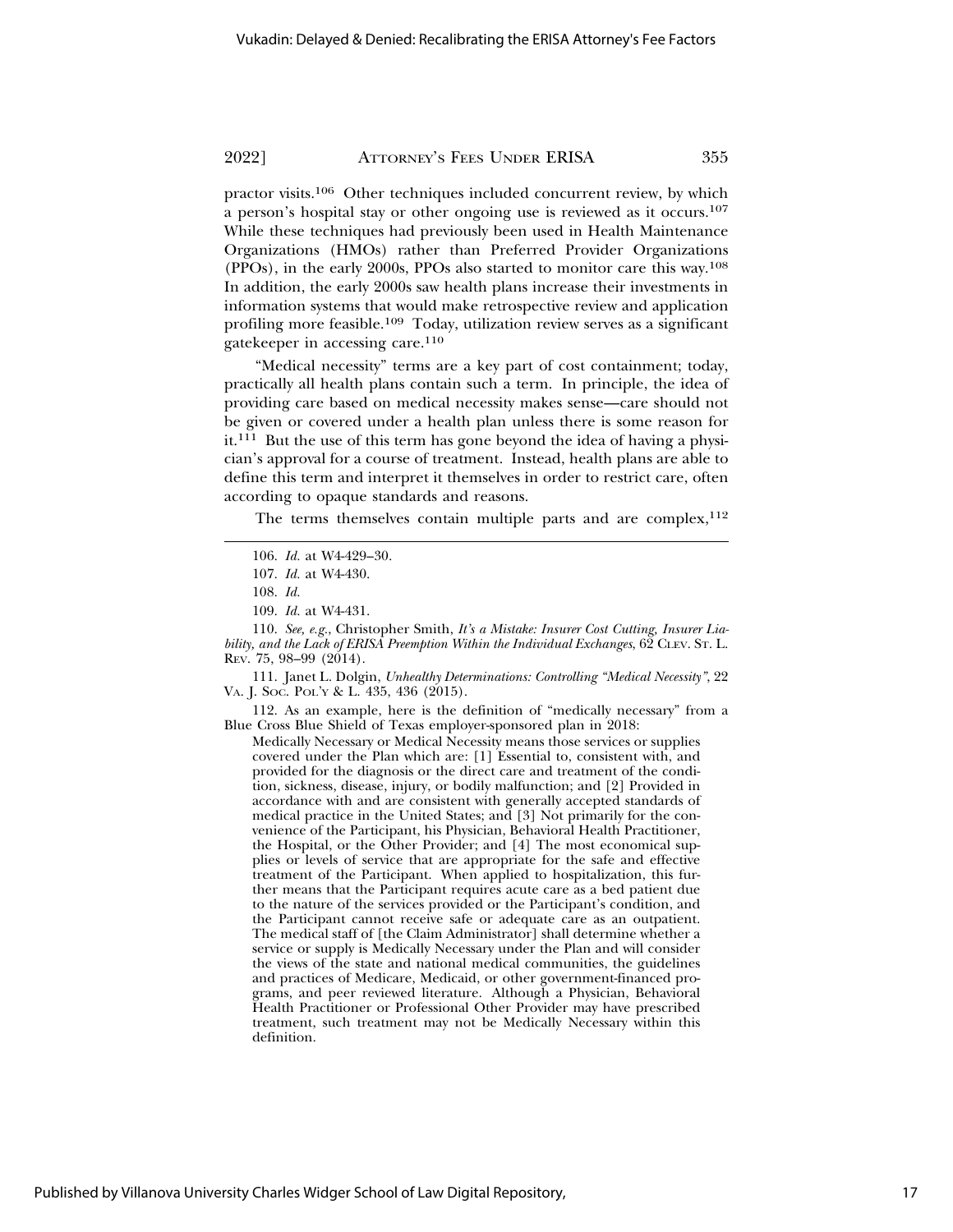inviting non-objective considerations to play a role.<sup>113</sup> Even clinically indicated care may be denied under a standard such as this.114 And, each individual plan (if governed by federal law) or each state (for plans governed by state law) can adopt its own definition of "medical necessity," leading to even more confusion about what will and will not be covered.115 As a result, coverage determinations under this standard may turn as much on the decision-maker's motives as on the reasons for the proposed care.116 Under the lenient arbitrary-and-capricious standard of review, denials based on interpretation of the medical necessity term tend to be affirmed.

All of these developments in claims processing occurred after the circuits adopted the five-factor fee test. Assessment of ERISA's attorney's fee factors should take into account the far different claims landscape that exists now as compared to the one that plaintiffs faced in the 1970s when the factors first arose.

#### B. *A Standard of Review that Favors Defendants*

Another significant change since the five factors' development is that ERISA claims are now reviewed on a deferential arbitrary and capricious standard of review. In 1989, the Supreme Court held that ERISA claims should be decided on a de novo standard of review, to avoid giving ERISA

113. *See* Dolgin, *supra* note 111, at 443 ("[M]edical necessity determinations depend on the knowledge, politics, motives, and inclinations of those who render them far more than they depend on objective truths.").

114. *Id.* at 438–39 ("[V]arious stakeholders assume different interpretations of the phrase . . . 'To many health plans, [the term] means "not covered even though not expressly excluded from coverage," which gives them a degree of comfort issuing denials based on established insurance practice even though such decisions outrage physicians.'") (quoting William M. Sage, *Managed Care's Crimea: Medical Necessity, Therapeutic Benefit, and the Goals of Administrative Process in Health Insurance*, 53 DUKE L.J. 597, 601 (2003)).

115. *See* United States Psychiatric Rehabilitation Association, Comment Letter to the Center for Medicare & Medicaid Services regarding the Mental Health Parity & Addiction Equality Act of 2008 (May 26, 2009), https://www.dol.gov/sites/ dolgov/files/EBSA/laws-and-regulations/rules-and-regulations/public-comments/ 1210-AB30/00250.pdf [https://perma.cc/J97V-R8TJ].

116. *See* Dolgin, *supra* note 111, at 443.

[A]t the level of medical necessity determination, whether coverage is extended or denied in particular cases continues to depend on a slew of factors including, most importantly, the name, position, and motives (both express and implicit) of the decision-makers, as well as the shifting economic and political choices of payers (by whom the decision–makers are usually employed, either directly or indirectly).

*Id.*; *see also* Sage, *supra* note 114, at 601 ("[D]ecisions involving medical necessity are frequently characterized by inconsistent administration, poor communication, distrust and, if disputes arise, relatively unprincipled, results–oriented judicial resolution.").

BLUECROSS BLUESHIELD OF TEX., YOUR HEALTH CARE BENEFITS PROGRAM 63–64 (2016), https://www.bcbstx.com/static/tx/pdf/policy-forms/mmh3.pdf [https:// perma.cc/43NP-8PAD].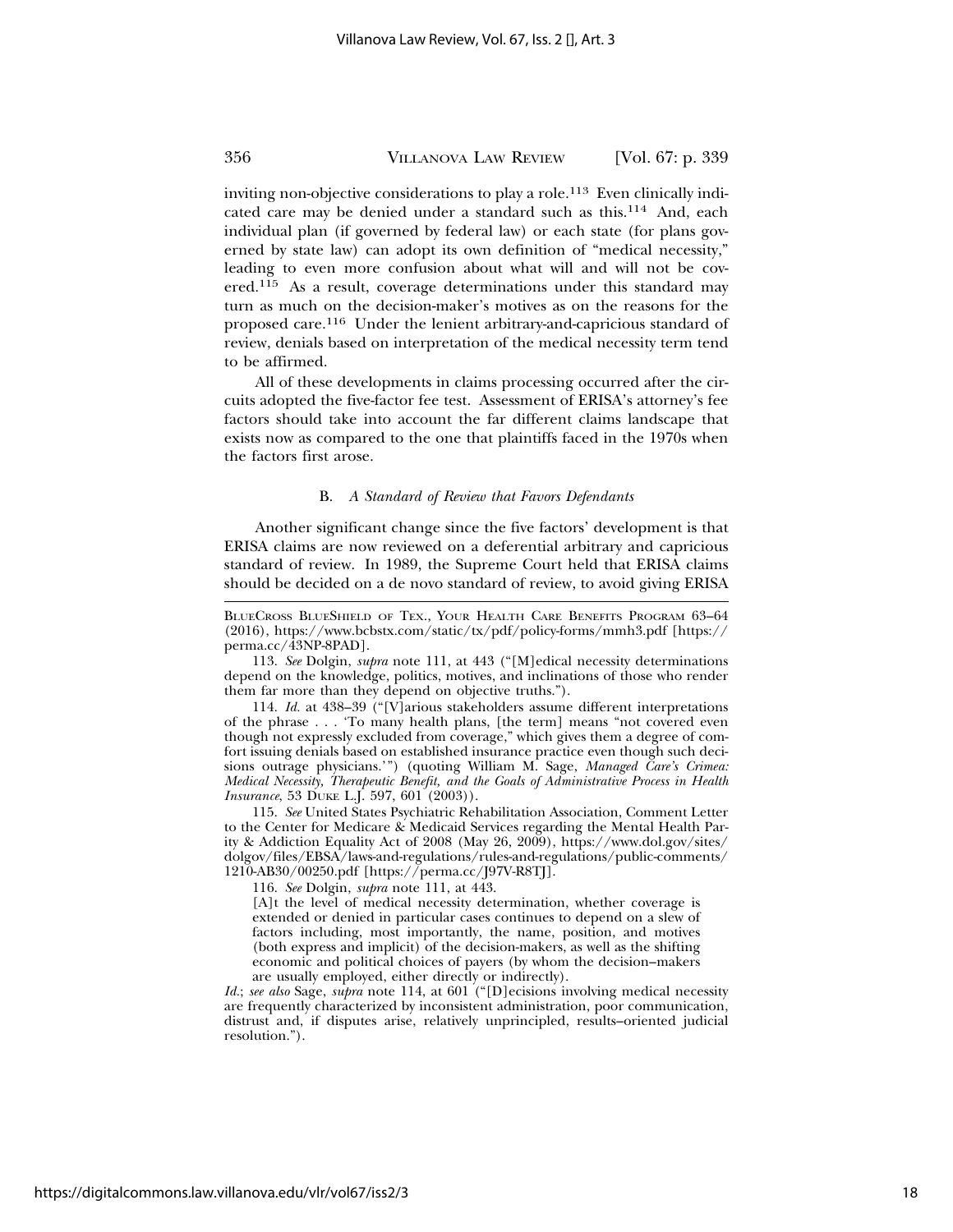claimants fewer rights than they had before ERISA was enacted.117 The Court noted that plans and participants were free to decide on a narrower standard—and administrators promptly inserted a discretion-granting clause into practically every ERISA plan.118 Discretionary clauses are banned as unfair to consumers in twenty-five states, $119$  yet they are permitted in ERISA plans. States that ban discretionary clauses are from across the political spectrum, including Texas,<sup>120</sup> Utah,<sup>121</sup> and California.<sup>122</sup>

Today, when an ERISA plan administrator's claim denial is challenged in federal court, the discretionary clause triggers the lenient "arbitrary or capricious" standard of review.123 Under this standard, the plan administrator's decision is undisturbed if there is some evidence to support it. For healthcare consumers, this standard of review is difficult to overcome, as it is the "least demanding form of judicial review . . . . "<sup>124</sup> The standard is so deferential that a decision is said to remain in place unless it was without basis or simply "whimsical."125 One court stated that it would be an overstatement—but not much of one—to say that a decision stays in place under this standard unless one cannot state it "without a

121. UTAH CODE ANN. § 31A-21-201(3) (West 2021).

122. CAL. INS. CODE §10110.6 (West 2012).

123. *See, e.g.*, Corry v. Liberty Life Assurance Co., 499 F.3d 389, 398 (5th Cir. 2007) ("[R]eview of the administrator's decision need not be particularly complex or technical; it need only assure that the administrator's decision fall somewhere on a continuum of reasonableness—even if on the low end." (internal quotation marks omitted) (quoting Vega v. Nat'l Life Ins. Serv., Inc., 188 F.3d 287, 297 (5th Cir. 1999))).

124. Collins v. Unum Life Ins. Co. of America, 682 F. App'x 381, 385 (6th Cir. 2017) (internal quotation marks omitted) (quoting Schwalm v. Guardian Life Ins. Co. of America, 626 F.3d 299, 308 (6th Cir. 2010)).

125. The Seventh Circuit Court of Appeals equated the arbitrary or capricious standard to "totally unreasonable" in *Allen v. United Mine Workers of America 1979 Benefit Plan & Trust*, 726 F.2d 352, 354 (7th Cir. 1984), and to "whimsical, random, or unreasoned" in *Teskey v. M.P. Metal Prods., Inc.*, 795 F.2d 30, 32 (7th Cir. 1986). *See also* Graham v. L & B Realty Advisors, Inc., No. Civ. A. 3:02CV0293-N, 2003 WL 22388392, at \*2 (N.D. Tex. Sept. 30, 2003) ("Although there is clear evidence to the contrary, the Court, with some reluctance, acknowledges some concrete evidence supporting Unum's decision.").

<sup>117.</sup> Firestone Tire & Rubber Co. v. Bruch, 489 U.S. 101, 115 (1989).

<sup>118.</sup> *Id.*

<sup>119.</sup> The National Association of Insurance Commissioners deems these clauses "inequitable, deceptive, and misleading to consumers." Brief for Nat'l Ass'n of Ins. Comm'rs as Amici Curiae Supporting Appellee at 16, Standard Ins. Co. v. Morrison, 584 F.3d 837 (9th Cir. 2009) (No. 08-35246). Due to ERISA's preemption of state laws, these bans do not reach ERISA plans.

<sup>120. 28</sup> TEX. ADMIN. CODE § 3.1203 (2010).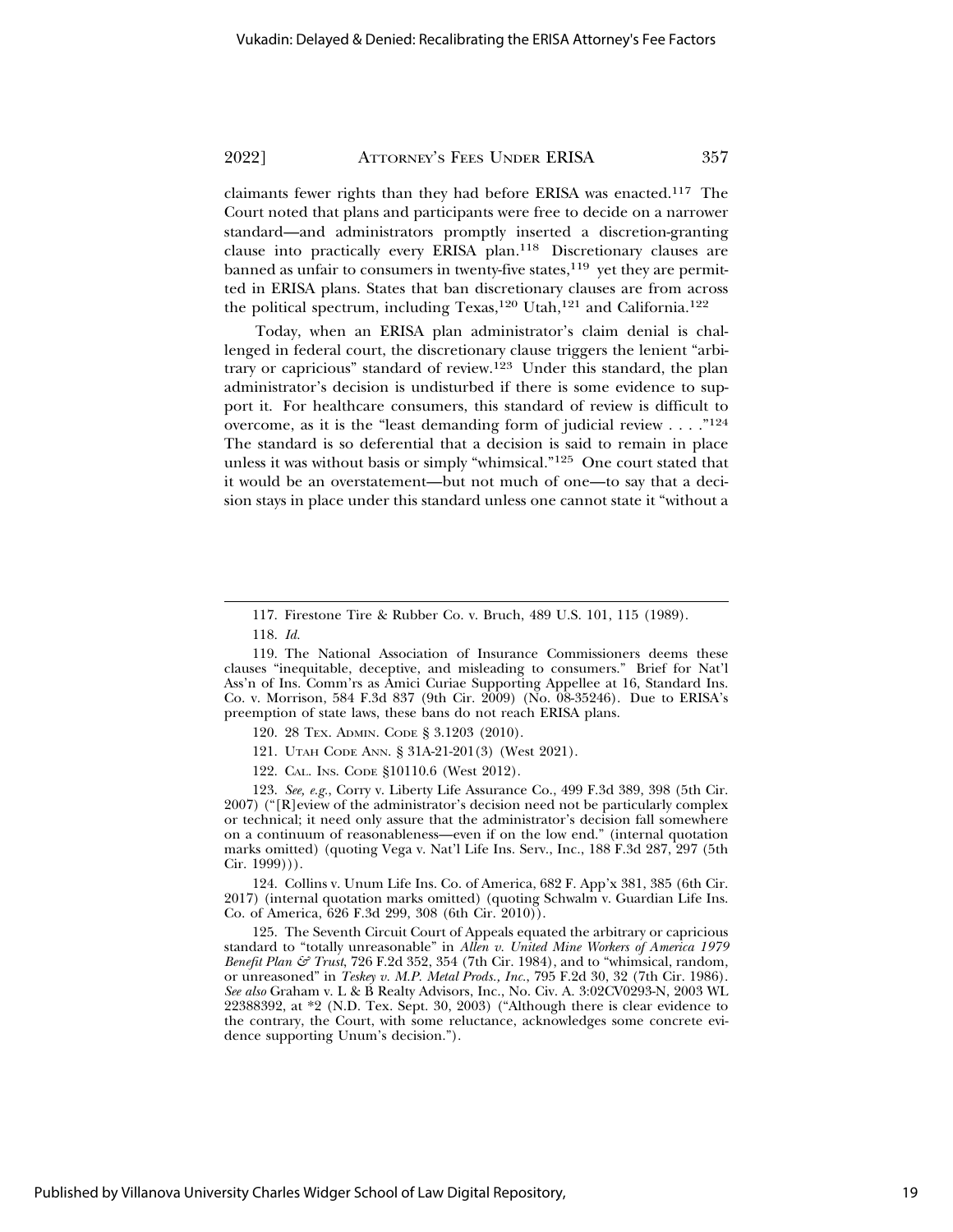loud guffaw<sup>[1],</sup><sup>126</sup> This discretion thus amounts to free rein to assess claims and often to deny them.<sup>127</sup>

Particularly in complex medical cases or claims for mental health treatment, the lenient arbitrary and capricious standard can be outcomedeterminative in favor of the ERISA defendant. Under this standard, a plan administrator can take a complex factual record and tie something in the record to the decision, which is often all that is required to have the denial affirmed.128

Thus, developments in the claims processing environment make denials easier to justify and mistakes less likely to be corrected. ERISA's purpose remains, however, to protect plan participants' right to benefits and to provide ready access to the federal courts. If ERISA is to accomplish its purpose, attorney's fees must be available, as they are the only consequence for improper denials in an environment that increasingly disfavors individual claimants.

#### IV. RECALIBRATING TWO OF THE FIVE FACTORS

The Supreme Court made clear that the factors are not required and bear no obvious relation to ERISA;129 other courts have long stated that the factors are just guidelines, and courts are not bound to use them.130 Thus, a redesign and update of the factors is realistic and possible.

Two of the five attorney's fee factors should be disregarded or applied differently in the healthcare claim context if the factors are to serve ER-ISA's mission of helping claimants secure their benefits and access the

128. Foster v. Principal Life Ins. Co., 920 F.2d 298, 304 (5th Cir. 2019) (describing an arbitrary decision as one that is "made without a rational connection between the known facts and the decision or between the found facts and the evidence."); Holland v. Int'l Paper Co. Ret. Plan, 576 F.3d 240, 246 (5th Cir. 2009) (noting that a plan's decision is an abuse of discretion if it is not based on some evidence, even if disputed, that supports the denial).

129. Hardt v. Reliance Standard Life Ins. Co., 560 U.S. 242, 255 (2010).

130. *See, e.g.*, Iron Workers Local No. 272 v. Bowen, 624 F.2d 1255, 1266 (5th Cir. 1980) (setting out the five factors and noting that "some [factors] may not be apropos in a given case"); Williams v. Metro. Life Ins. Co., 609 F.3d 622, 635 (4th Cir. 2010) (describing the factors as "general guidelines" to be applied).

<sup>126.</sup> Pokratz v. Jones Dairy Farm, 771 F.2d 206, 209 (7th Cir. 1985) ("Although it is an overstatement to say that a decision is not arbitrary or capricious whenever a court can review the reasons stated for the decision without a loud guffaw, it is not much of an overstatement. The arbitrary or capricious standard is the least demanding form of judicial review  $\dots$ .").

<sup>127.</sup> *See, e.g.*, Johnson v. Allsteel, Inc., 259 F.3d 885, 890 (7th Cir. 2001) ("[A]dministrators empowered . . . with discretionary authority to construe the plan enjoy 'a broad, unchanneled discretion to deny claims.'" (quoting Herzberger v. Standard Ins. Co., 205 F.3d 327, 333 (7th Cir. 2000)); *see also* Foster McGaw Hosp. of Loyola Univ. v. Bldg. Material Chauffeurs, Teamsters & Helpers Welfare Fund, Local 786, 925 F.2d 1023, 1026 (7th Cir.1991) ("[W]ith the [administrator's] decision entitled to deference, the outcome is foredoomed.").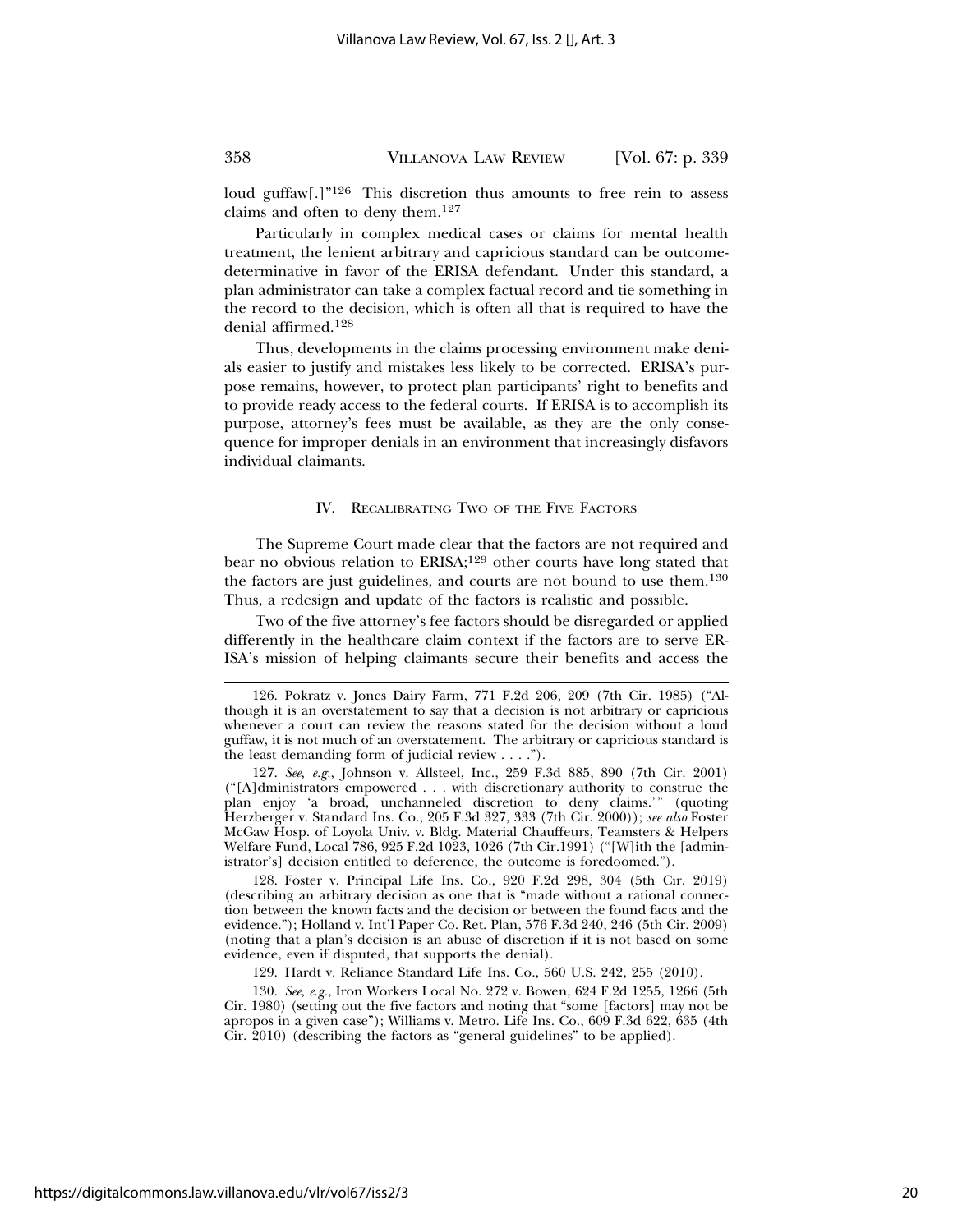federal courts.131 Individual healthcare claimants can rarely satisfy these two factors, namely the bad faith or culpability factor and the intended or actual common benefit factor. As explained below, including these factors as part of the test for individual healthcare claimants undercuts ERISA's goals. Moreover, the healthcare claims climate today features challenges that did not exist when the five factors arose more than forty years ago; the factors should change accordingly.

#### A. *The Bad Faith or Culpability Factor*

The bad faith or culpability factor is often understood as requiring proof of a dishonest mental state. With limited discovery, individual healthcare plaintiffs can rarely establish a dishonest mental state, especially when payors simply deny claims without a valid reason. The factor is applied inconsistently, with some courts reciting the factor as "bad faith or culpability" and then focusing exclusively on the "bad faith" prong of this disjunctive test.132 "Bad faith" in this context tends to be interpreted as "dishonesty of belief or purpose."<sup>133</sup> Some require evidence of the defendant's ill intent, such as a defendant being "simply out to harass" the plaintiff.134 Courts tend not to find bad faith for an unjustified claim denial, even when the denial is arbitrary and capricious, meaning the denial has little or no foundation in the factual record.135 While this factor often seems to take on an outsized importance in the five-factor test, denial of

133. Denver Health & Hosp. Auth. v. Beverage Distribs. Co., No. 11-cv-01407- LTB-KLM, 2012 WL 5354700, at \*4 (D. Colo. Oct. 30, 2012) (quoting United States v. Lain, 640 F.3d 1134, 1137 (10th Cir. 2011)).

<sup>131. &</sup>quot;It is well established that 'Congress intended the fee provisions of ER-ISA to encourage beneficiaries to enforce their statutory rights.'" Donachie v. Liberty Life Assurance Co., 745 F.3d 41, 46 (2d Cir. 2014) (quoting Slupinski v. First Unum Life Ins. Co., 554 F.3d 38, 47 (2d Cir. 2009)); see Locher v. Unum Life Ins. Co. of Am., 389 F.3d 288, 298 (2d Cir. 2004) ("ERISA's attorney's fee provisions must be liberally construed to protect the statutory purpose of vindicating retirement rights . . . ." (quoting Chambless v. Masters, Mates & Pilots Pension Plan, 815 F.2d  $869, 872$  (2d  $\text{Cir. } 1987$ ))).

<sup>132.</sup> *See, e.g.*, Lampert v. Metro. Life Ins. Co., No. 03 Civ. 5655 (GEL), 2004 WL 1395040, at \*1–\*2 (S.D.N.Y. June 21, 2004) (listing the factor as "culpability or bad faith" but then referring to the factor as "bad faith" in the analysis).

<sup>134.</sup> Pactiv Corp. v. Sanchez, No. 13-cv-8182, 2015 WL 4508667, at \*8 (N.D. Ill. July 23, 2015) (holding that the bad faith or culpability factor was not satisfied where "there [was] no indication that [the defendant] took the position that it did in this litigation in bad faith or to harass [the plaintiff]"); Saint Joseph's Hosp. v. Carl Klemm, Inc., 459 F. Supp. 2d 824, 834 (W.D. Wis. 2006) (denying motion for attorney's fees because the defendant was not "simply out to harass" plan participant).

<sup>135.</sup> *See, e.g.*, Voltz v. Chrysler Group LLC—UAW Pension Plan, 63 F. Supp. 3d 770, 785 (N.D. Ohio 2014) (noting that an arbitrary or capricious denial does not necessarily indicate bad faith).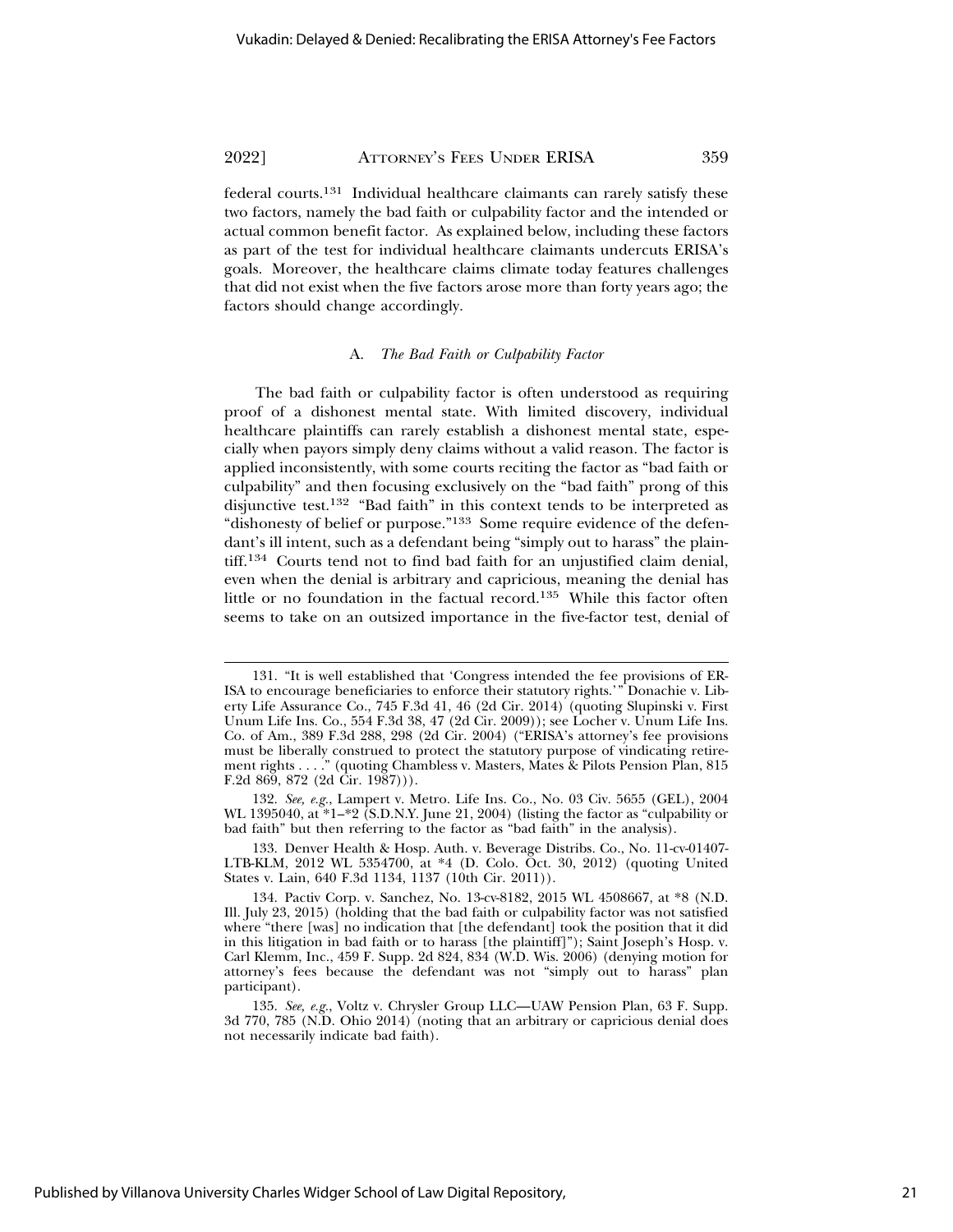attorney's fee based on the absence of bad faith alone may be considered error.136

Other courts, however, find the factor satisfied with less, often by focusing on the factor's culpability prong. Courts have found this factor satisfied where a defendant took an unjustified position and then persisted in that position until litigation<sup>137</sup> or where the defendant violated the plain meaning of a plan.138 Others find culpability based on the summary rejection of medical evaluations that supported the opposing view.139 Courts differ on whether this factor is satisfied when a defendant acts arbitrarily and capriciously.140

This factor would be better tailored to individual healthcare claims if courts would take to heart its disjunctive nature—bad faith *or* culpability and consider it satisfied when defendants act culpably by failing to follow claims regulations, ignoring evidence that supports the plaintiff's claim, or otherwise breaching their fiduciary duties to plan participants. This is because, as explained more fully below: (1) ERISA plaintiffs generally cannot pursue discovery to root out bad faith, which may occur at higher corporate levels than the claims level, (2) the test is disjunctive, such that culpability equally satisfies the factor, and (3) non-payment, not motivation, is the point of individual healthcare claims. In individual healthcare claims, then, this factor should be disregarded or should be satisfied when a defendant acts culpably by denying a valid claim or ignoring evidence that supports paying the claim.

#### 1. *No Discovery into the Administrator's Motivations*

Plaintiffs in ERISA cases are usually denied discovery into the defendant's motivations and mental processes—the very evidence needed to satisfy this factor—unless they can make a prima facie showing of misconduct

<sup>136.</sup> *See, e.g.*, *Donachie*, 745 F.3d at 47 (reversing denial of attorney's fees that was based on the absence of bad faith and noting that "a party need not prove that the offending party acted in bad faith" in order to receive a fee award).

<sup>137.</sup> *See, e.g.*, *Lampert*, 2004 WL 1395040, at \*2 (finding this factor satisfied where defendant took an unjustified position, was unresponsive to pre-litigation settlement, but then "capitulated immediately" upon initiation of litigation).

<sup>138.</sup> *See* Priority Sols., Inc. v. Cigna & Price Waterhouse Health Plan, No. 98 CIV. 4336 MBM, 1999 WL 1057202, at \*4 (S.D.N.Y. Dec. 20, 1999) (holding that the factor was satisfied when CIGNA violated the plain meaning of a plan's terms).

<sup>139.</sup> *See, e.g.*, Slupinski v. First Unum Life Ins. Co., 554 F.3d 38, 53 (2d Cir. 2009); *Voltz*, 63 F. Supp. 2d at 785 (finding culpability but not bad faith where a plan administrator ignored a company doctor's claim that a person had a mental health condition).

<sup>140.</sup> *Compare* Heffernan v. UNUM Life Ins. Co. of Am., 101 F. App'x 99, 109 (6th Cir. 2004) ("An arbitrary and capricious denial of benefits does not necessarily indicate culpability or bad faith."), *with* Moon v. Unum Provident Corp., 461 F.3d 639, 644 (6th Cir. 2006) (holding that defendant's arbitrary and capricious actions satisfied the bad faith or culpability factor).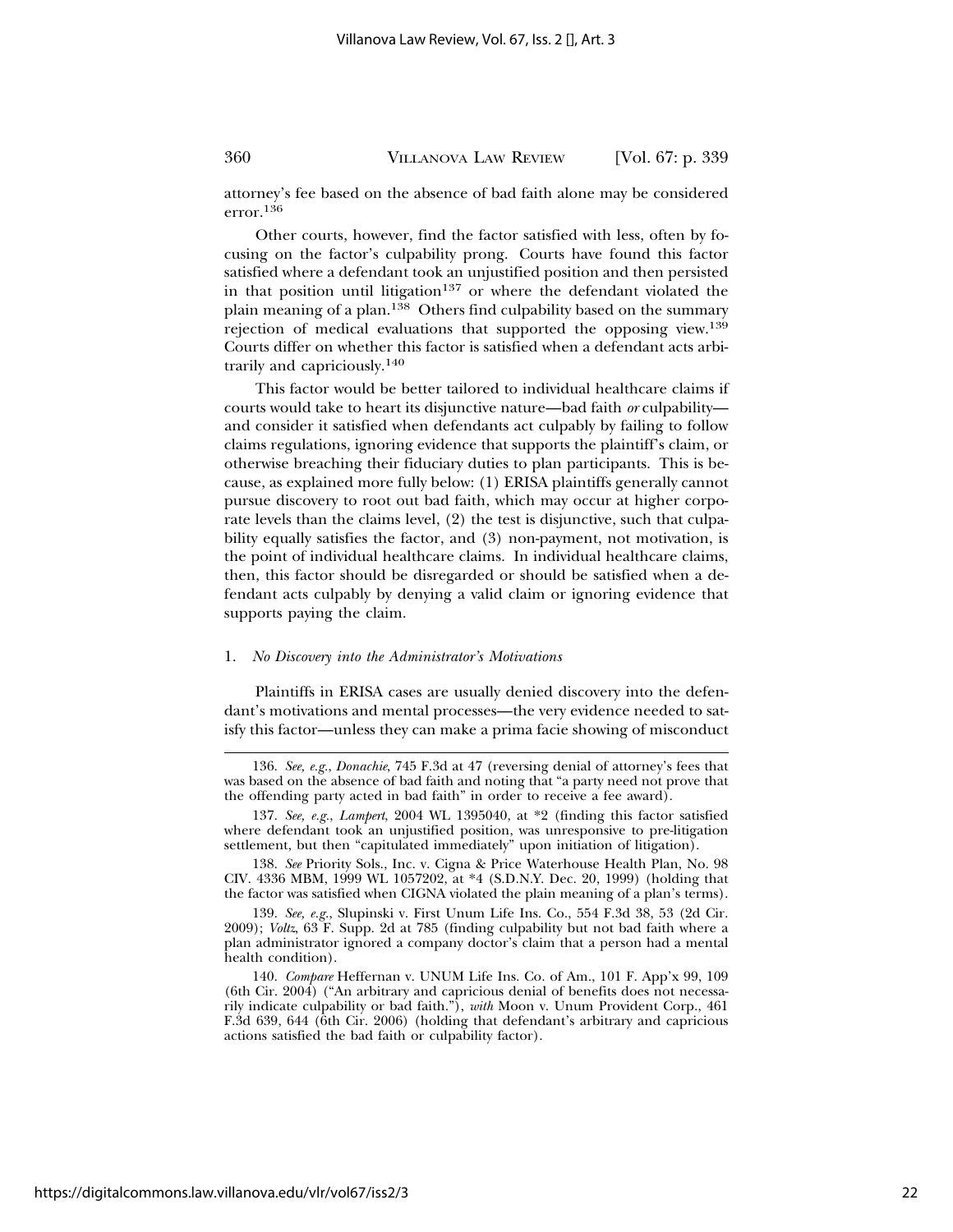or bias.141 Plaintiffs can seek some limited information as to whether the defendant complied with ERISA's procedural requirements and whether the defendant has provided coverage in similar situations.<sup>142</sup> The plaintiff generally cannot, however, pursue discovery much beyond the plaintiff's own file.143 This limited review of benefit decisions is due to concerns of cost and expediency, as well as the broad discretion granted to administrators.144 In some instances, plaintiffs are granted discovery on issues going beyond the claims decision.145 These may include the completeness of the administrative record, whether the plan administrator has a conflict of interest and the extent of any such conflict, which arises from the administrator's dual role of simultaneously making benefits determinations and funding the plan.146

Bad faith may be difficult to root out when it occurs at higher corporate levels than would be found in the claims file, as the recent class action case *Wit v. United Behavioral Health*147 shows. In that case, United Behavioral Health used its own, stricter internal guidelines to decide claims rather than the standards advertised in the plans and even those required by law.148 Through extensive discovery, the court found that the administrators put profits ahead of their fiduciary duties, "prioritizing cost savings

142. *See Crosby*, 647 F.3d at 263–64.

143. Under ERISA, claims for plan benefits under section  $1132(a)(1)(B)$  are often limited to the review of the administrative record; courts are concerned that additional discovery "would frustrate ERISA's goal of 'provid[ing] a method for workers and beneficiaries to resolve disputes over benefits inexpensively and expeditiously.'" Colaco v. Asic Advantage Simplified Pension Plan, Inc., 301 F.R.D. 431, 434 (N.D. Cal. 2014) (quoting Boyd v. Bert Bell/Pete Rozelle NFL Players Ret. Plan, 410 F.3d 1173, 1178 (9th Cir. 2005)).

144. *See* Mulligan v. Provident Life & Accident Ins. Co., 271 F.R.D. 584, 587 (E.D. Tenn. 2011) ("This general prohibition [on discovery] is founded on two separate principles: First, the reviewing court's role, ordinarily, is . . . merely to determine whether the administrator's decision was defensible . . . [and to] effectuate[ ] ERISA's 'primary' goal—the 'inexpensive[ ] and expeditious[ ]' resolution of disputes." (quoting Perry v. Simplicity Eng'g, 900 F.2d 963, 966 (6th Cir. 1990))); *Semien*, 436 F.3d at 814.

147. No. 14-cv-02346-JCS, 2020 WL 6479273, at \*1 (N.D. Cal. Nov. 3, 2020), *rev'd*, No. 20-17363, 2022 WL 850647 (9th Cir. Mar. 22, 2022).

148. The *Wit* case included claims based on multiple plans against an administrator of those plans; some of the plans were fully insured, and others were funded by employers. *Wit*, No. 14-cv-02346-JCS, 2019 WL 1033730, at \*14.

<sup>141.</sup> *See, e.g.*, Crosby v. La. Health Serv. & Indem. Co., 647 F.3d 258, 262 (5th Cir. 2011). Where the claim is one for benefits, evidence is not generally admissible unless it: (1) is in the administrative record, (2) is connected to the administrator's past interpretations of the plan, or (3) would help the court understand medical terms and procedures. *Id.*; *see also* Semien v. Life Ins. Co. of North Am., 436 F.3d 805, 814–15 (7th Cir. 2006) (denying discovery because "the plan administrator's motivations should not be questioned absent a prima facie showing of some misconduct or conflict of interest" and referring to instances in which additional discovery is allowed as "exceptional cases").

<sup>145.</sup> *Crosby*, 647 F.3d at 263.

<sup>146.</sup> *Id.*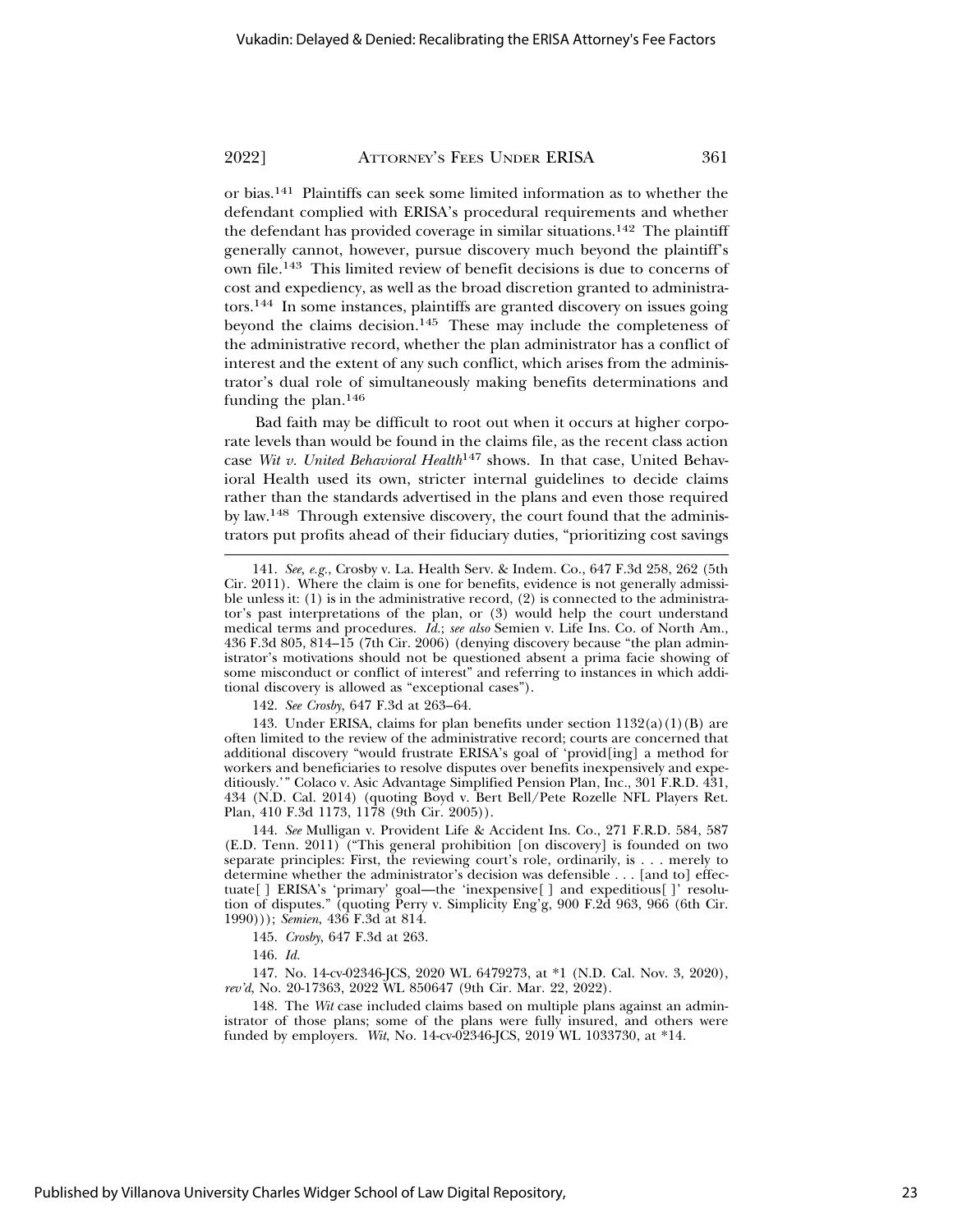over members' [recovery of benefits]."149 Even when state standards required the use of particular definitions of medical necessity, the claims administrator ignored that definition and substituted its own more restrictive definition.150 In this way, the claims administrator violated the laws of Illinois, Connecticut, Rhode Island, and Texas.151 Even beyond its claims practices, United Behavioral Health then lied to regulators and tried to mislead the court at trial.152 These actions would probably not be found in individual claim files—usually ERISA plaintiffs' only source of evidence as the decisions to create stringent internal standards were made at much higher corporate levels. To expect induvial plaintiffs to demonstrate this sort of bad faith without access to discovery is to set plaintiffs up for failure on this factor.

# 2. *Culpability Should Satisfy This Disjunctive Test*

For individual healthcare claims, courts should focus on the second part of this disjunctive fee factor—the "culpability" part. "Culpable" conduct is generally less blameworthy than bad faith and does not include malice, implying rather that the "act or conduct spoken of is reprehensible or wrong, but not that it involves malice or a guilty purpose."153 If conduct breaches a legal duty or commits a fault, it is culpable conduct.154

Application of this concept of "culpability" to ERISA defendants should take into account that ERISA defendants are held to a high standard of behavior because any ERISA decision-maker is a fiduciary.155 The fiduciary duty includes a duty of care and a duty of loyalty.156 Indeed, ERISA's duty of loyalty "'is the highest known to the law.' ERISA fiduciaries must 'discharge [their] duties with respect to a plan solely in the interest of the participants and beneficiaries."'157 ERISA decision-makers are

153. McPherson v. Emps.' Pension Plan of Am. Re-Insurance Co., 33 F.3d 253, 256–57 (3d Cir. 1994) (quoting BLACK'S LAW DICTIONARY (6th ed. 1990)).

155. 29 U.S.C. § 1002(21)(A) (2022) (defining a fiduciary as one who exercises discretionary authority or control over the plan and its management, administration, or disposition of assets).

156. ERISA charges fiduciaries with: (1) a duty of care to discharge duties prudently and in accordance with the Plan, and (2) a duty of loyalty to act "solely in the interest of the" beneficiaries. *See* 29 U.S.C. § 1104(a)(1). The duty of care requires fiduciaries to act "with the care, skill, prudence, and diligence under the circumstances then prevailing that a prudent [person] acting in a like capacity and familiar with such matters would use in the conduct of an enterprise of a like character and with like aims." *Id.* §  $1104(a)(1)(B)$ . The duty of loyalty requires a fiduciary to discharge its duties "for the exclusive purpose of: (i) providing benefits to participants and their beneficiaries; and (ii) defraying reasonable expenses of administering the plan." *Id.*  $\S 1104(a)(1)(A)$ .

157. Singh v. RadioShack Corp., 882 F.3d 137, 149 (5th Cir. 2018). These duties help ensure that consumers receive their benefits. *See* Brundle v. Wilming-

<sup>149.</sup> *Id.* at \*5.

<sup>150.</sup> *Id.* at \*42–45.

<sup>151.</sup> *Id.* at \*42.

<sup>152.</sup> *Supra* note 148.

<sup>154.</sup> *See id.*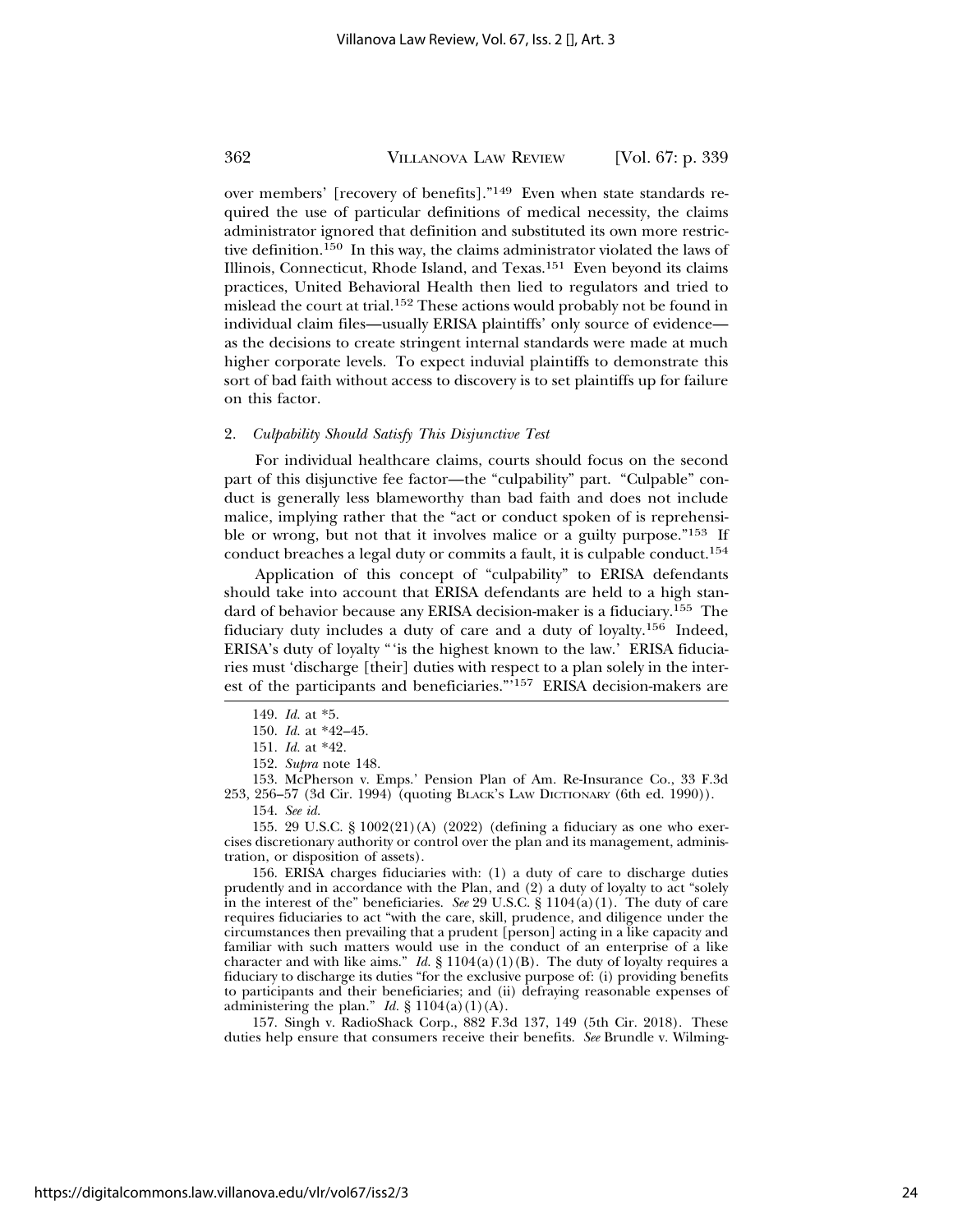under a fiduciary duty to provide benefits to those who are entitled to them.158

Because ERISA decision-makers are subject to these duties, the "culpability" factor should be considered satisfied whenever a defendant breaches its standard of care (imposed by ERISA's fiduciary duties) by ignoring evidence supporting a claim, by failing to follow claims regulations, or by improperly delaying payment.<sup>159</sup> Some courts do exactly this.<sup>160</sup> For these courts, culpability is established when a defendant makes a benefit determination "unsupported by competent medical evidence."161 This factor may also be met when a denial is arbitrary and capricious.<sup>162</sup>

Furthermore, to require actual dishonesty for this factor is to hold ERISA fiduciaries to a less stringent standard of behavior than the standard for commercial insurers who are under no fiduciary duty. That is,

159. *See, e.g.*, Donachie v. Liberty Life Assurance Co., 745 F.3d 41, 47 (2d Cir. 2014) (noting that the "concepts of 'bad faith' and 'culpability' are distinct, and either one may satisfy the first [ ] factor"). The *Donachie* court noted that the defendant had acted culpably by ignoring evidence that favored the claimant. *Id.*

160. *See* Moon v. Unum Provident Corp., 461 F.3d 639, 643–44 (6th Cir. 2006) (per curium) (finding the bad faith or culpability factor met when defendant repeatedly ignored substantial evidence supporting the plaintiff's claim); Hoover v. Provident Life & Accident Ins. Co., 290  $\vec{F}$ .3d 801, 809–10 (6th Cir. 2002) (finding culpability where defendant relied only on a physician it employed and disregarded evidence supporting the plaintiff's claim); Tedesco v. I.B.E.W. Local 1249 Ins. Fund, 729 F. App'x 136, 139 (2d Cir. 2018) (holding that a defendant's reliance on two psychiatrists who did not consult with the treating psychiatrist could satisfy the culpability factor); Perrin v. Hartford Life Ins. Co., No. 06-182-JBC, 2008 WL 2705451, \*3 (E.D. Ky. July 7, 2008) ("Based on the defendant's disregard for objective medical evidence, the court finds that the defendant was highly culpable, and thus, this factor weighs in favor of an award of attorney's fees."); Brooking v. Hartford Life & Accident Ins. Co., No. 04-95KSF, 2007 WL 781333, \*7 (E.D. Ky. Mar. 12, 2007) (noting that a defendant ignoring substantial evidence in the record should be found culpable); Plummer v. Hartford Life Ins. Co., No. C-3-06- 094, 2007 WL 838926, \*2 (S.D. Ohio Mar. 15, 2007) (finding defendant highly culpable, in part because the defendant terminated benefits based on flawed medical opinions).

161. *See, e.g.*, Gaeth v. Hartford Life Ins. Co., 538 F.3d 524, 530–531 (6th Cir. 2008) (finding the bad faith or culpability factor satisfied where the defendant acts culpably by denying a claim without competent medical evidence to support the denial).

162. *See* Priority Sols., Inc. v. Cigna & Price Waterhouse Health Plan, No. 98 CIV. 4336 MBM, 1999 WL 1057202, at \*4 (S.D.N.Y. Dec. 20, 1999) (holding that a party who is arbitrary and capricious is culpable for purposes of this factor).

ton Tr., N.A., 919 F.3d 763, 770 (4th Cir. 2019) ("These duties 'ensure that employees will not be left empty–handed once employers have guaranteed them certain benefits.'" (quoting Lockheed Corp. v. Spink, 517 U.S. 882, 887 (1996))).

<sup>158. 29</sup> U.S.C. § 1104(a). "ERISA imposes higher-than-marketplace quality standards" on plan administrators, requiring them to "'discharge [their] duties . . . solely in the interests of the participants and beneficiaries' of the plan." Metro. Life Ins. Co. v. Glen, 554 U.S.105,  $\hat{115}$  (2008) (citing 29 U.S.C. § 1 $\hat{104}(a)(1)$ ). A fiduciary "must consider the interests of deserving beneficiaries as it would its own." Joseph F. v. Sinclair Servs. Co., 158 F. Supp. 3d 1239, 1253 (D. Utah 2016) (quoting Gaither v. Aetna Life Ins. Co., 394 F.3d 792, 807–08 (10th Cir. 2004)).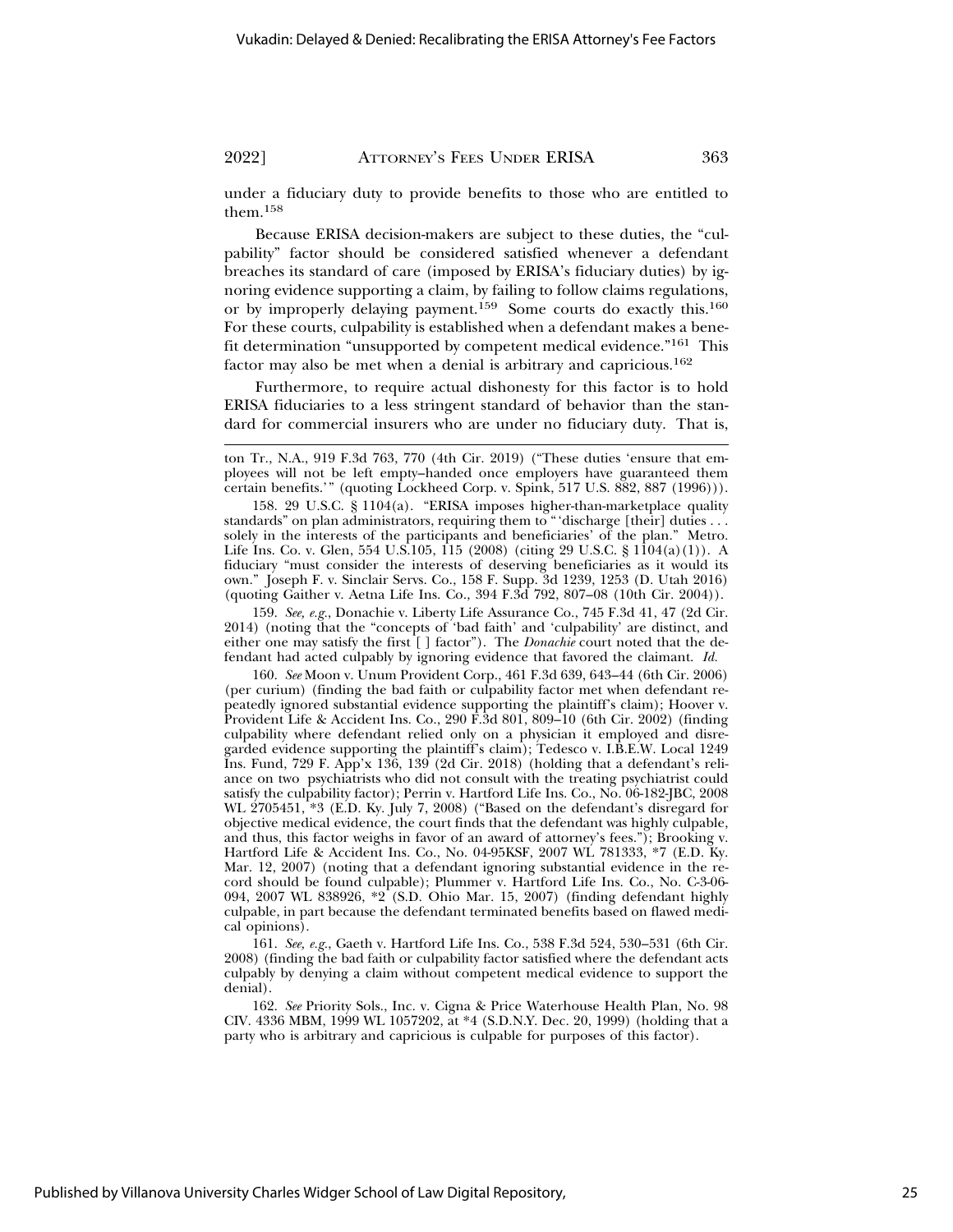commercial non-ERISA insurers have long been held to act in bad faith or otherwise subject to penalties when they denied claims without investigation,163 when they delayed or denied payment after receiving sufficient proof of loss,<sup>164</sup> or when they refused to pay an insured's covered claim without "proper cause."<sup>165</sup> Thus, to search in every ERISA case for a defendant who is "out to get" or to "harass" a plaintiff is to set individual ERISA plaintiffs up to fail on this factor.

#### 3. *To Require Bad Faith Is to Miss the Claim's Point*

When an administrator does not pay a covered claim, the consumer suffers from a lack of healthcare or from financial harm due to paying for care that should have been covered. The issue here is one of the payor retaining money that should go to the consumer, not financial malfeasance per se, as was the case with the early attorney's fee cases in which this factor originated.166 ERISA's goal is to protect consumers' right to benefits, and its attorney's fee provision should be interpreted the same way to require bad faith before the attorney's fee provision can function is to burden the provision with concerns not expressed in ERISA.

If courts ignore the culpability prong of this factor and look for bad faith alone, as bad faith is traditionally understood, then individual plaintiffs with denied claims are unlikely to satisfy this factor.167 For the most part, these are sophisticated corporate defendants who are unlikely to memorialize a desire to "harass" a healthcare claimant, as some courts have required.168

Thus, due to lack of discovery, the operation of bad faith at higher levels, and questionable relevance of bad faith to this kind of claim, to require bad faith to satisfy this factor is to set the bar unreasonably high for individual plaintiffs to meet in an ordinary ERISA health claims case. A focus on culpable conduct instead—taking into account the high stan-

165. Pemberton v. Farmers Ins. Exch., 858 P.2d 380, 382 (Nev. 1993) (noting that an insurance company acts in bad faith when it fails to pay an insured's covered claim and that this is a breach of the covenant of good faith and fair dealing).

166. *See, e.g.*, *supra* note 71.

167. *See, e.g.*, Eddy v. Colonial Life Ins. Co. of Am., 59 F.3d 201, 210 (D.C. Cir. 1995) (analyzing the first factor as "bad faith" only and finding that a court could reasonably conclude that even a defendant's "inexplicable omission" was not evidence of bad faith); Clark v. Feder, Semo & Bard, P.C., 59 F. Supp. 3d 114, 118 (D.D.C. 2014) (citing the "bad faith or culpability" factor but then focusing exclusively on bad faith).

168. *See, e.g.*, Quinn v. Blue Cross & Blue Shield Ass'n, 161 F.3d 472, 478 (7th Cir. 1998) (stating that the question is whether the administrator's decision is justified and taken in good faith or whether the administrator was out to "harass" the claimant).

<sup>163.</sup> *See, e.g.*, Kilmer v. Conn. Indem. Co., 189 F. Supp. 2d 237, 248–49 (M.D. Pa. 2002) (holding that a jury could find the defendant acted in bad faith where it delayed a claim and investigated in an unreasonable manner).

<sup>164.</sup> *See, e.g.*, State Farm Mut. Auto. Ins. Co. v. Brown, 892 S.W.2d 519, 523 (Ark. Ct. App. 1995).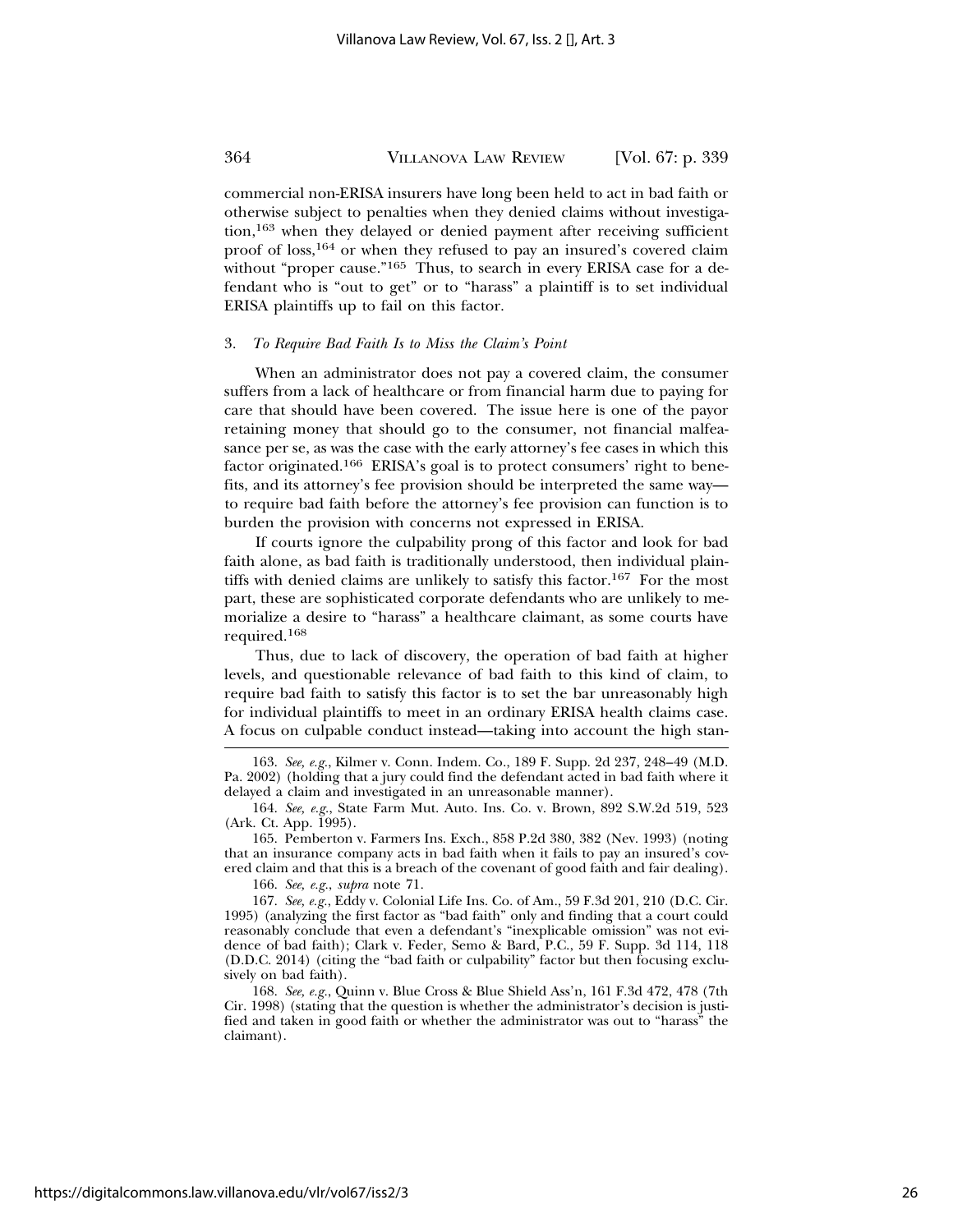dards that ERISA imposes on decision-makers' behavior—is more appropriate for this factor.

#### B. *The Common Benefit Factor*

Courts have taken different approaches to analyzing the common benefit factor—some have considered how it originated,<sup>169</sup> and others have recited it and then ignored it.<sup>170</sup> This reaction is understandable, as the factor is a poor fit for individual benefit claims: (1) this factor has no basis in ERISA itself or in attorney's fee principles, so it creates a burden on plaintiffs' access to federal courts that conflicts with ERISA, (2) the equitable concerns in common fund cases are absent here, (3) application of this factor encourages plaintiffs to pursue broader and more complex claims than they otherwise would, which is antithetical to ERISA's goal of prompt claims resolution.

#### 1. *No Basis in ERISA*

This fee factor implies that in seeking their own benefits due, ERISA plaintiffs should also litigate on behalf of other plan participants; but ER-ISA does not impose or even mention such a duty. And, this factor originated in equitable concerns surrounding common fund cases, where fees were paid from a pool of money obtained in the lawsuit, concerns absent from individual healthcare claims. Because this factor unfairly burdens plaintiffs' claims for benefits, it should be recalibrated as described further below.

ERISA protects individuals' right to benefits—it does not impose a duty toward other plan participants. ERISA aims to secure benefits, to provide ready access to the federal courts, and to provide a uniform set of laws and regulations for the administration of employee benefits.171 To accomplish this, ERISA provides for "appropriate remedies, sanctions, and ready access to the Federal courts."<sup>172</sup>

ERISA imposes strict fiduciary duties on plan administrators and other decision-makers, not on beneficiaries.173 ERISA fiduciaries are

172. *Id.* § 1001(b).

173. ERISA imposes a fiduciary duty on anyone who "exercises any discretionary authority or discretionary control respecting management of [the] plan or dis-

<sup>169.</sup> *See, e.g.*, Armistead v. Vernitron Corp., 944 F.2d 1287, 1304 (6th Cir. 1991) ("This appears to be a codification of the common fund doctrine of the common law . . . we might give the fourth *King-Eaves* factor a broader meaning.").

<sup>170.</sup> *See, e.g.*, Raymond M. v. Beacon Health Options, Inc., 463 F. Supp. 3d 1250, 1287 (D. Utah 2020) (setting out all five factors but analyzing only four, leaving out the common benefit factor).

<sup>171.</sup> Congress meant to "protect . . . the interests of participants in employee benefit plans and their beneficiaries . . . ." 29 U.S.C.  $\S 1001(b)$  (2022). The congressional findings and declaration of policy explain the importance of ensuring that pensions are sufficiently funded and that "disclosure be made and safeguards be provided with respect to the establishment, operation, and administration of such plans . . . ." *Id.* § 1001(a).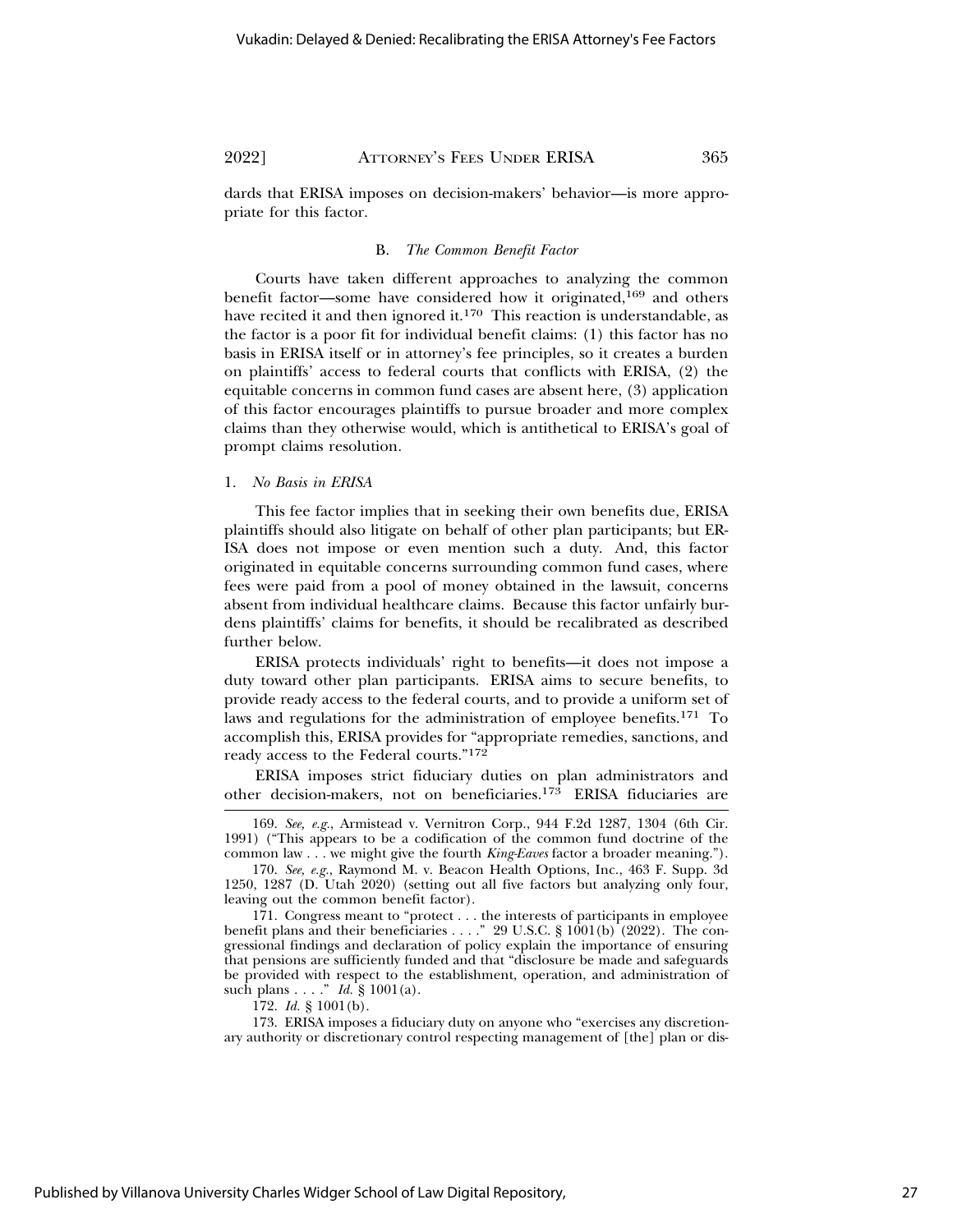under a duty of loyalty, which requires that the fiduciary "shall discharge [their] duties with respect to a plan solely in the interest of the participants and beneficiaries . . . . "174 Nowhere in ERISA does the law impose a duty by a plan participant or claim plaintiff toward other plan participants. ERISA fiduciaries are prohibited from acting in a self-serving manner, while ERISA's provisions protect participants' rights and create a path to federal court for the participants to secure their own benefits. Why, then, should a duty from one beneficiary to the others appear nowhere else, but as a factor in an attorney's fee award? The answer may lie in the kind of case in which this factor first appeared, discussed below.175

#### 2. *No Basis in Fee-Shifting Principles*

This factor originated in common fund cases, where equitable concerns prompted courts to spread the attorney's fee burden across the group of people who benefitted from the case; that concern is absent from individual healthcare claims. The factor first appeared as part of the ER-ISA fees test in *Eaves v. Penn*, 176 an early ERISA case involving a pension fund, a breach of fiduciary duties resulting in personal enrichment, and the subsequent return of money to the fund.177 The judgment in that case resulted in a fund that benefitted all plan participants, and the lower court used the common fund approach instead of an ERISA-specific approach to award fees from the fund.178 The court of appeals questioned whether the common fund approach was correct and announced instead the factors the lower court should have considered in applying ERISA's attorney's fee provision—those were the same factors applied today.<sup>179</sup> The court of appeals held that the ERISA attorney's fee provision is not simply a codification of the common fund principle, but is a new doctrine permitting a fee award from the defendant personally.180 The court reaffirmed that any award of fees should come from the wrongdoer, rather

176. 587 F.2d 453 (10th Cir. 1978).

177. *Id.* at 464–65.

178. *See id.* at 464 (noting that the plaintiffs recovered assets on behalf of the Plan and analyzing whether attorney's fees in that case should be paid by the common fund or from the defendants personally).

179. *Id.* at 465.

180. See *id.* at 464–65 ("[Section 1132(g) is] a specific statutory authorization of attorney's fees [that] will, in most cases, eliminate the necessity which gave rise to the common fund exception to the American rule.").

https://digitalcommons.law.villanova.edu/vlr/vol67/iss2/3

cretionary control respecting management of [the] plan or exercises any authority or control respecting management or disposition of its assets." 29 U.S.C. §§ 1002(21)(A)(i), (iii).

<sup>174. 29</sup> U.S.C. § 1104(a)(1)(A).

<sup>175.</sup> *See, e.g.*, Jessica Michelle Westbrook, *Resolving the Dispute Over When Attorney's Fees Should Be Awarded Under ERISA in Two Words: Plaintiff Prevails*, 53 ALA. L. REV. 1311, 1318 (2002) (noting that this factor resembles the common fund principle by which courts can award fees from a common fund that benefits non-litigating parties).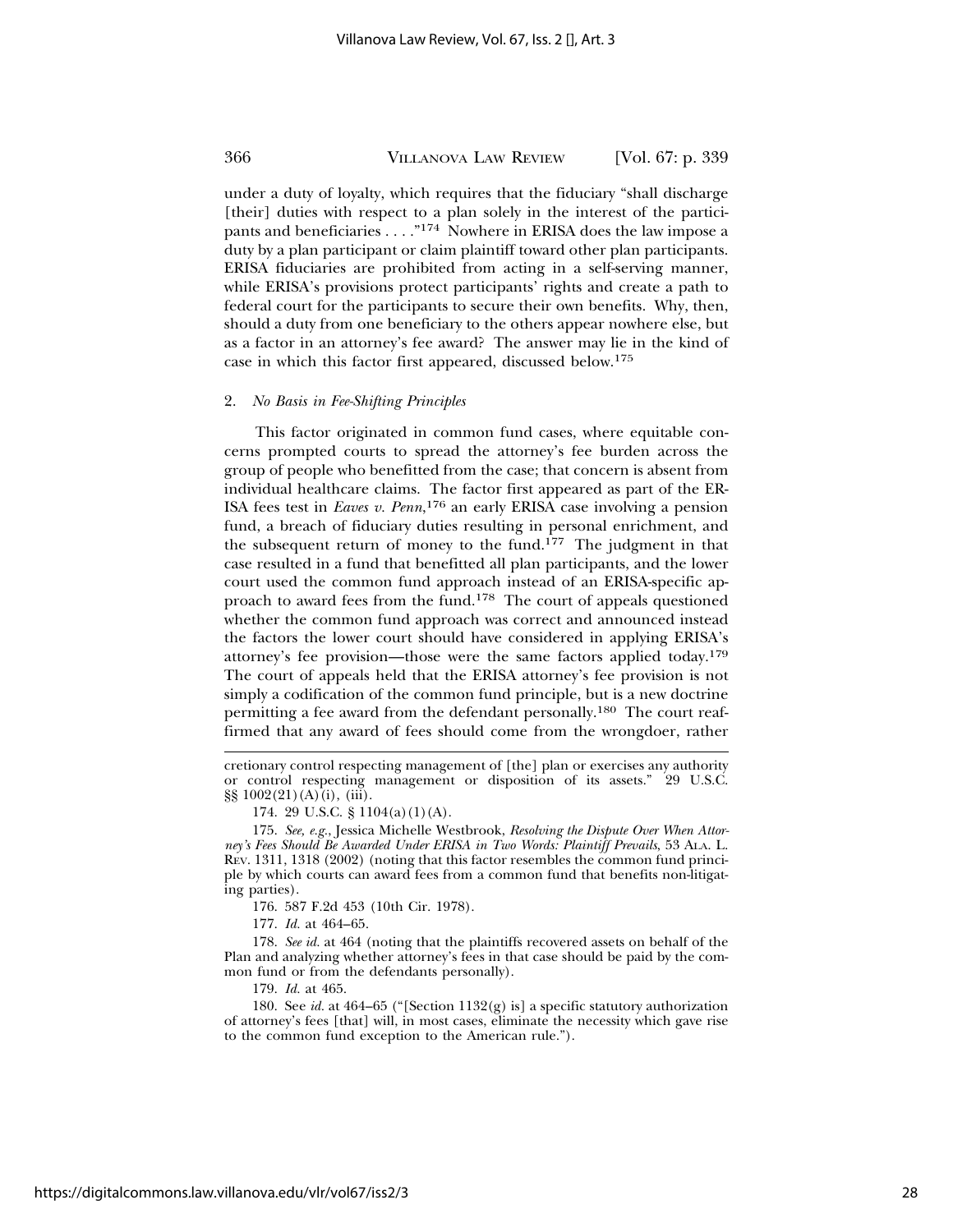than from non-party, non-culpable plan participants.181 Other appellate courts followed suit in cases addressing similar financial issues that set out to benefit all plan members.182

In those early common fund and pension benefit ERISA cases, equitable principles militated in favor of fees being paid from the common fund award—otherwise, plan participants who had not litigated yet who benefitted from the litigation's result would be unjustly enriched if they did not also share in its cost.183 A fee award from the recovery avoided a windfall to those who had risked nothing in the litigation.<sup>184</sup> Thus, courts shifted a share of the fees onto the non-litigating beneficiaries' recovery.185 The doctrine of common fund fee recovery is different from that of fee-shifting statutes such as ERISA's; under common fund fee recovery, the beneficiaries of the litigation pay the fees.186 A fee-shifting statute, on the other hand, has the losing party pay the prevailing party's fees.<sup>187</sup> This is true of ERISA's fee-shifting provision too.188 If the fees are to be paid by the plan and the plan would not be able to pay other claims, then that concern would be addressed in another attorney's fee factor—the second factor

183. *See, e.g.*, Tiana S. Mykkeltvedt, *Common Benefit & Class Actions: Eliminating Artificial Barriers to Attorney Fee Awards*, 36 GA. L. REV. 1149, 1150–51 (2002) (noting that attorney's fee awards in common fund cases were meant to spread the cost of litigation across the benefitting group).

184. "[P]ersons who obtain the benefit of a lawsuit without contributing to its cost are unjustly enriched at the successful litigants' expense." Boeing Co. v. Van Gemert, 444 U.S. 472, 472, 478 (1980); *see* Gay v. Davis, 12 S.E. 194, 194–95 (N.C. 1890) ("In the absence of statutory provision, the courts, in the exercise of chancery powers, [can] make allowances [of] . . . reasonable compensation to counsel  $\ldots$ .").

185. *See, e.g.*, Brundle v. Wilmington Tr., 919 F.3d 763, 785 (4th Cir. 2019). 186. *See id.*

187. *See id.* at 786 (citing Alyeska Pipeline Serv. Co. v. Wilderness Soc'y, 421 U.S. 240, 247 (1975); James C. v. Aetna Health & Life Ins. Co., 499 F. Supp. 3d 1105, 1124–25 (D. Utah 2020) (noting that any attorney's fee award would be paid by defendant Aetna, whose ability to pay "is not seriously in question"); James F. *ex rel.* C.F. v. Cigna Behav. Health Inc., No. 1:09CV70DAK, 2011 WL 2441900, at \*2 (D. Utah June 15, 2011) (noting that fees would be paid by Cigna, who is "certainly in a position to pay any award of attorney fees").

188. While the provision's text permits recovery to either party, case law requires that to recover attorney's fees, an ERISA litigant must achieve "some degree of success on the merits." Hardt v. Reliance Standard Life Ins. Co., 560 U.S. 242, 255 (2010) (quoting Ruckelshaus v. Sierra Club, 463 U.S. 680, 694 (1983)).

<sup>181.</sup> See *id.* at 464 ("Congress intended that the offending party bear the costs of the award, rather than non-culpable, non-party plan participants.").

<sup>182.</sup> Without analysis, the Ninth Circuit adopted the five factors in a case involving a forfeiture clause in a profit–sharing plan. Hummel v. S.E. Rykoff & Co., 634 F.2d 446, 453 (9th Cir. 1980). The same happened in the Second Circuit, when the court decided a pension case in which a plaintiff sued for the removal of a plan amendment that disfavored the workers and was held to violate ERISA. Chambless v. Masters, Mates & Pilots Pension Plan, 815 F.2d 869, 870–71, 873 (2d Cir. 1987).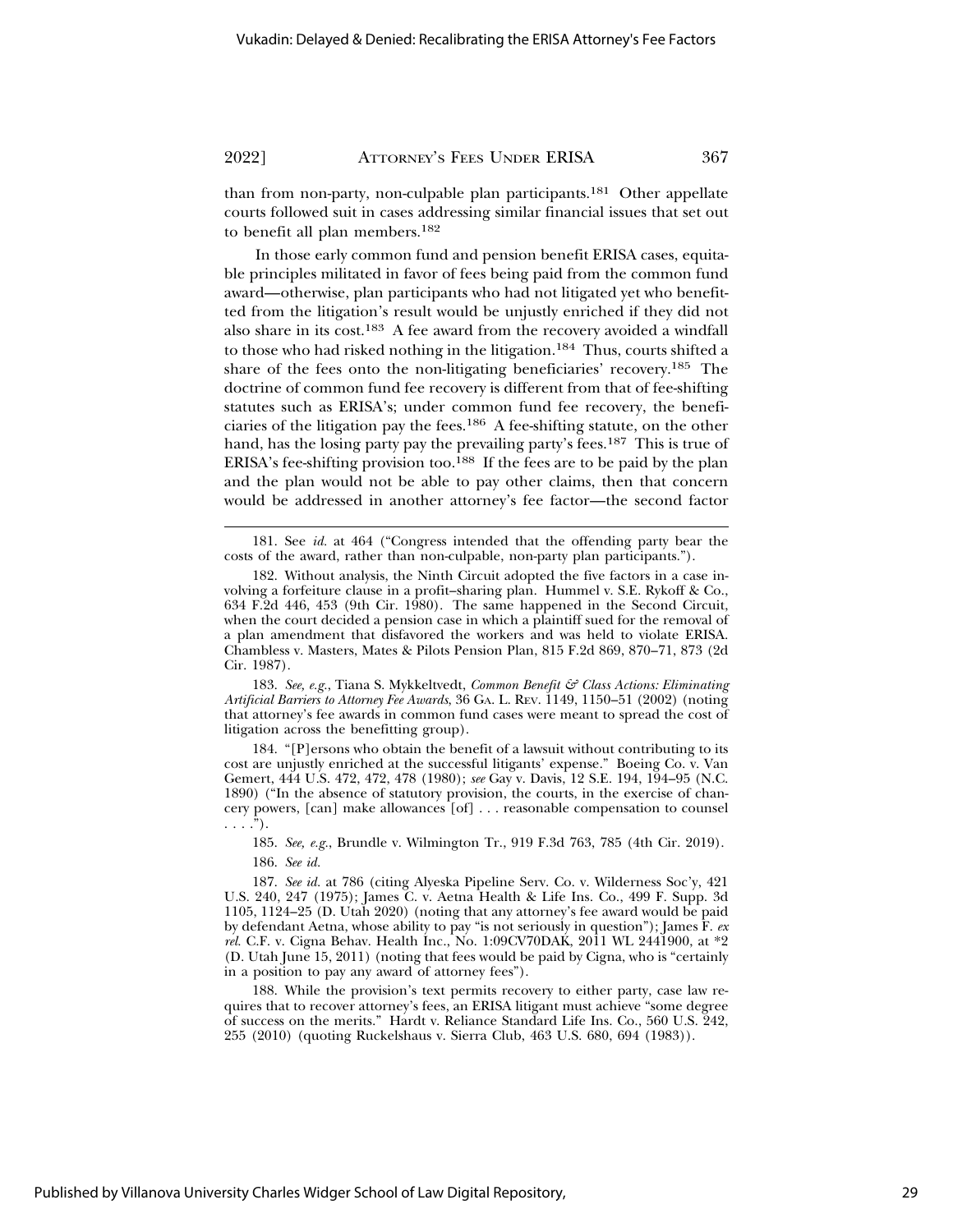explicitly addresses the "offending party's ability to satisfy personally an award of attorney's fees."189

The equitable principle of unjust enrichment underlying the common fund fee analysis is absent from the ERISA individual health claim context. ERISA plaintiffs already receive bare-bones recoveries, if any, as consequential and punitive damages are unavailable.190 As the Eighth Circuit Court of Appeals pointed out, the concerns are different when the plaintiff does not receive a "pool of money" from which fees can be paid.191 Furthermore, ERISA is meant to provide ready access to the federal courts—nowhere is that aim tempered by a requirement that ERISA claimants also seek to benefit all other plan members.

Moreover, unlike the common fund and pension cases that gave rise to this factor, in an ERISA healthcare claim, the lawsuit's express goal is simply to obtain the benefit for the plaintiff. This factor penalizes plaintiffs for bringing claims expressly provided in ERISA and would reduce the plaintiff's recovery (by forcing plaintiffs to pay their own attorney's fees) for arbitrary circumstances generally beyond plaintiffs' control. That is, to the extent the factor asks whether the case resolves a particularly important or complex legal issue, that is not generally the plaintiffs' focus in trying to obtain their rightful benefits, nor does the ERISA statute condition a plaintiff's right to benefits on the difficulty of the legal issues. And, if there are insufficient plan participants situated similarly to the plaintiff who would also benefit from the litigation, it would be wrong to penalize the plaintiff just because the defendant has not harmed enough other people for the litigation to be of broader benefit.192

As most courts interpret this factor, an individual healthcare claimant could almost *never* satisfy it. That is, when a factor requires that a plaintiff "[sought] to obtain a common benefit for all of the participants in [the] plan and . . . that other participants in the plan were similarly situated[,]"193 individual plaintiffs will not succeed. An individual healthcare claimant seeking that a benefit be properly paid cannot satisfy this factor because that is not what the claim entails, and even if an individual wanted to seek out similarly situated plan members, ERISA's limits on discovery194 generally will not permit individual plaintiffs to find them.

<sup>189.</sup> Davidson v. Canteen Corp., 957 F.2d 1404, 1409 (7th Cir. 1992).

<sup>190.</sup> *See infra* Part II.

<sup>191.</sup> Martin v. Ark. Blue Cross Blue Shield, 299 F.3d 966, 972 (8th Cir. 2002).

<sup>192.</sup> Lampert v. Metro. Life Ins. Co., No. 03-Civ. 5655, 2004 WL 1395040, at \*3 (S.D.N.Y. June 21, 2004) ("[A]s plaintiff correctly points out, he should not be penalized simply because the defendant's actions did not harm enough individuals for the suit to benefit anyone but himself.").

<sup>193.</sup> Bustetter v. CEVA Logistics U.S., Inc., No. 18-58-DLB-EBA, 2019 WL 6719485, at \*7 (E.D. Ky. Dec. 10, 2019) (first alteration in original).

<sup>194.</sup> *See supra* Section III.A.1.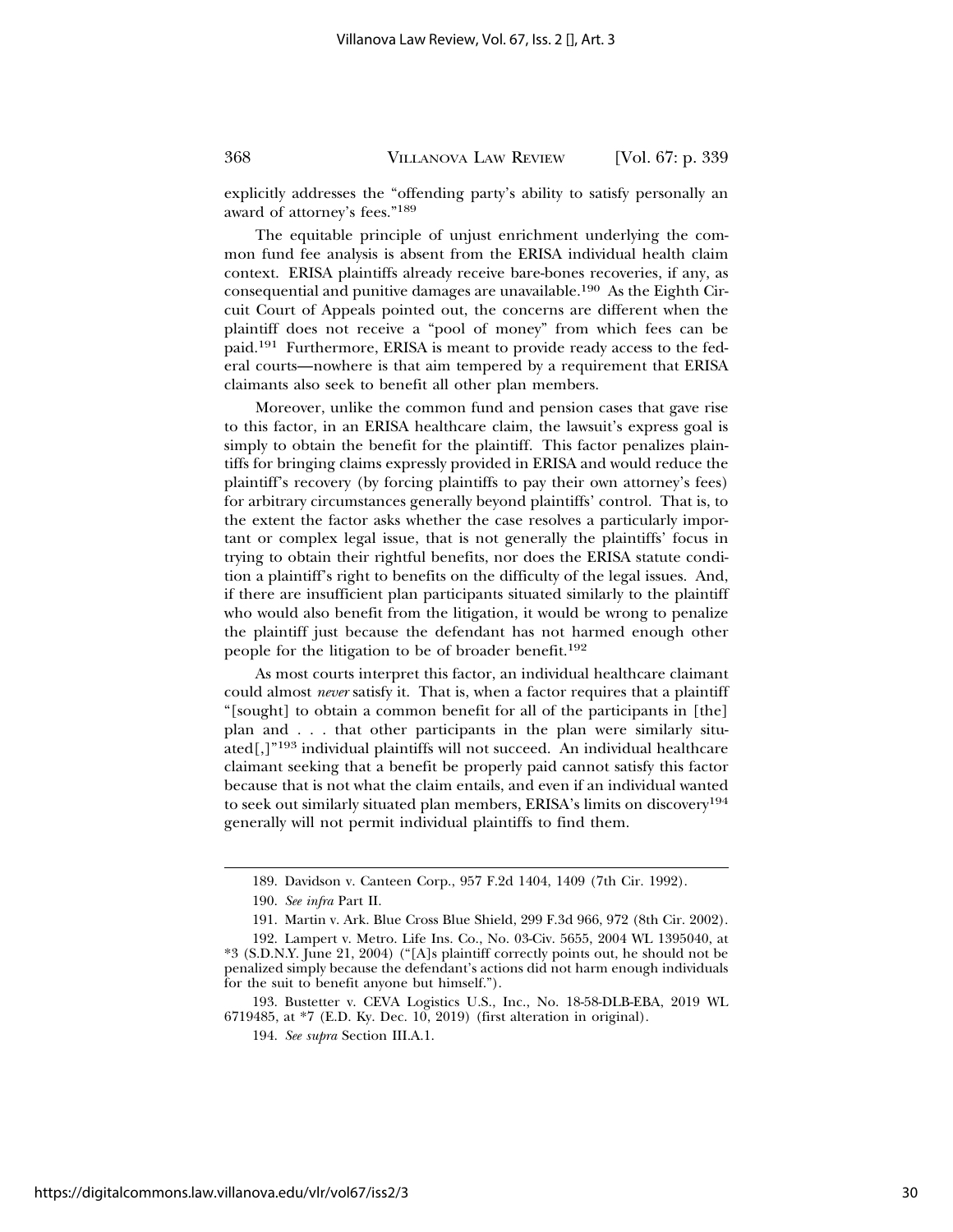#### 3. *Rewarding a Multiplicity of Claims and Theories*

In individual claims cases, this factor undercuts the expediency goals of ERISA because it rewards plaintiffs who expand their claims and theories.195 That is, some courts analyzing this factor look for indications that the plaintiff sought to include other plan participants in the litigation or to resolve unsettled legal issues. A factor that incentivizes the expansion of claims litigation is a poor fit for individual ERISA claim litigation and should not be used in individual claims cases.

Courts are of course free to recite the common benefit factor and discount or ignore it in their discretion, and some have done just that.196 An alternative approach is to find this factor satisfied when the plaintiff brings suit, thereby holding the defendant accountable for following plan terms and proper procedures. As explained above,<sup>197</sup> plan administrators for the most part act without consequence.198 By navigating through the complex appeal process and suing in federal court, individual plaintiffs hold ERISA administrators accountable in a manner that rarely happens and that occurs only with great personal effort.199 Courts subscribing to this point of view note that the fee factors used in health benefit cases originated in pension cases, where a prevailing party's fees "may be awarded at the direct expense of other plan beneficiaries."200 In health claim cases, on the other hand, there is a benefit to other plan members in simply bringing suit and ensuring the administrators answer for their actions, particularly given that the plaintiff's remedies are so limited.

## V. ATTORNEY'S FEES MUST BE AVAILABLE FOR ERISA TO FUNCTION AS **INTENDED**

The attorney's fee provision is part of a carefully designed set of ER-ISA duties and incentives that function together to protect benefits and

197. *See supra* Part I.

198. *See, e.g.*, Schoedinger v. United Healthcare of the Midwest, Inc., No. 4:04 cv-664 SNL, 2006 WL 3803935, at \*8 (E.D. Mo. Nov. 6, 2006) ("United continuously processed claims improperly, long after it was made aware of its mistakes. Despite countless requests by Plaintiffs, Defendant refused to remedy its errors, at times owing up to \$600,000 in past due fees.").

199. Plaintiffs must navigate the two levels of appeal without any chance of recovering attorney's fees for that phase of the litigation.

200. Pitcher v. Principal Mut. Life Ins. Co., 870 F. Supp. 2d 903, 916 (S.D. Ind. 1994). The *Pitcher* court noted that the factor analyzing the benefit to other plan participants is "focused on pension plans" and found it satisfied when the plaintiff brought suit to enforce the plan. *Id.* at 917 ("While her suit could conceivably result in higher premiums in the long run (or perhaps in a modification of the policy), adherence to the policy should benefit other insureds.").

<sup>195.</sup> *See* Sec'y of Dep't of Labor v. King, 775 F.2d 666, 669 (6th Cir. 1985) (stating that the resolution of a significant legal issue under ERISA would satisfy this factor).

<sup>196.</sup> *See, e.g.*, Raymond M. v. Beacon Health Options, Inc., 463 F. Supp. 3d 1250, 1287 (D. Utah 2020) (setting out the traditional five factors but not explicitly analyzing the common benefit factor in granting plaintiff's fee request).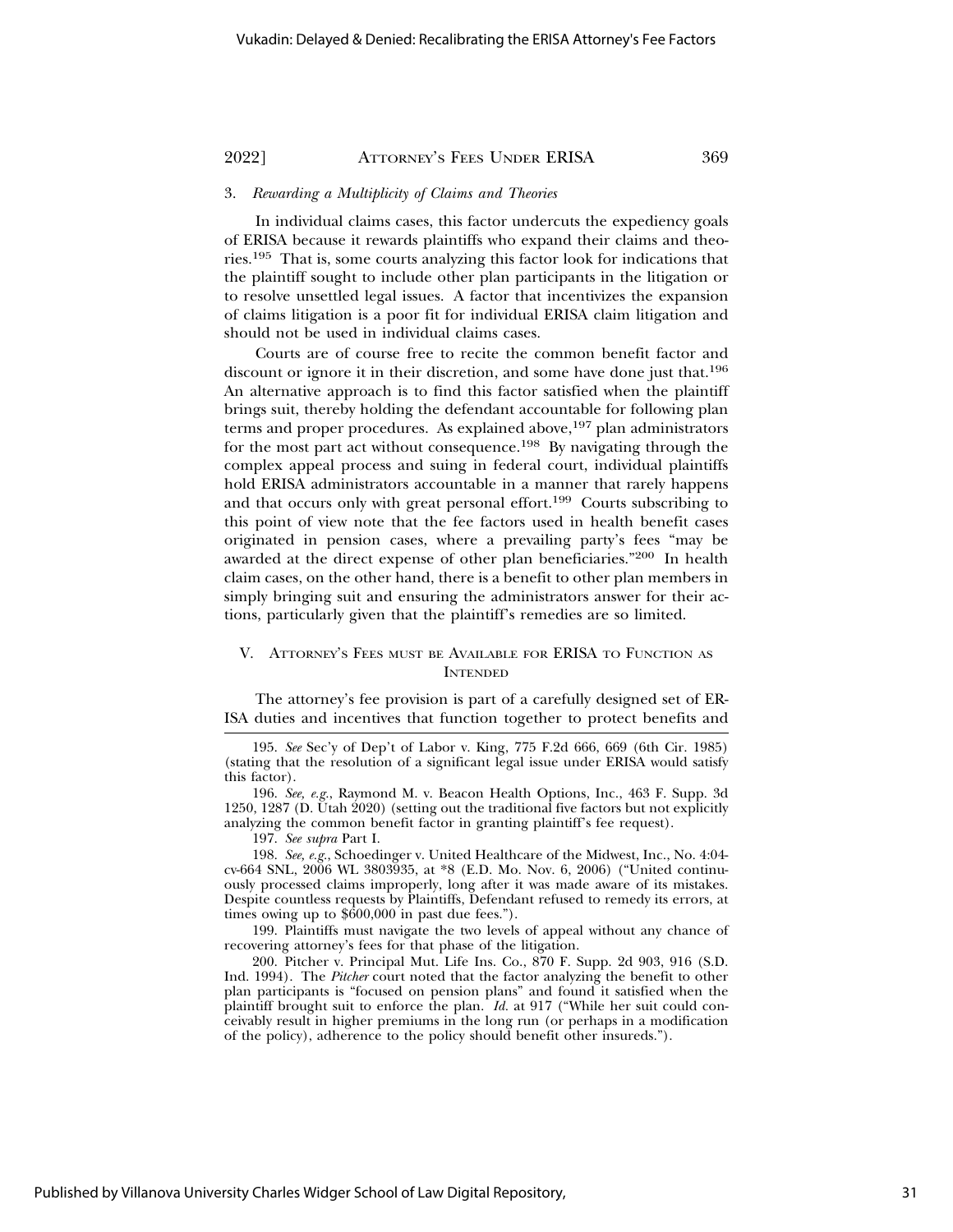provide ready access to the federal courts.201 The factors are not required, and courts should take a more flexible approach to the factors so the provision can accomplish its goal.

#### A. *The Five Factors Tamper with the Attorney's Fee Provision*

By imposing a burden on individual health claimants that they can rarely meet, the five factors alter ERISA's fee provision by making fees unavailable to many individual plaintiffs. ERISA's enforcement scheme was drafted carefully, and courts are discouraged from adding to or subtracting from it.202 The Supreme Court has expressed reluctance to tamper with ERISA's provisions—declining, for example, to find remedies where they are not included in the text. $203$  As currently applied, however, the five attorney's fee factors similarly meddle with ERISA's provisions by burdening the protective attorney's fee provision with considerations that are nowhere in ERISA's text and that ill suit individual claims. Because individual ERISA plaintiffs can rarely access the federal courts without money to pay an attorney, ERISA's fee-shifting provision must be functional if the statute is to be effective.

The absence of other remedies makes the fee provision the only disincentive (other than reputational concerns) for defendants to deny claims without basis, so that provision is particularly crucial.<sup>204</sup> The current system of cost-free do-overs for non-compliance and deferential review gives little incentive for administrators to comply with the claims regulations.205

202. *See, e.g.*, Mertens v. Hewitt Assocs., 508 U.S. 248, 251 (1993) (stating that ERISA's "carefully crafted and detailed enforcement scheme provides 'strong evidence that Congress did *not* intend to authorize other remedies that it simply forgot to incorporate expressly'" (quoting Mass. Mut. Life Ins. Co. v. Russell, 473 U.S.  $134, 146 - 47$   $(1985)$ ).

203. *Id.*

204. Schoedinger v. United Healthcare, No. 4:04-cv-664 SNL, 2006 WL 3803935, at \*8 (E.D. Mo. Nov. 6, 2006) (awarding attorney's fees). The *Schoedinger* court noted:

[W]hether it be purposeful or negligent, insurance companies regularly reduce and deny claims without cause, thereby increasing the cost of healthcare to providers and patients alike. If it became cost prohibitive for insurance companies to engage in this behavior, it would incentivize more accurate claims administration and processing in the future.

*Id.*

205. *See, e.g.*, Gatlin v. Nat'l Healthcare Corp., 16 F. App'x 283, 290 (6th Cir. 2001) ("[A] stiffer penalty encourages plan administrators to alter their behavior with respect to employee appeals . . . ."); Perrin v. Hartford Life Ins. Co., No. 06-182-JBC, 2008 WL 2705451, at \*4 (E.D. Ky. July 7, 2008) ("[T]he defendant will take a closer look at the administrative record and its denial decisions if it is faced with more than the prospect of merely reinstating benefits."); Elliott v. Metro. Life Ins. Co., No. 04-174-DLB, 2007 WL 1558519, at \*3 (E.D. Ky. May 29, 2007) ("Companies would likely take a much closer look at denial decisions, and the presenta-

<sup>201.</sup> Great-W. Life & Annuity Ins. Co. v. Knudson, 534 U.S. 204, 209 (2002) (noting that "ERISA is a 'comprehensive and reticulated statute,' the product of a decade of congressional study of the Nation's private employee benefit system." (quoting Mertens v. Hewitt Assocs., 508 U.S. 248, 251 (1993))).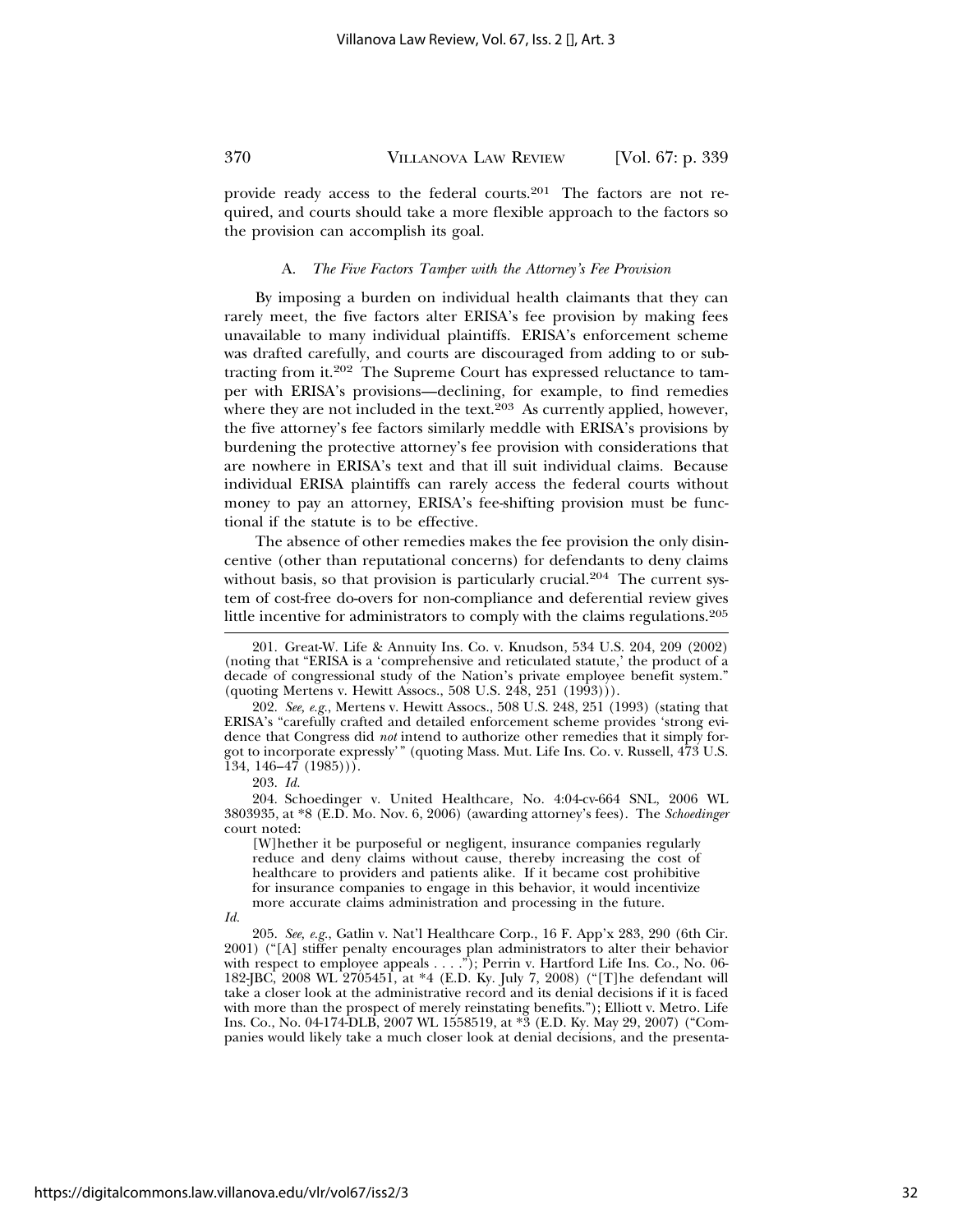ERISA aims to provide "ready access" to the federal courts.206 Without some chance of recovering attorney's fees, however, individual plaintiffs are unlikely to recover their benefits as ERISA intends, as the high cost of litigation is one of the major obstacles to individuals' access to the courts.207 ERISA plaintiffs face particular challenges, as they must administratively appeal their denial at least once and often twice before bringing suit—they generally cannot recover for attorney's fees for this required exhaustion of administrative appeals.208

While the specter of an avalanche of lawsuits is frequently offered to rebut any change in favor of ERISA claimants, the actual proportion of claimants who take even the first steps toward suing is small. Only a slight percentage of plan participants with a denied claim appeal the denial.209 Even if attorney's fees were made more available to plaintiffs, claims administrators still have multiple opportunities to correct innocent errors or oversights—generally two administrative appeals and, since the Affordable Care Act's passage, external review of denials by an independent entity. Thus, defendants have many opportunities to avoid the risk of paying attorney's fees. And, as some courts have observed, a plan or insurance company will be more inclined to take care when denying or terminating

206. 29 U.S.C.A. § 1001(b).

207. Westbrook, *supra* note 176, at 1311 (noting that litigation expenses are one of the major obstacles to access to courts for those of limited means).

208. Cann v. Carpenters' Pension Tr. Fund for N. Cal., 989 F.2d 313, 316 (9th Cir. 1993) (examining ERISA's "in any action" language and concluding that it refers to an action in court and not to pre-litigation administrative proceedings); Parke v. First Reliance Standard Life Ins. Co., 368 F.3d 999, 1011 (8th Cir. 2004) (joining "the Second, Fourth, Sixth, and Ninth Circuits in holding that the term 'any action' . . . does not extend to pre-litigation administrative proceedings." (quoting 29 U.S.C. § 1132(g)(1)). Some pre-litigation work may be included within the "any action" umbrella, however. *See, e.g.*, Dishman v. Unum Life Ins. Co. of Am., 269 F.3d 974, 987–88 (9th Cir. 2001) (awarding fees for investigative work prior to filing); Trs. of E. States Health & Welfare Fund v. Crystal Art Corp., No. 00 Civ. 0887 (NRB), 2004 WL 1118245, at \*5 (S.D.N.Y. May 18, 2004); Pennsylvania v. Del. Valley Citizens' Council for Clean Air, 478 U.S. 546, 561 (1986).

209. *Between You and Your Doctor: The Private Health Insurance Bureaucracy: Hearing Before the Subcomm. on Domestic Policy*, 111th Cong. 46 (2009) (statement of Patricia Farrell, Senior Vice President, Aetna Inc.) ("[I]n 2008 only a small percentage of claims generated an appeal or a complaint."); *see, e.g.*, Caroline E. Mayer, *The Claim Game: Here's How to Fight Back When Your Insurance Company Denies a Claim*, AARP MAG. (Nov. 2009), https://www.aarp.org/health/medicare-insurance/info-09-2009/health\_claim\_game.html [https://perma.cc/9XHJ-FC4K] (citing Connecticut's healthcare advocate Kevin Lembo as stating that ninety-six percent of denials are not appealed).

tion of that decision, if forced to take into account the possibility that fees will be awarded . . . ."); Powell v. Premier Mfg. Support Servs., Inc., No. Civ. A. 1-05-0012, 2006 WL 1529470, at \*10 (M.D. Tenn. June 1, 2006) ("A fee award serves as a deterrent to conclusory statements that are devoid of specific and fact-supported reasons for denial of benefits.").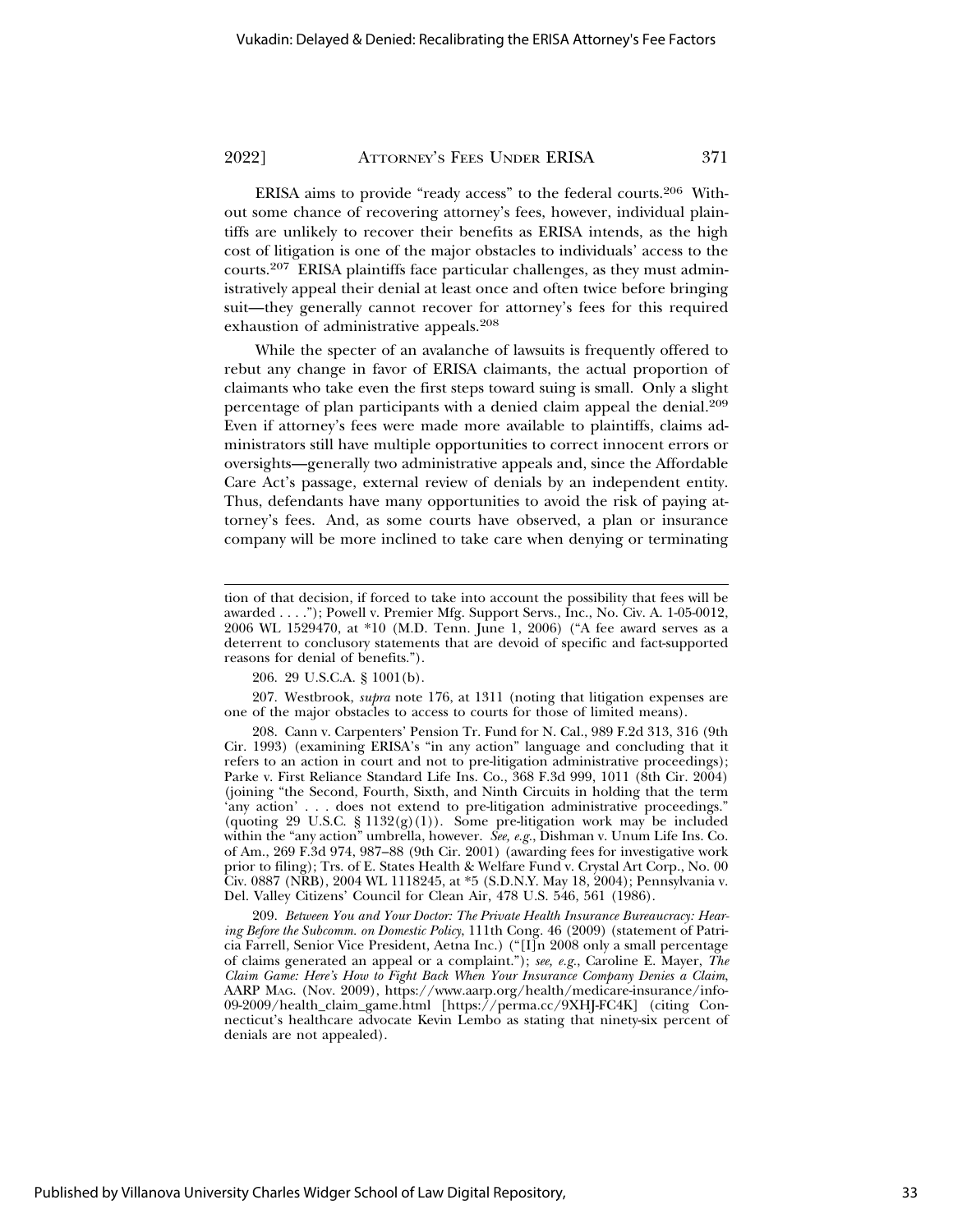benefits if an improper denial or termination is likely to result in more than a perfunctory request to reprocess the claim.210

#### B. *The Factors Should* B*e Updated Post-*Hardt

Overall, the five factors have resulted in erratic and inconsistent fee awards that fail to advance ERISA's goals.211 Courts are free to tailor the factors to the particular cases before them, as the five factors are not required.212 Even when circuit caselaw extends maximum flexibility, district courts are reluctant to question whether a particular factor makes sense in any particular case. For the fees provision to be available to individual plaintiffs, however, courts should do so.

The *Hardt v. Reliance Standard Life Ins. Co.*213 Court requires claimants to show "some degree of success on the merits," but noted that the five factors "bear no obvious relation" to ERISA's text or the Court's fee-shifting jurisprudence and "are not required for channeling a court's discretion when awarding fees under this section."214 Courts may award fees to a party obtaining some success on the merits without any additional inquiry, the Court explained, or a court may use the factors to make its decision.215 Several courts of appeals have further emphasized that the factors are considerations rather than a checklist and that there is flexibility in their application.216

Despite the Court's holding on the five factors, no circuit court of appeals has yet abandoned the test. Various post-*Hardt* approaches, however, have emerged in the courts of appeals. Some hold that courts must still use the five factors to guide their discretion to award fees in ERISA cases.217 Other courts of appeals and district courts have held that the

211. *See* Westbrook, *supra* note 176, at 1316 (noting the "erratic and conflicting fee award $[s]$ " that have resulted from the five factors and the factors' failure to advance ERISA's goals).

212. *See* Hardt v. Reliance Standard Life Ins. Co., 560 U.S. 242, 254–55 (1983).

213. *Id.*

214. *Id*. at 244, 254.

215. *Id.*; *see also* Donachie v. Liberty Life Assurance Co., 745 F.3d 41, 46 (2d Cir. 2014) (noting that success on the merits is the only required component of the attorney's fee test and that courts need not apply the five factors).

216. *See, e.g.*, Martin v. Ark. Blue Cross Blue Shield, 299 F.3d 966, 972 (8th Cir. 2002) (noting that the five factors are non-exclusive and are not to be mechanically applied and that to do so could undermine ERISA's purpose).

217. *See* Temme v. Bemis Co., 762 F.3d 544, 550 (7th Cir. 2014) (noting that no circuit court of appeals has rejected the five-factor test post-*Hardt*); Raybourne

<sup>210.</sup> *See, e.g.*, *Gatlin*, 16 F. App'x at 290 ("[A] stiffer penalty encourages plan administrators to alter their behavior with respect to employee appeals . . . ."); *Powell*, 2006 WL 1529470, at \*10 ("A fee award serves as a deterrent to conclusory statements that are devoid of specific and fact-supported reasons for denial of benefits."); Eddy v. Colonial Life Ins. Co., 59 F.3d 206, 211–13 (D.C. Cir. 1995); Becker v. Weinberg Group, Inc., 554 F. Supp. 2d 9, 18 (predicting that if defendants knew culpable conduct would result in attorney's fee awards, they would be deterred from such actions).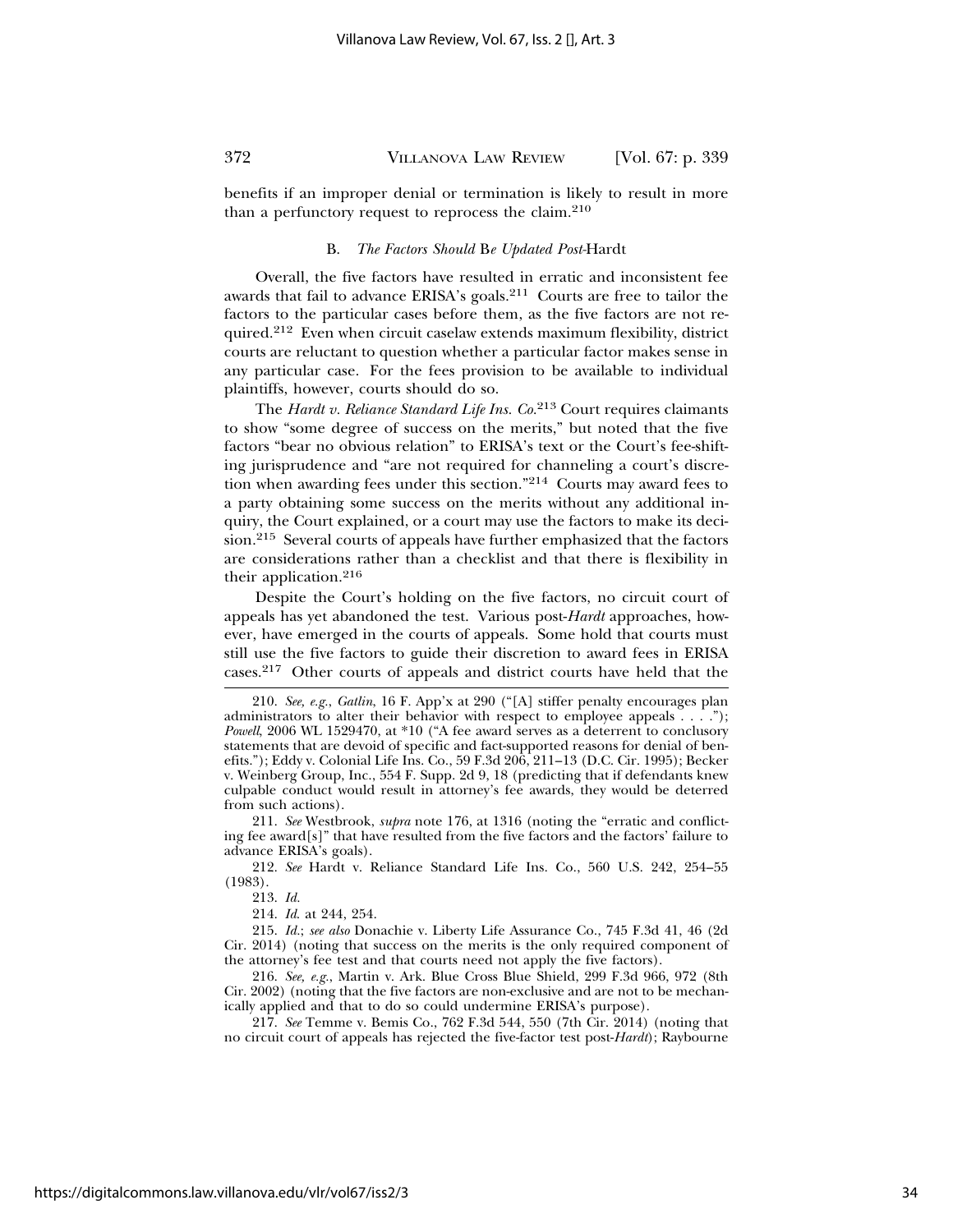threshold "some degree of success on the merits" test is the only part of the ERISA fees test that the court *must* apply and that the five factors are optional or flexible.218 Post-*Hardt*, the five factors are not mandatory in the Second Circuit,<sup>219</sup> and a denial of fees based on the five factors alone is error.220 But while courts in the Second Circuit have discretion not to apply the factors at all, they cannot cherry pick factors; they must at least consider all of them, if they consider any.221

Even in circuits that expressly provide for maximum flexibility in applying or ignoring the factors, the five factors' pull remains strong. In the Fourth Circuit, the factors are considered guidelines, yet courts still tend to apply all five without questioning whether a particular factor makes

218. *See Williams*, 609 F.3d at 635 (noting that the factors are "guidelines" for courts to apply).

v. Cigna Life Ins. Co. of N.Y., 700 F.3d 1076, 1090 (7th Cir. 2012); Nat'l Sec. Sys., Inc. v. Iola, 700 F.3d 65, 103–04 (3d Cir. 2012) ("[T]he court must consider the [five] policy factors in determining whether to award fees and costs . . . ."); Treasurer, Trs. of Drury Indust., Inc., v. Goding, 692 F.3d 888, 898–99 (8th Cir. 2012); Cross v. Quality Mgmt. Grp., LLC, 491 F. App'x 53, 55 (11th Cir. 2012); Williams v. Metro. Life Ins. Co., 609 F.3d 622, 635 (4th Cir. 2010) ("[C]ourt[s] should continue to apply the general guidelines that we identified . . . ."); Simonia v. Glendale Nisson/Infiniti Disability Plan, 608 F.3d 1118, 1121 (9th Cir. 2010) ("[D]istrict courts must still consider the [five] factors before exercising their discretion to award fees . . . ."); Thies v. Life Ins. Co. of N. Am., 839 F. Supp. 2d 886, 891 (W.D. Ky. 2012) (requiring the factors); Ortiz v. A.N.P., Inc., 768 F. Supp. 2d 896, 906 (S.D. Tex. 2011) (noting that several courts of appeal and district courts have held that courts should continue to apply the five factors post-*Hardt*); Toussaint v. J.J. Weiser, Inc., 648 F.3d 108, 110 (2d Cir. 2011); O'Callaghan v. SPX Corp., 442 F. App'x 180, 186 (6th Cir. 2011) (deciding that *Hardt* did not change the five-factor test); Lincoln Fin. Co. v. Metro. Life Ins. Co., 428 F. App'x 394, 396 (5th Cir. 2011). The five factors are still applied as originally written in the Sixth Circuit, despite the Supreme Court's signal of flexibility in *Hardt*. Voltz v. Chrysler Group LLC, 63 F. Supp. 3d 770, 785 (N.D. Ohio 2014) (noting that "a five-factor test [is used] in assessing whether the district court properly exercised its discretion in awarding fees" and citing to a pre-*Hardt* case); Bustetter v. CEVA Logistics U.S., Inc., No. 18-58-DLB-EBA, 2019 WL 6719485, at \*7–8 (E.D. Ky. Dec. 10, 2019) (noting that the five factors are mandatory and declining to award fees where a defendant acted negligently in not providing plan documents as required).

<sup>219.</sup> *See Toussaint*, 648 F.3d at 110–11 (noting that courts "may [still] apply . . . the [five] factors in 'channeling [their] discretion when awarding fees' under § 1132(g)(1)" (quoting Hardt v. Reliance Standard Life Ins. Co., 560 U.S. 242, 255 (1983))); *Donachie*, 745 F.3d at 46 (holding that "whether a plaintiff has obtained some degree of success on the merits is the sole factor that a court *must* consider in exercising its discretion."); Easter v. Cayuga Med. Ctr. at Ithaca Prepaid Health Plan, 5:14-CV-1403 (BKS/TWD), 2017 WL 3267922, at \*1 (N.D.N.Y. July 31, 2017) (finding no need to consider the five factors in the case before the court).

<sup>220.</sup> Levitian v. Sun Life & Health Ins. Co., 486 F. App'x 136, 141 (2d Cir. 2012) (holding that "a denial of attorney's fees after '[c]onsidering [solely]  $\dots$  the [five] factors' constitutes an error of law" (quoting *Levitian v. Sun Life & Health Ins. Co.*, No. 09 CIV. 2965 GBD, 2011 WL 565330, at  $*6$ , n. 6 (S.D.N.Y. Feb. 9, 2011)).

<sup>221.</sup> *Donachie*, 745 F.3d at 47 (noting that courts "cannot selectively consider some factors while ignoring others").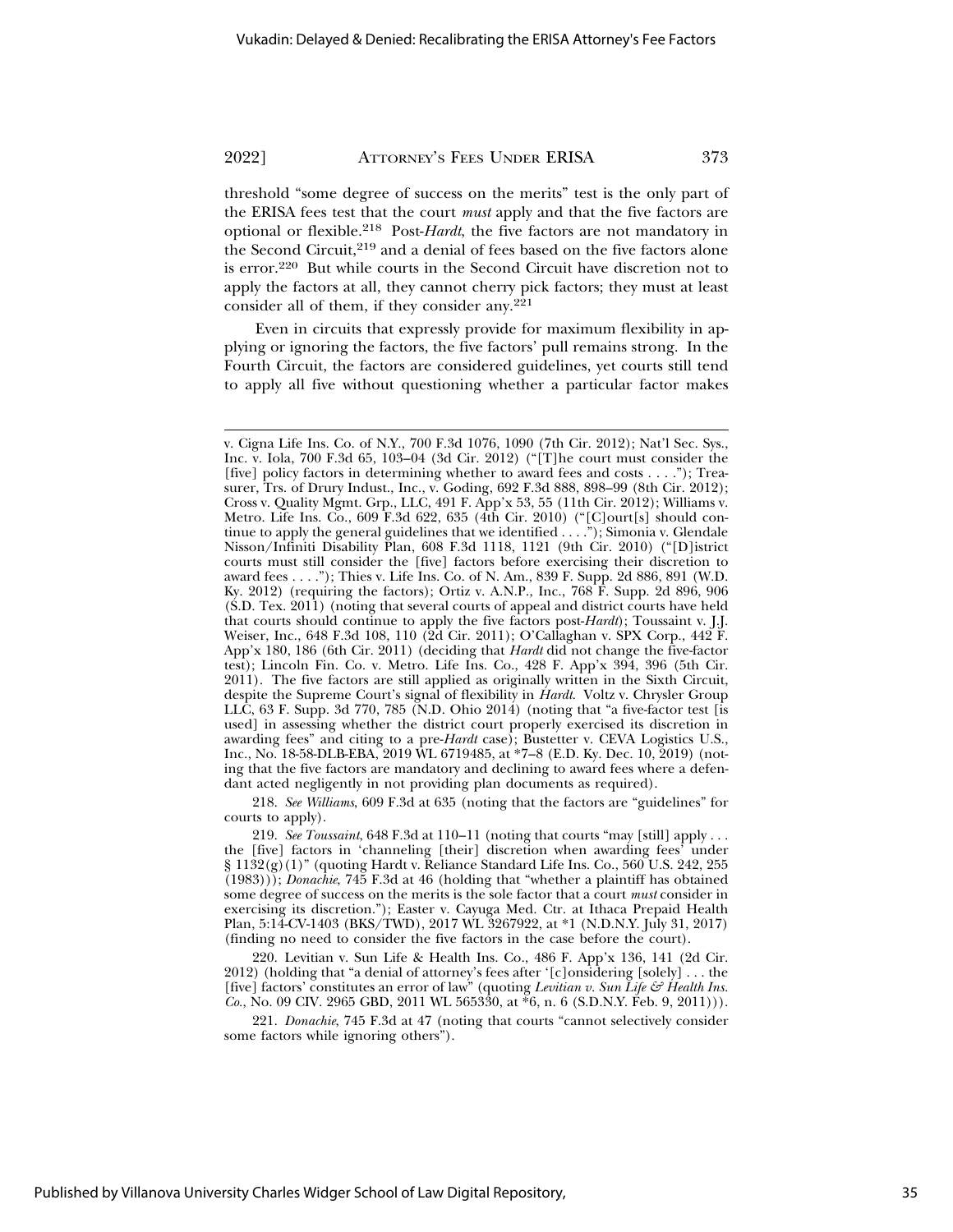sense in that context.222 Individual plaintiffs in this circuit are often taken as not satisfying the common benefit factor, simply because their claims are individual in nature,<sup>223</sup> even though circuit caselaw points out that certain factors "may not be apropos in a given case." $224$  To include the common benefit factor and find it lacking in individual cases, though, is to penalize the kind of cases that ERISA intended plan members to bring. Similarly, courts in the Second Circuit may opt not to use the factors and focus just on the plaintiff's success on the merits, but several courts have chosen to apply the factors nonetheless.225 In awarding fees in individual cases despite the lack of any "common benefit" as that is traditionally understood, several courts have recited this factor among the five and just stated that it is not essential.<sup>226</sup>

The appellate courts are divided on whether ERISA's attorney's provision results a slight presumption in favor of prevailing plaintiffs receiving a fee award<sup>227</sup> or not.<sup>228</sup> Either way, though, no court holds that the presumption should be *against* a fee award, which is the effect when the test involves a five-factor test and two of the factors are so hard for individual plaintiffs to satisfy.

#### **CONCLUSION**

To give ERISA's attorney's fee provision its proper effect, courts should be more willing to question particular factors' utility and effect in the cases before them. It is undisputed that Congress intended ERISA to

223. *See, e.g.*, Vincent v. Lucent Techs., Inc., No. 3:07-cv-00240, 2011 WL 5075650, at \*3 (W.D.N.C. Oct. 25, 2011) ("[T]he Court finds this to be a case largely of a personal nature rather than one in which Plaintiff 'sought to benefit all participants or beneficiaries of an ERISA plan or to resolve a significant legal question regarding ERISA itself.'" (quoting Quesinberry v. Life Ins. Co., 987 F.2d 1017, 1029 (4th Cir. 1993))).

224. *Quesinberry*, 987 F.2d at 1029.

225. In the Second Circuit, courts applying the factors have awarded fees by finding the bad faith or culpability factor satisfied in the case of an arbitrary or capricious denial. Valentine v. Aetna Life Ins. Co., No. 14-CV-1752, 2016 WL 4544036, at \*5 (E.D.N.Y. Aug. 31, 2016). And the common factor either unnecessary or satisfied when a case's outcome might encourage other administrators to follow correct procedures. *Id.* at \*6; Dwinnell v. Fed. Express Long Term Disability Plan, No. 3:14-cv-01439, 2017 WL 1371254, at \*2 (D. Conn. Apr. 14, 2017).

226. *See, e.g.*, *Valentine*, 2016 WL 4544036 at \*5–6.

227. *See, e.g.*, Reinking v. Phila. Am. Life Ins., 910 F.2d 1210, 1218 (4th Cir. 1990) (noting that "a prevailing individual beneficiary 'should ordinarily recover attorney's fees unless special circumstances would render such an award unjust'" (quoting Smith v. CMTA-IAM Pension Trust, 746 F.2d 587, 589 (9th Cir. 1984)).

228. *See, e.g.*, Williams v. Metro. Life Ins. Co., 609 F.2d 622, 635 (4th Cir. 2010) ("We note at the outset that even a successful party . . . does not enjoy a presumption in favor of an attorneys' fee award.").

<sup>222.</sup> *See, e.g.*, Feldman's Med. Ctr. Pharmacy, Inc., v. CareFirst, Inc., 898 F. Supp. 2d 883, 910 (D.C. Md. 2012) (applying the traditional five factors in a case between a pharmacy and a payor and finding that the common benefit factor was not satisfied and no fees should be awarded).